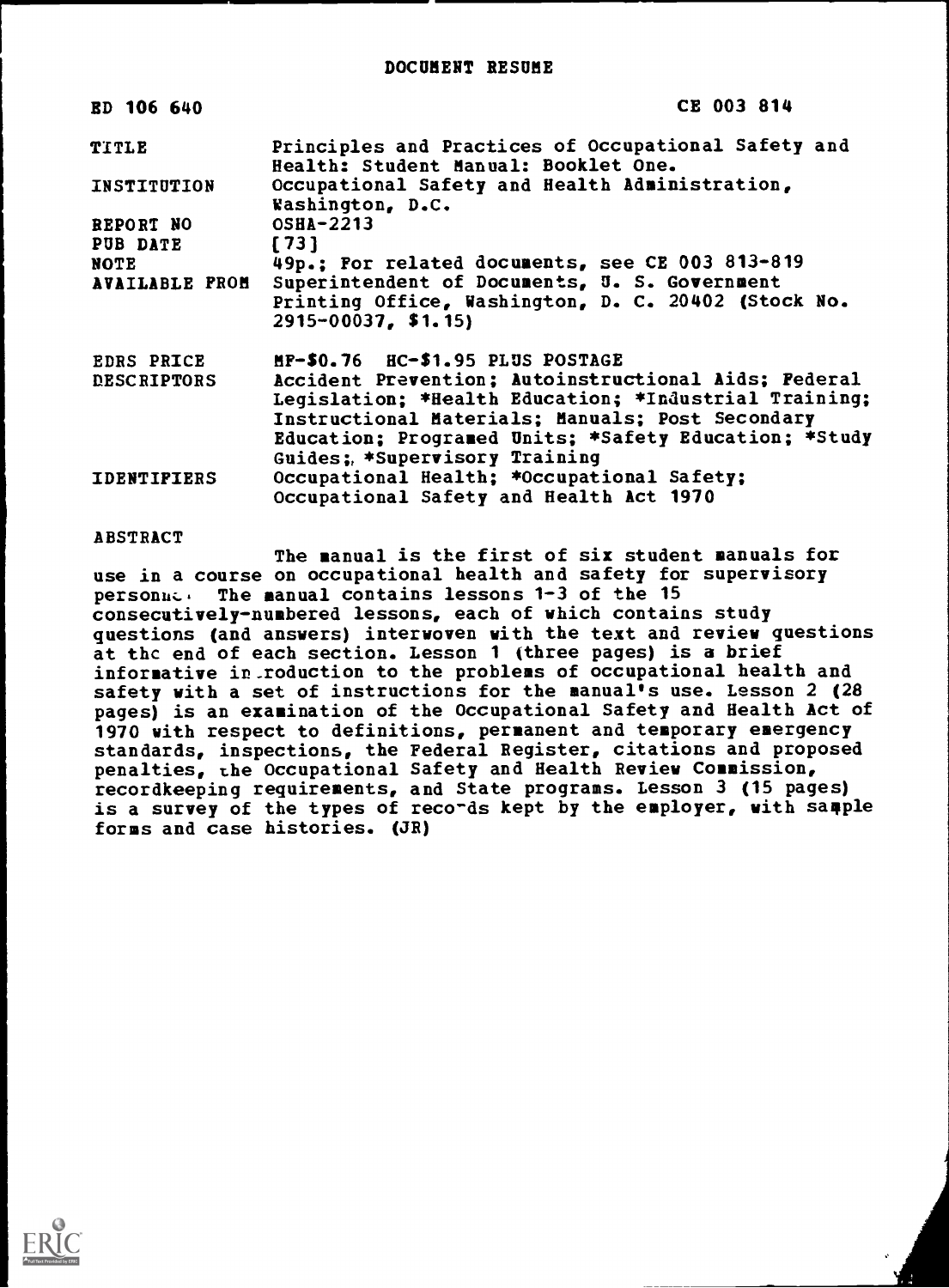## A Programmed Instruction Course

# PRINCIPLES AND PRACTICES of OCCUPATIONAL SAFETY AND HEALTH

U S DEPARTMENT OF HEALTH EDUCATION & WELFARE<br>NATIONAL INSTITUTE OF **MATIONIAL INSTITUTE OF<br>THIS DOCUMENT HAS BEEN REPROM<br>DUCED EXACTLY AS RECEIVED FROM<br>THE PERSON OR ORGANIZATION ORIGIN<br>THE PERSON OR ORGANIZATION ORIGINS<br>SENTOFFICIAL NATIONAL INSTITUTE OF<br>SENTOFFICIAL NATIONAL INSTITUTE O** EDUCATION POSITION OR POLICY

## STUDENT MANUAL

بالمحم

## Booklet One

U.S DEPARTMENT OF LABOR Occupacional Safety and Health Administration Washington, D C. 20210

OSHA 2213

2

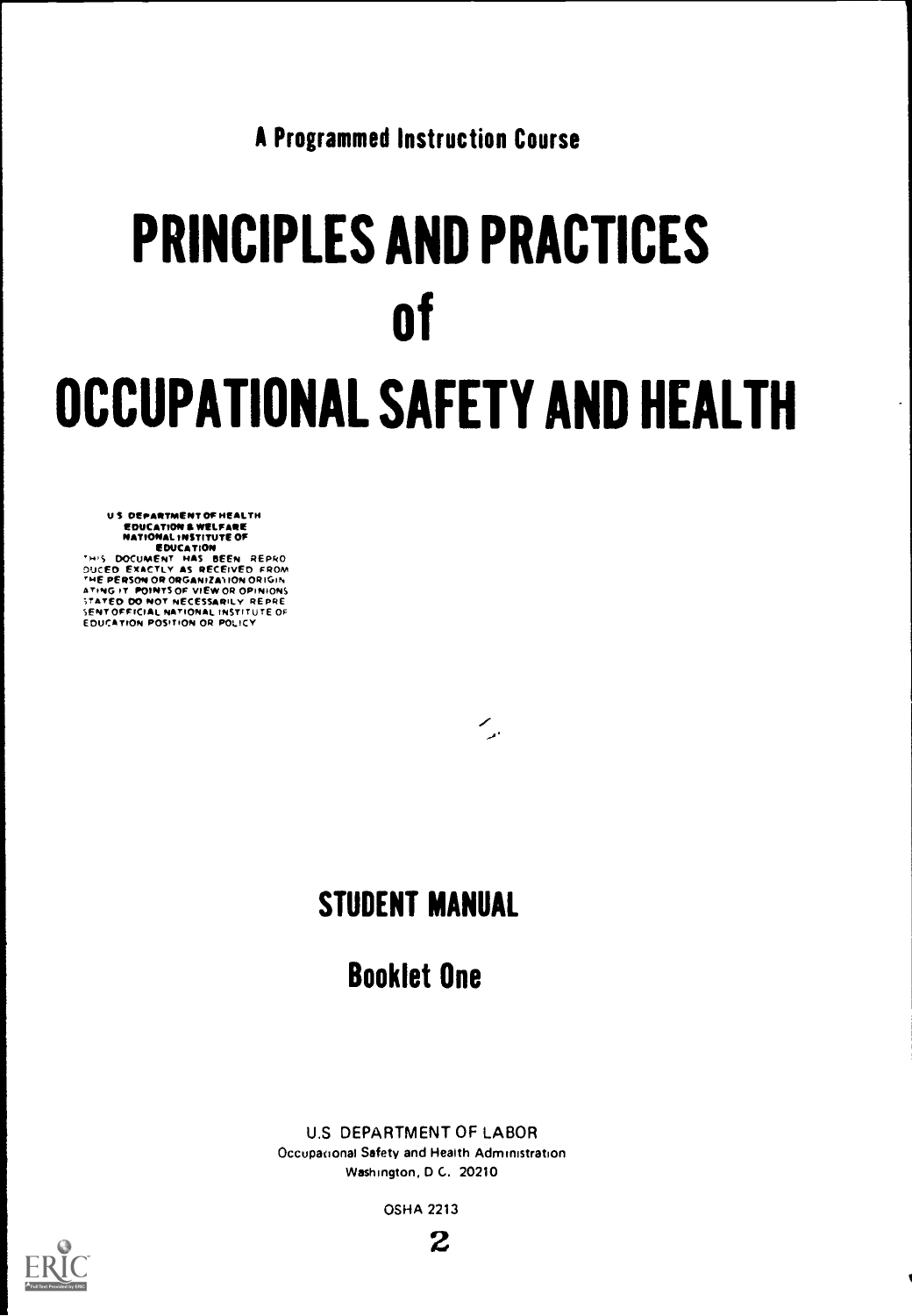# INDEX TO LESSONS

| Lesson | Title                                                                                               | Page |
|--------|-----------------------------------------------------------------------------------------------------|------|
|        | Introduction to Occupational<br>Safety and Health $\cdots$ , $\cdots$ , $\cdots$                    |      |
| 2      | Occupational Safety and Health<br>Act of 1970 <b>Action Act</b> of 1970 <b>Act</b> of $\frac{1}{2}$ | 4    |
| 3      | Records Kept By Employer                                                                            | 31   |

For sale by the Superintendent of Documents, U.S. Government Printing Office<br>Washington, D.C., 20402 - Price \$1.15



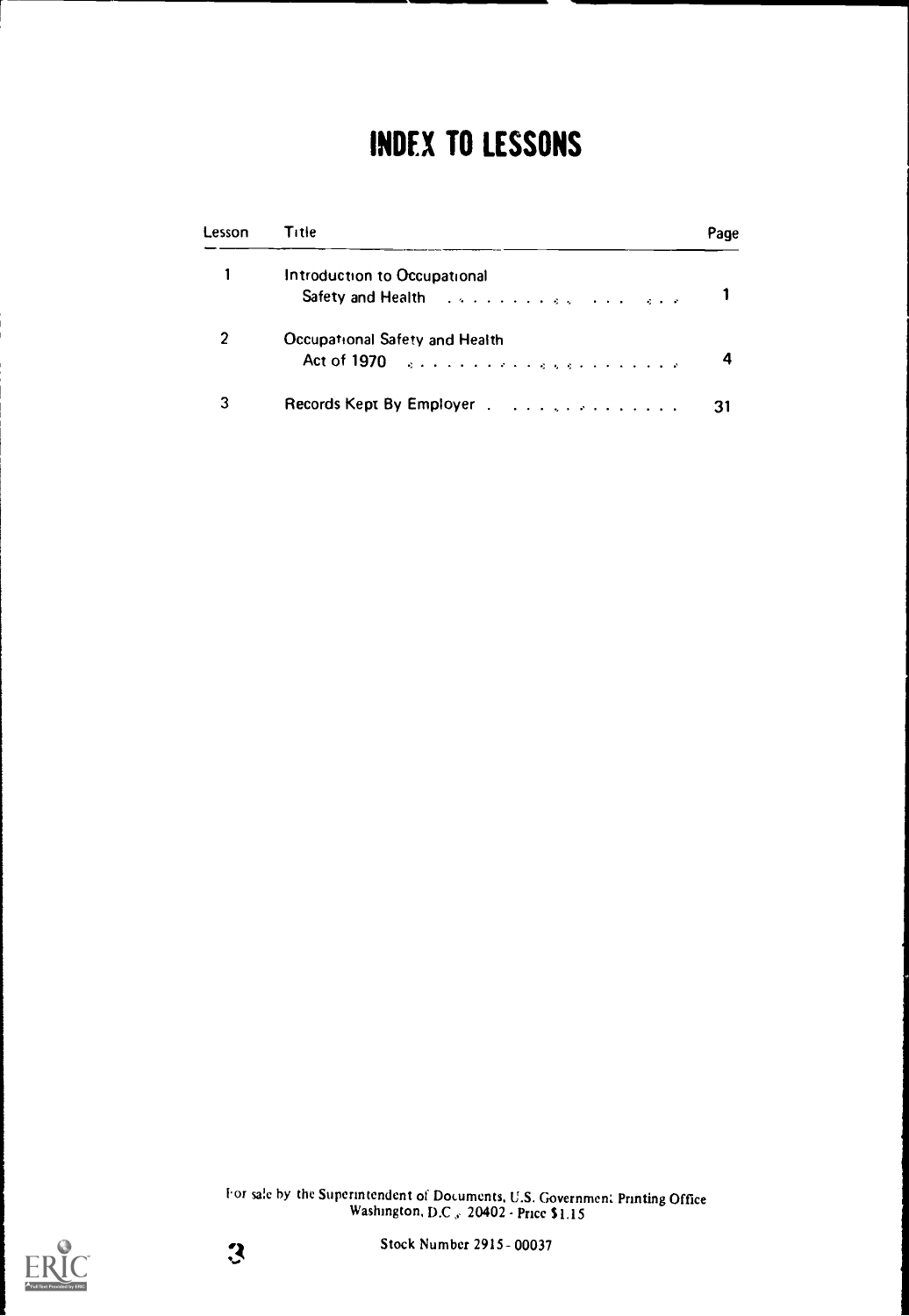#### LESSON 1

#### INTRODUCTION TO OCCUPATIONAL SAFETY AND HcALTH

For the past several years, the number of employees killed has averaged 14,200 a year. From 1960 through 1970 there were over 150,000 fatalities. In 1972, more than 50 million employee-days were lost because of disabling injuries, and the known cost of accidents-inot counting property damage-was over \$11.5 billion. Unknown costs, resulting directly from accidents but not recorded, or not possible to record, are several times higher These figures do not include most of the deaths and disabling illnesses from occupational disease Most of these were not recorded before enactment of the Williams-Steiger Occupatioral Safety and Health Act of 1970.

Recently, employers, unions, employees, and various government agencies have seen the need for developing effective programs to improve occupational safety and health. The importance of keeping employees safe and healthy has achieved such wide-spread recognition that a broad and detailed national program finally has emerged

Everyone is beginning to realize there is an obligation to protect individuals from on-the-job accidents and illnesses Since no one wants to be responsible for the death or disability of a worker, this training course has been created to help protect you and those you supervise from occupational hazards

#### Disabling Injuries

While more than 50 million employee days were lost in 1972, it's obvious that great losses in employee productivity, not to mention the 14,000 employees killed, were recorded. For example, it would take 188,000 men working for one year, five days a week, eight hours a day, with no vacations or time off, to make up for this lost time These figures point out that too many employees are disabled from industrial accidents However, many disabling injuries can be prevented.

In 1972, the total cost for work accidents, NOT INCLUDING PROPERTY DAMAGE, was equal to the amount to buy a \$40,000 house for almost 500,000 families Statistics ind'cate that many employees are killed needlessly or seric-isly imured in industrial accidents.

Every employer should make a serious effort to provide a safe and healthful workplace for his employees It's good business and eventually will increase employee productivity and decrease lost production time.

It is impossible to put a dollar value on the tremendous wasted ability and contributions lost to society because of the death or disability of a fellow human. Thus, it is important to CONSTANTLY REMEMBER when you study this course that an EMPLOYER has the obligation to follow the "letter" as well as the "spirit" of the law to keep his employees safe and healthy on the job.

#### Your Task

As the immediate manager over employees, you represent the employer. To many of those you supervise, you probably are thought of as the employer There is no doubt that you would be affected in many ways if you saw a safety or health HAZARD and did nothing about it, especially if that hazard eventually caused one of those you supervise to be killed or injured.

Therefore, it is your OBLIGATION to protect employees from unsafe and unhealthful conditions. The information contained in this course should help you



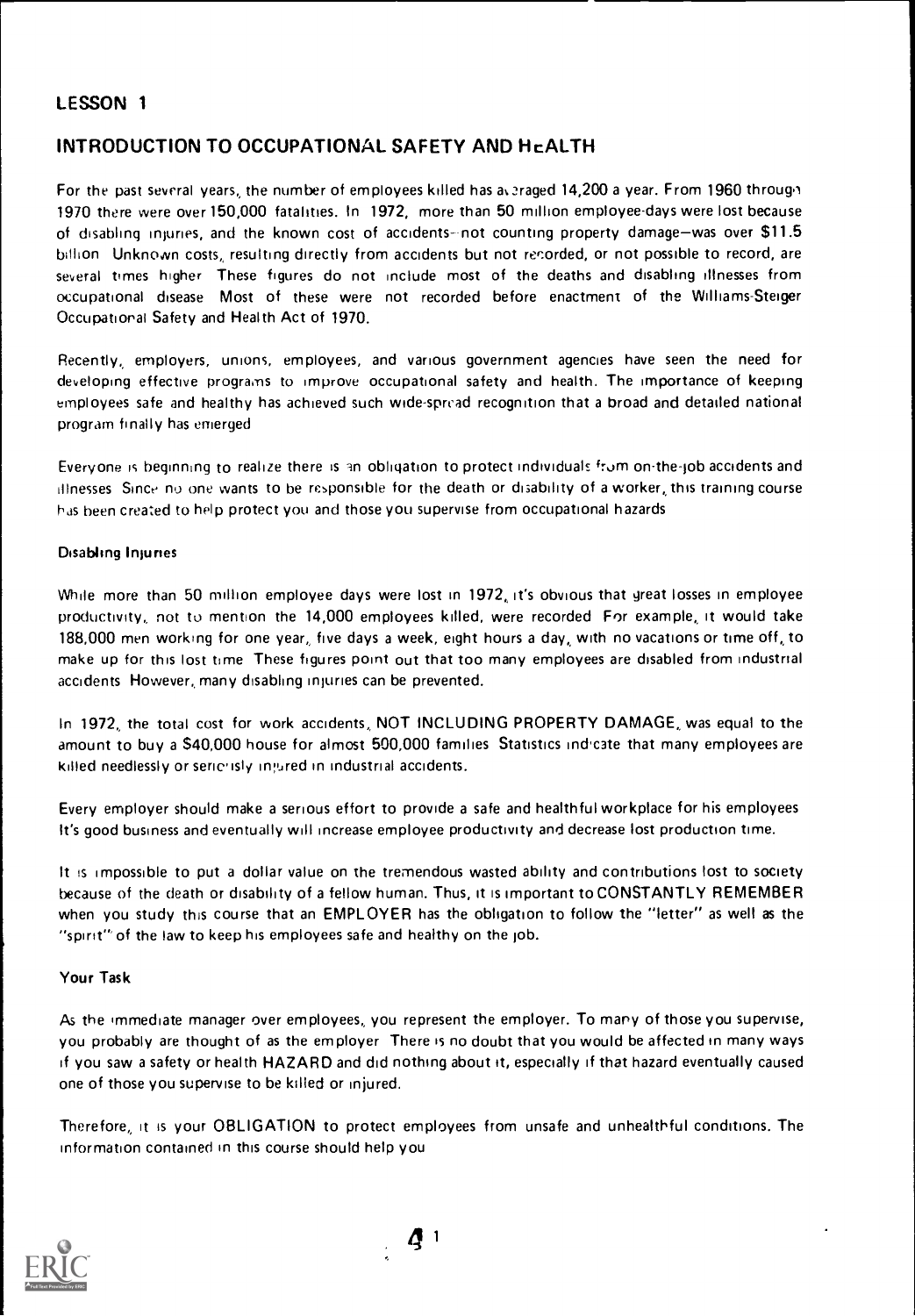Attempts to improve the working conditions of employees have combined to make employers aware that the safety and health of employees is part of good business practice. Over a hundred yea... of trying to make workplaces safe and healthful has brought us the Act. This law, more complete than anything previously enacted, stresses that the government and the people it represents are committed to the safety and health of working men and women anywhere in the Nation.

Your position enables you to be one of the best informed and frequently consulted individuals in the company when working changes are being considered Therefore, you can be of invaluable assistance when a SAFETY AND HEALTH PROGRAM is being developed. First, you must know what's involved in a good program

To develop an effective safety and health program, an employer needs to study more factors than just how an employee was injured or became ill on the job.

Employers must look at how to control ALL OCCUPATIONAL INJURIES and ILLNESSES. This includes not only accidents that cause injury and property damage, but also NEAR-MISSES. They should be studied because the situations that cause them usually will cause serious injuries and illnesses, either now or later.

Supervisors should recognize that it is a regular part of their job to direct their attention to safety and health factors on the job to reduce, and eventually eliminate, the causes of death, injury, and illness.

This course in the principles and practices of occupational safety and health covers many topics that will help you to eliminate or control hazards in your workplace.

- The requirements of the Act
- Fundamentals of accident prevention and control
- Accident investigation and analysis
- Classification and analysis of safety and health hazards
- Facility inspection for safety and health hazards
- **•** Personal protective equipment
- **Emergency care**
- Fire loss control
- Communications and motivation
- **Training procedures**
- Available resources
- Supervisory guidelines

The ultimate goals and the final results of this course are to help you understand the law, its requirements, and to develop methods for preventing those you supervise from being killed, injured, or becoming ill on the job

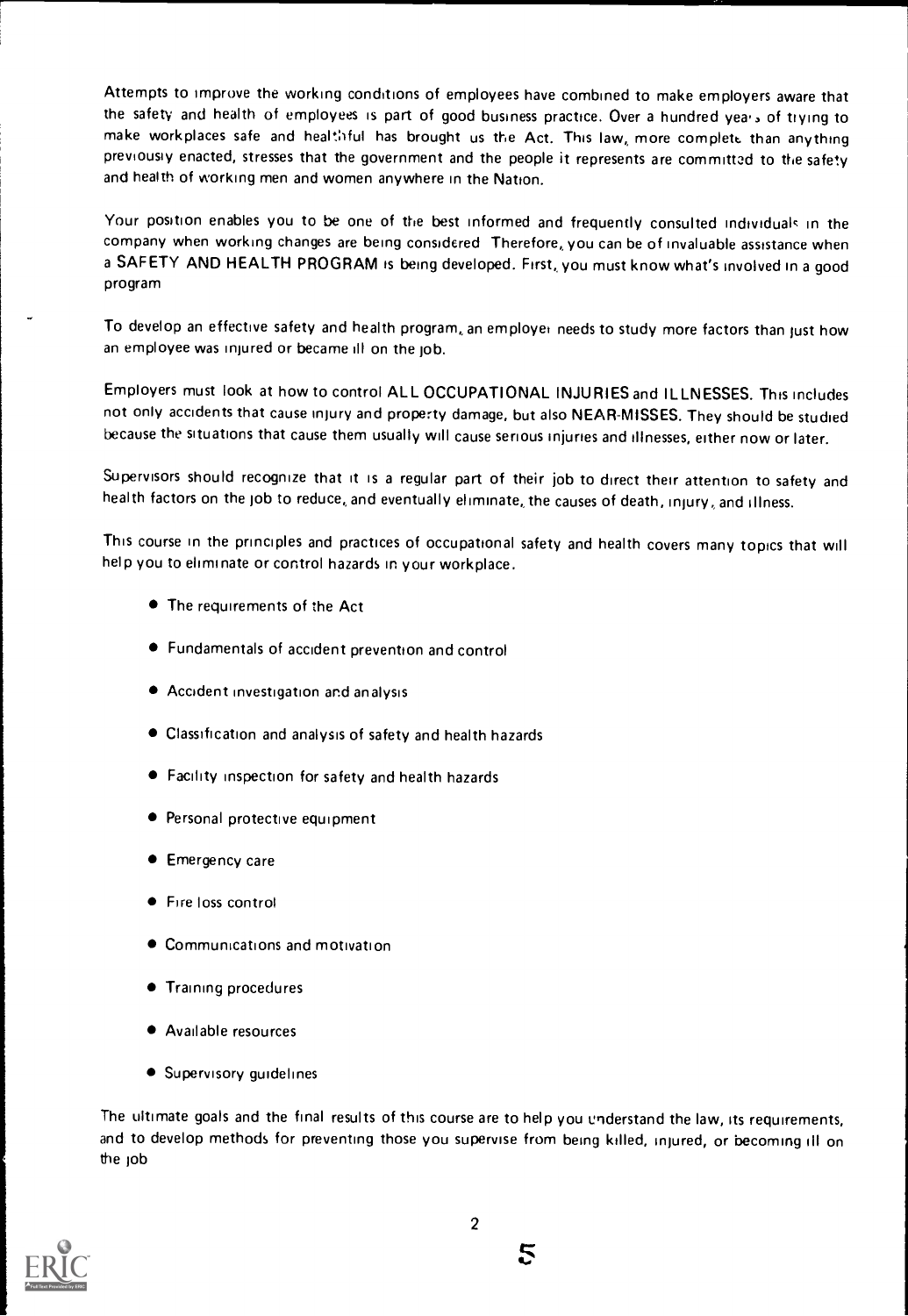#### INSTRUCTIONS TO TRAINEE ON HOW TO USE THIS COURSE

This course presents information concerning the OSHA program using a modified programmed instruction method The following study procedures will help you gain as much as possible from each lesson.

Read all information carefully and then write in the answer to the question or series of questions that call for an active response. The questions are identified by consecutive numbers in each lesson. The correct answers are on the top of the page following the questions. The questions are of the MATCHING, FILL IN THE BLANK (COMPLETION), and MULTIPLE CHOICE variety.

Careful and concentrated reading of the material will reward you with "getting the right answer" almost every time

You are the sole judge of the amount of progress you wish to make at one sitting. Take your time and try to learn the material on the first attempt If you do answer incorrectly, draw a line through your incorrect answer and then insert the correct answer.

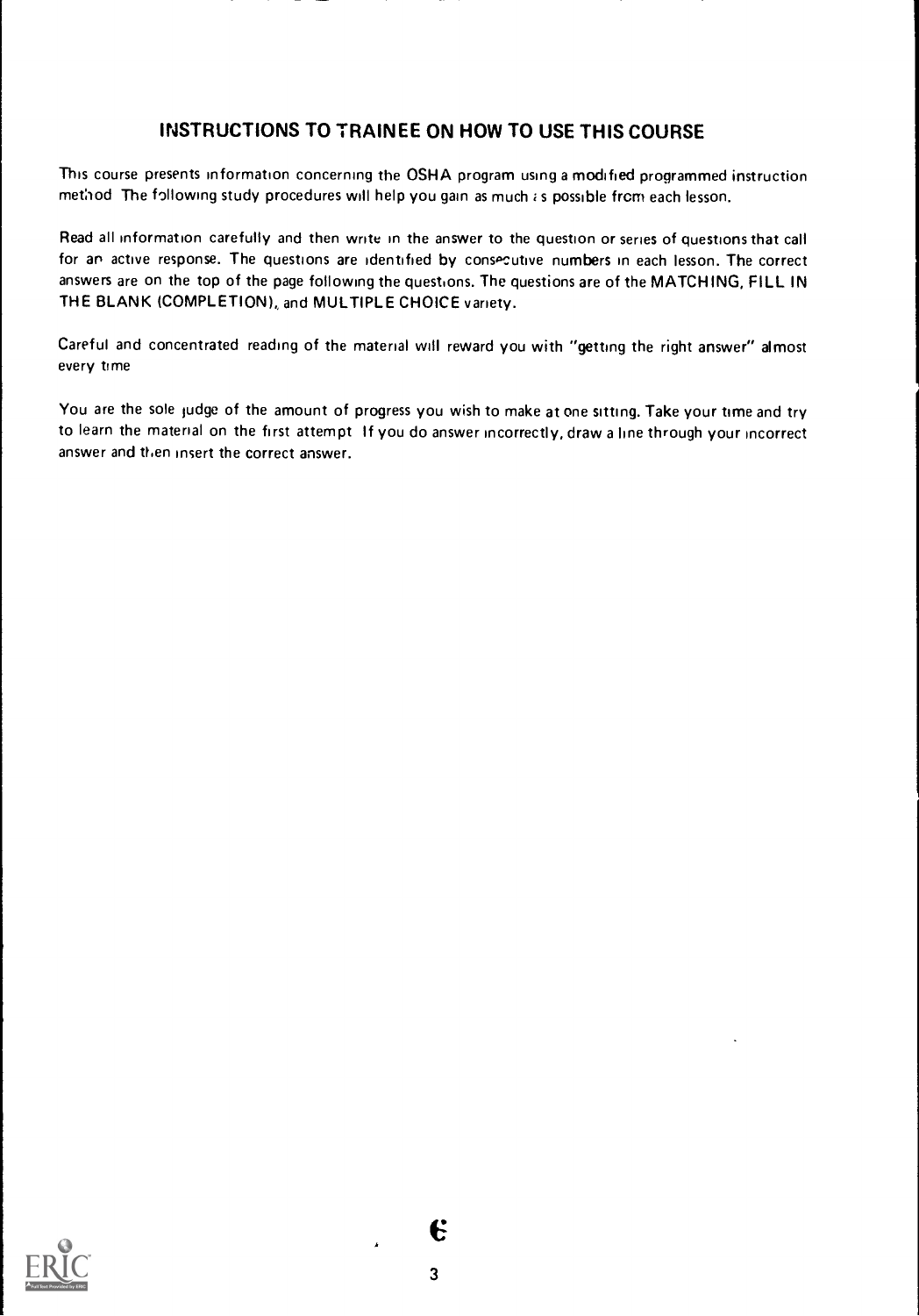#### LESSON 2

#### THE GCCU. ATIONAL SAFETY AND HEALTH ACT OF 1970

The purpose of this lesson is to break down the OCCUPATIONAL SAFETY AND HEALTH ACT OF 1970 to make it easier for you to understand without having to read the entire Act You will be learning about employer and employee rights and responsibilities, the rules or standards that must be complied with,, inspections by Compliance Safety and Health Officers, violations, citat.. as, penalties, variances, appeals, recordkeeping and state and federal safety and health programs

Each of these topics will be amplified in detail in subsequent lessons This lesson covers primarily the scope of the Act

#### DEFINITIONS

Throughout this lesson we will often be defining words or phrases that appear in the Act This is done to help you learn and understand the specific terms that are used in the Act as well as the terms found in the daily issue of the FEDERAL REGISTER or the CODE OF FEDERAL REGULATIONS. These definitions also will help you in your understanding of terms used by a Compliance Officer when that official comes to inspect your employer's work place. Each word or phrase to be defined will be followed by a star  $(*)$ . If the definition is a phrase, it will be enclosed in quotation marks followed by a star. The following examples will give you an idea of how these symbols will be used

- The employer shall comply with promulgated\* standards. (In this example, the word PROMUL-GATED will be defined.)
- The employer shall comply with "promulgated standards"\* (In this example, the phrase PROMULGATED STANDARDS will be defined.)

To find the definition, turn to the end of this lesson to the section entitled DEFINITIONS.

The Act was signed into law in December 1970 by the President of the United States The law states that

- $\bullet$  Eacn employer
	- shall furnish to each of his employees employment and a place of employment which are free from recognized hazards\* that are causing or are likely to cause death or serious physical harm to his employees;

 $-$ shall comply with occupational safety and health standards promulgated\* under this Act;

 $\bullet$  Each employee  $-$ 

-shall comply with occupational safety and health standards and all rules, regulations, and orders issued pursuant\* to this Act which are applicable to his own actions aid corduct.

1 Generally stated, the Act requires the employer to furnish to his employees a workplace that is free from recognized hazards to their  $\frac{1}{2}$  and  $\frac{1}{2}$  and  $\frac{1}{2}$   $\frac{1}{2}$   $\frac{1}{2}$   $\frac{1}{2}$   $\frac{1}{2}$   $\frac{1}{2}$   $\frac{1}{2}$ 

7

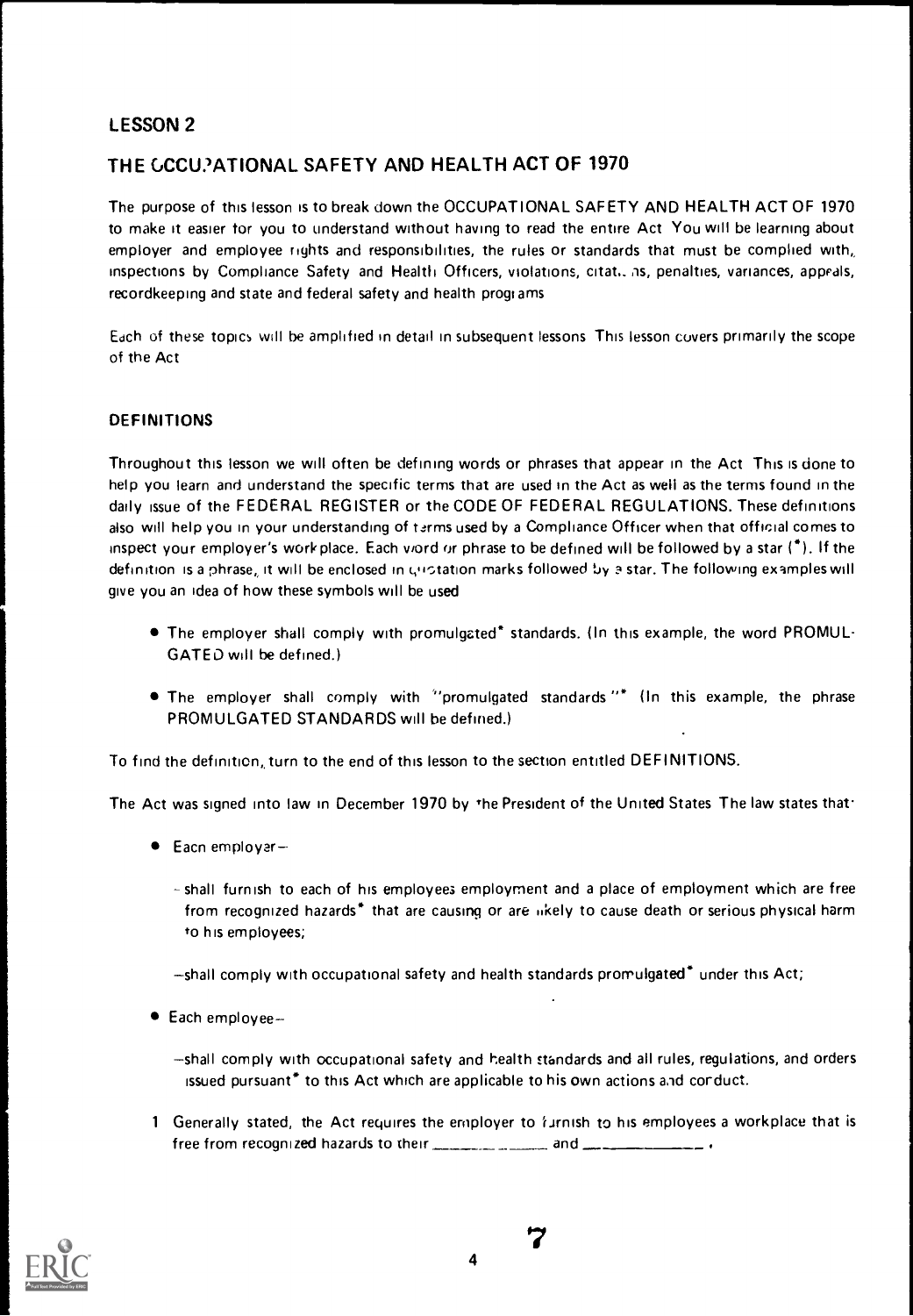2 According to the Occupational Safety and Health Act, workplaces must be free from safety or health hazards that cause or are likely to cause serious physical . or .

The Act also sets up procedures for the adoption, publication and enforcement of occupational safety and health standards covering every employer having one or more employees whose activities AFFECT INTERSTATE COMMERCE.

3 This Act, as its name implies, is directed toward both the safety and health of employees. Throughout the lessons, keep in mind that accidents in the workplace include incidents that cause injury as well as those incidents or conditions that impair the health of an employee. The Act is aimed at both the safety hazards and the  $\mu$   $\mu$  hazards that affect employees in their work area.

You have seen from the information given to you up to this point that it is the legal responsibility of both the employer and the employee to follow the standards p'ocnulgated under the Act. Since no one wants to injure or kill an employee or make him sick due to hazards in the work area, employer and employee also should want to do the right things to provide safe and healthful conditions

4 While it is true that the employer has a  $\sim$   $\sim$   $\sim$   $\sim$   $\sim$   $\sim$  obligation to follow the standards promulgated under the Act, he also has a humanitarian responsibility to try to provide a safe and healthful workplace.

The Act should not be viewed as "just another law" to follow The Act was enacted so that employees, INCLUDING YOURSELF, can work in an area that is free from safety and health hazards.

You probably have walked around your work area and wondered what you could do to help protect those you supervise from safety and health hazards. Most conscientious supervisors try to pay attention to such things. This course can help you a great deal. If you learn, and then put into practice, the contents of this ..curse you can, not only help your employer by pointing out specific hazards in your work area, but also help employees you supervise by explaining to them their rights and responsibilities under the Act.

Only when there is complete COOPERATION between the employer and his or her employees, and voluntary compliance by both parties with both the letter and the spirit of the law, will your efforts eliminate safety and health hazards from, the work area

#### OCCUPATIONAL SAFETY AND HEALTH STANDARDS

5 As stated earlier, the Act sets up the procedure for the adoption, publication, and enforcement of safety and health \_\_\_\_\_\_\_\_\_\_\_\_\_\_\_\_\_\_\_ covering every employer who has employees engaged in activities which affect interstate commerce.

Two agencies, one in the U.S. DEPARTMENT OF LABOR, and the other in the U.S. DEPARTMENT OF HEALTH, EDUCATION, AND WELFARE have been created by the Act to carry out the provisions mentioned above. The responsibilities for the Department of Labor are being met through an organiz tion known as the OCCUPATIONAL SAFETY AND HEALTH ADMINISTRATION (OSHA). This agency will be discussed in more detail later in this 'esson. The responsibilities for the Department of Health, Education, and Welfare are being met through an agency known as the National Institute for Occupational Safety and Health (NIOSH).



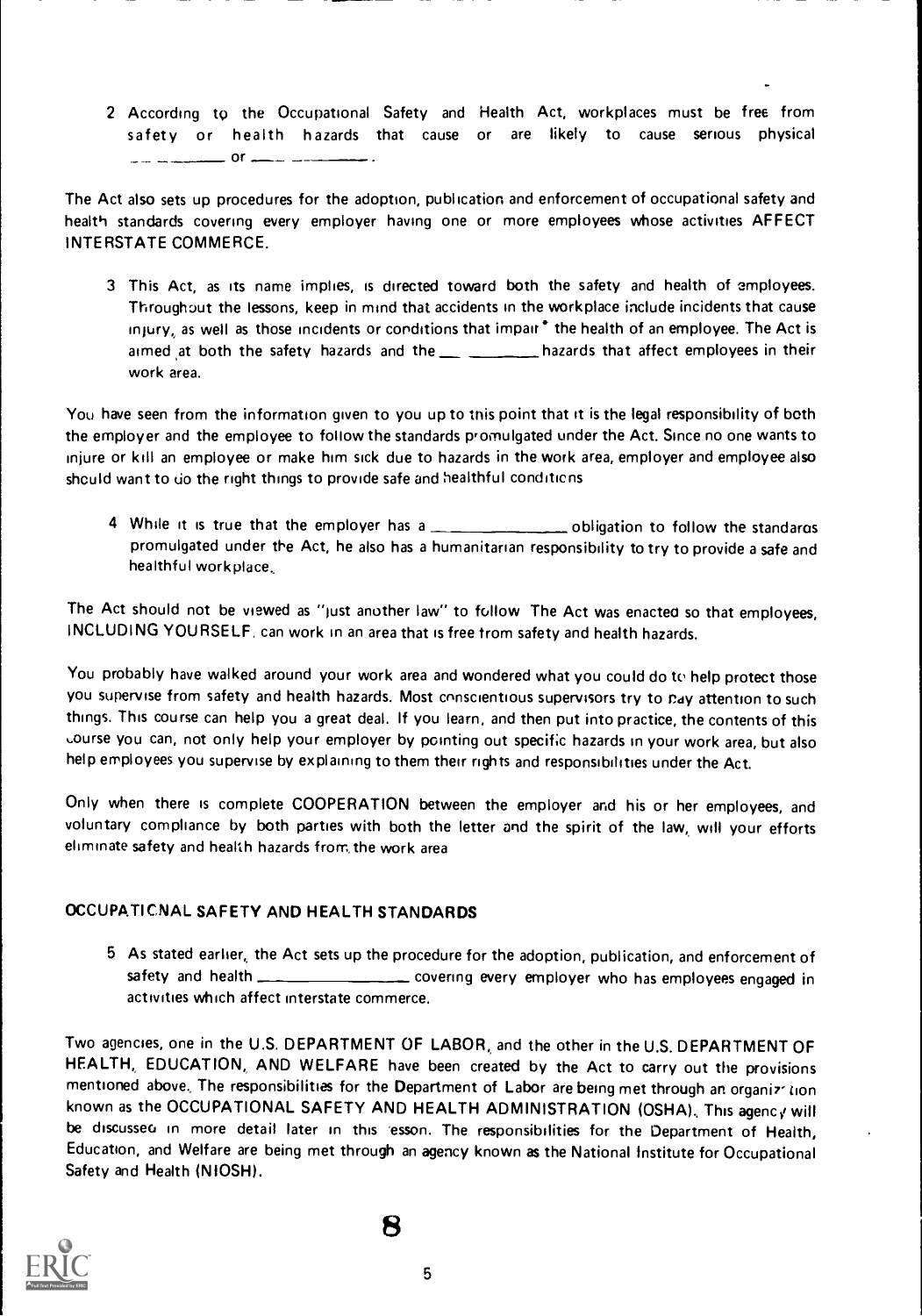- 1. safety health
- 2. harm death
- 3. health
- 4 Legal. Whether you are trying to make your workplace safe and healthy because you tnink you owe that kind of consideration and respect to your fellow man or if you are simply tiying to stay out of trouble with the law, you are doing the correct thing when you pay special attention to the occupational safety and health of your employees.
- 5. Standards\* (Don't forget that the symbol "\*" indicates that the word is definedat the end of this lesson.)

The Act gives OSHA the responsibility of issuing the detailed safety and health standards that must be followed by both employers and employees. There are three different types of standards. These are:

- Initial OSHA Standards
- Permanent Standards
- Emergency Standards

Turn to the next page for a graphic description of these standards.

The EARLY OSHA STANDARDS consisted of certain established Federal and national consensus standards which were in existence when the Act was passed. These standards had been generally accepted by the industries involved, the Federal government and organizations such as the AMERICAN NATIONAL STANDARDS INSTITUTE and the NATIONAL FIRE PROTECTION ASSOCIATION.

OSHA could adopt any of such standards in the first two years after the effective date of the Act.

- 6 Looking again at the chart on the next page, where do the early OSHA Standards come from?
	- a.
	- $\mathbf{b}$ .
- 7. Every employer covered by the Act is required to comply\* with the  $\text{Standards}$ that are applicable to his or her establishment.
- 8. Which of the following choices indicates where the OSHA Standards were obtained?
	- <sup>a</sup> existing fedaral standards from before this present law
	- b your employer
	- c. Standards adopted by national standard development organizations

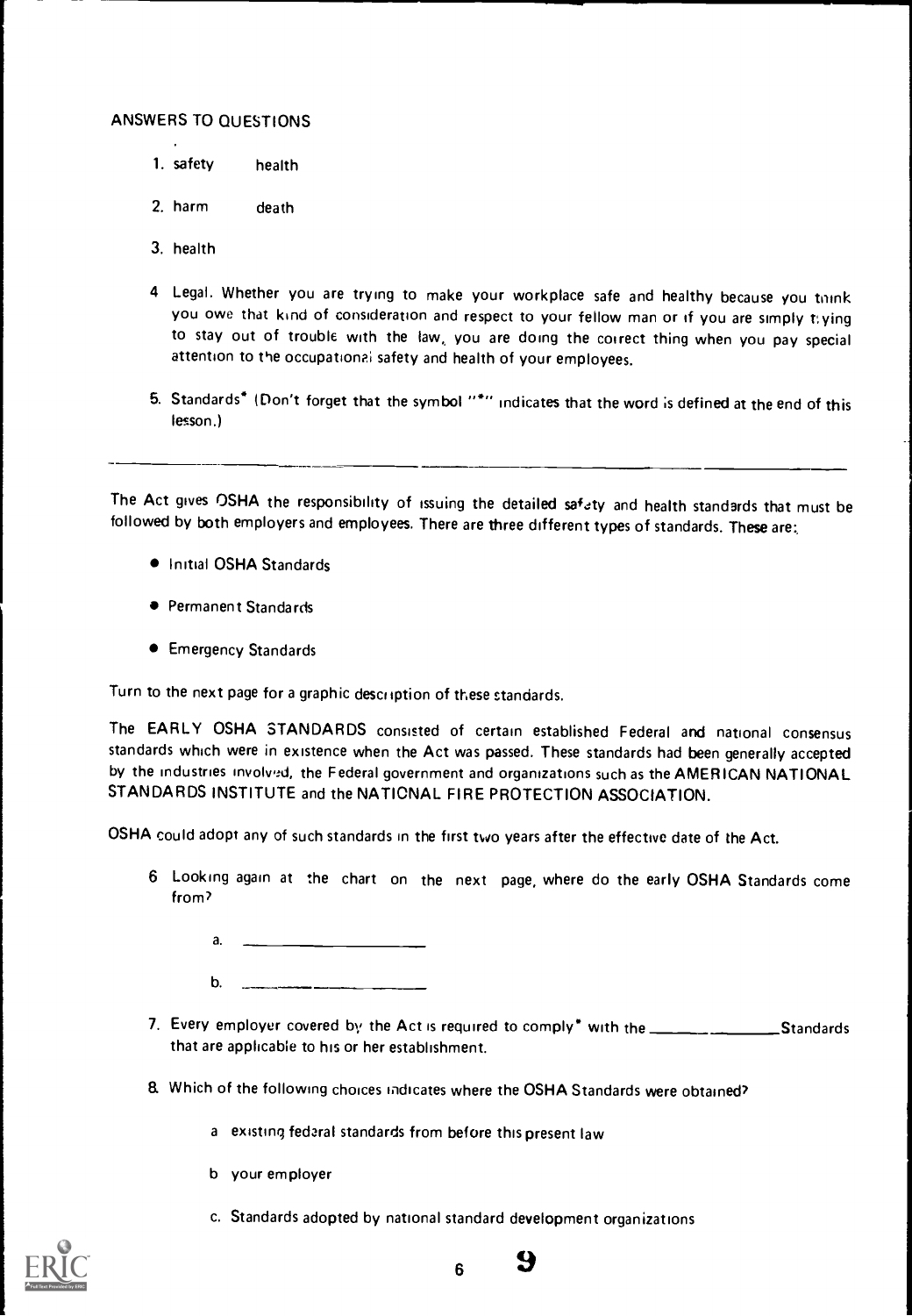

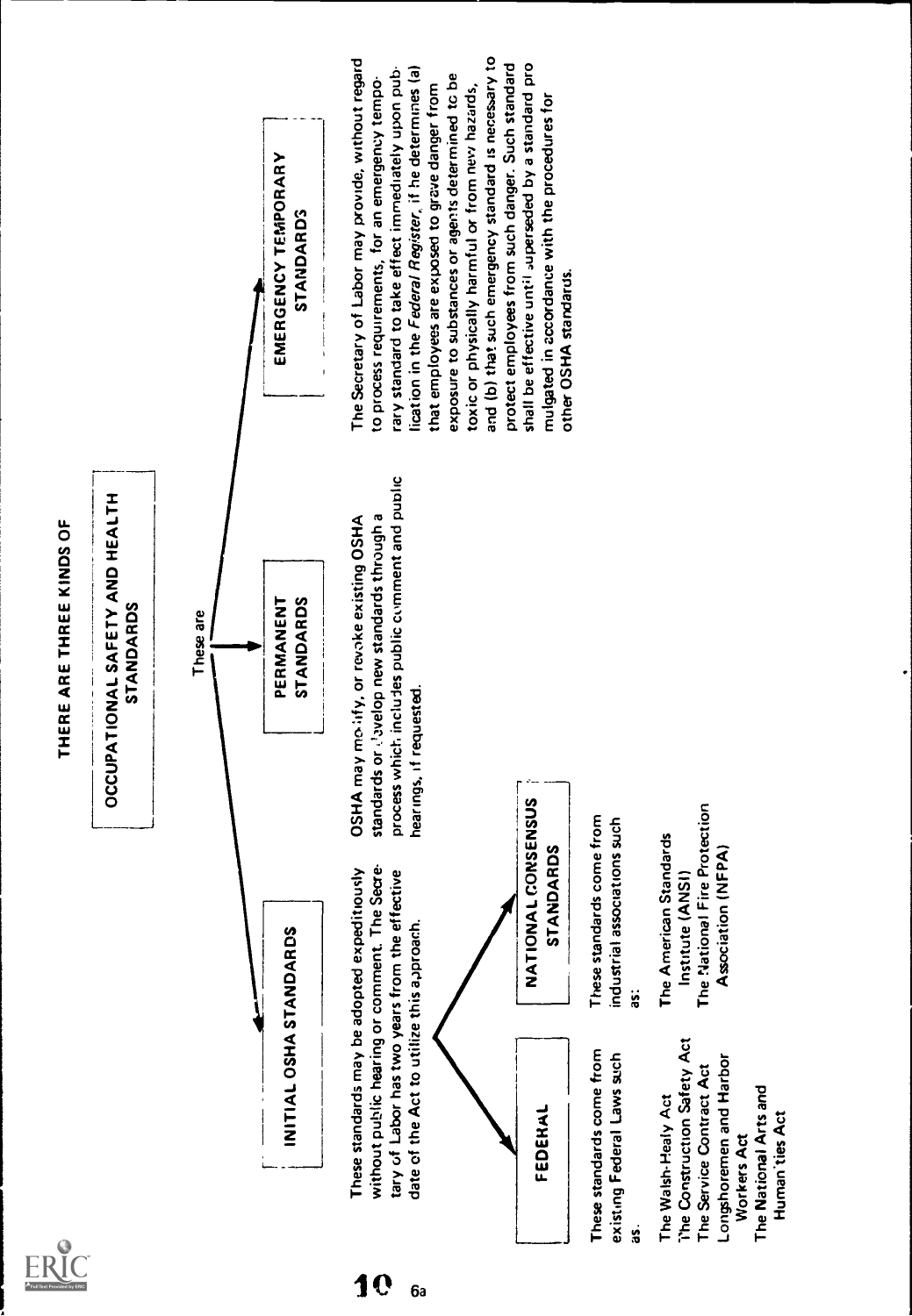- 6 <sup>a</sup>Existino fLderal standards
- b National consensus standards

- 7 OSHA
- $8d$  c
- $\cdot$   $\cdot$   $\cdot$
- 9 Did these OSHA Standards exist in either federal or national standard development organizations prior to the establishment of the Act?

In a few cases, some of the early OSHA Standards have been found to be in need of change. Generally, in making changes, as in developing new standards, OSHA must publish notice in the FEDERAL REGISTER of any proposed change and give an opportunity to interested parties to comment in writing or at a public hearing on the changes

#### THE FEDERAL REGISTER

If it seems to you muc these regulations we call "standards" are important, you're right! At this point you may be asking yourself where you can get a copy of the standards 3o you can read them an' know what the "rules" are All standards can be found in a government publication called the FEDERAL REGISTER. The FEDERAL REGISTER is an official publication of the Federal Government. It contains not only. occupational safety and health standards, but also all important announcements, notices, rules and regulations as published by the many regulatory organizations within the Federal government All employers affected by the Act are responsible for being aware of, and complying with, ALL notices published in the FEDERAL REGISTER that affect their establishments.

Another source, which nay be used in conjunction with the FEDERAL REGISTER, is toe CODE OF FEDERAL REGULATIONS (CFR). This annual publication contains the official safety and health standards promulgated by the Secretary of Labor. The CF R can be purchased from the Government Prir ting Office Also, for an additional charge, the CFR offers a service that is designed to notify the user of additional actions published in the FEDERAL REGISTER. Both the CODE OF FEDERAL REGU-LATIONS and the FEDERAL REGISTER are valuable references for the employer

10 The will list all specific safety and health requirements. It is suggested that your employer subscribe to this daily publication and that someone in the company be assinned to skim over each issue to see what might be there that concerns your employer. Then, it something is found, you can be told about it in one of your safety meetings Your employer should also get the CODE OF FEDERAL REGULATIONS mentioned previously. The address where to write for a subscription can be found in Lesson 14.

#### PERMANENT STANDARDS

These rules may be found in the 29 Code of Federal Regulations, Part 1911 The Secretary may appoint an advisory committee composed of representatives or employers, employees, state governments and various experts and professionals to assist him. The Secretary of Labor must publish any proposed standard in the FEDERAL REGISTER

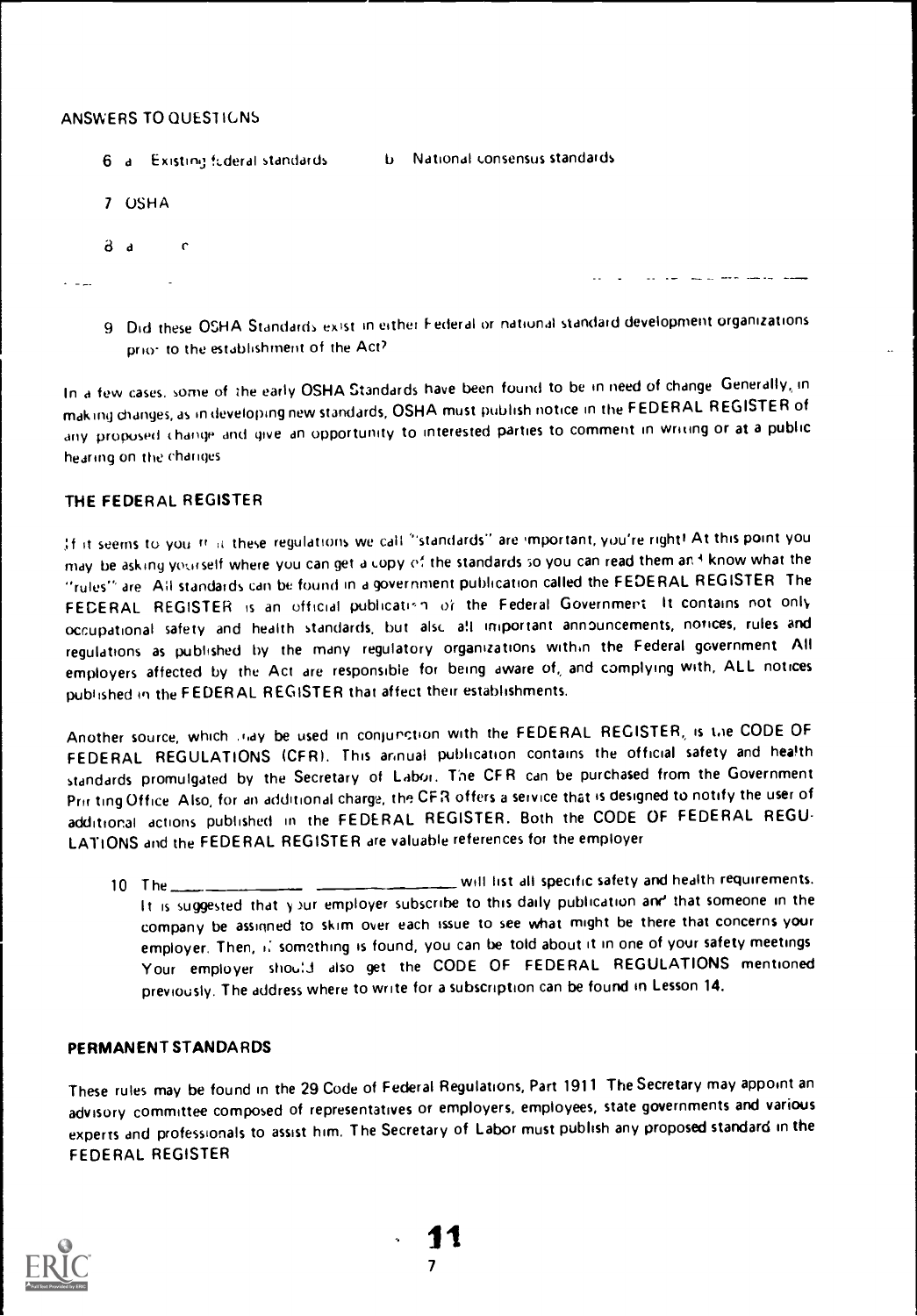- 9 a Yes Quite d few of these standards appeared in previous laws that dealt with the safety and health of employees in specific occupations. For example, the construction industry and the Iongshor mg industry
- 10 FEDERAL REGISTER Another publication which would be helpful can be obtained from the OSHA Office of Information This publication is called JOB SAFETY & HEALTH.

- 11 All interested parties have 30 days after publication in the FEDERAL REGISTER to submit their view, on the proposed permanent standards. These views must be submitted to the Secretary of Labor We used the phrase "all interested parties" above Do you think both the employer and employee can submit their views on these standards'
	- d Yes
	- b No
- <sup>12</sup> Usually any person or group affected by the new or revised standards is considered to be an interested party. Such individuals or groups have \_\_\_\_\_\_\_\_\_\_ days after publication of the proposed standard to request d public hearing concerning the standard.
- 13. ' should be pointed out at this time, that the request to the Secretary of Labor for a hearing on the proposed standard must be in writing. If you intend to make such a request, and if you have any questions regarding the format of your written request, it would be best to contact your OSHA Area Director (address given in Lesson 14) All requests for a hearing on a proposed standard must be made in **the Commission of the Office of the Assistant Secretary, Occupational** Safety and Health Administration, U.S. Department of Labor, Washington, D.C. 20210.
- 14 If a hearing is requested to challenge, object to, or question a proposed permanent standard, everyone will have the opportunity to voice his or her opinion on making the standard tighter or looser, narrower or broader Therefore, any interested oarty can challenge a proposed  $\frac{1}{2}$  and seek its change.

Within 60 days after the hearing has been held, the Secretary of Labor will issue a rule promulgating, modifying, or revoking an occupational safety or health standard.

A standard is established so that an employee is protected to the greatest degree practic 4. The standard cannot be set arbitrarily It must be based on the best available evidence, insuring that no employee will be injured or become ill because of hazards in the work area

- 15 Does the promulgation of any standard guarantee that no employee will he injured or become ill'
	- a Yes
	- b. No

The primary reason standards are promulgated is to establish specific requirements designed to protect employees from safety and health hazards.



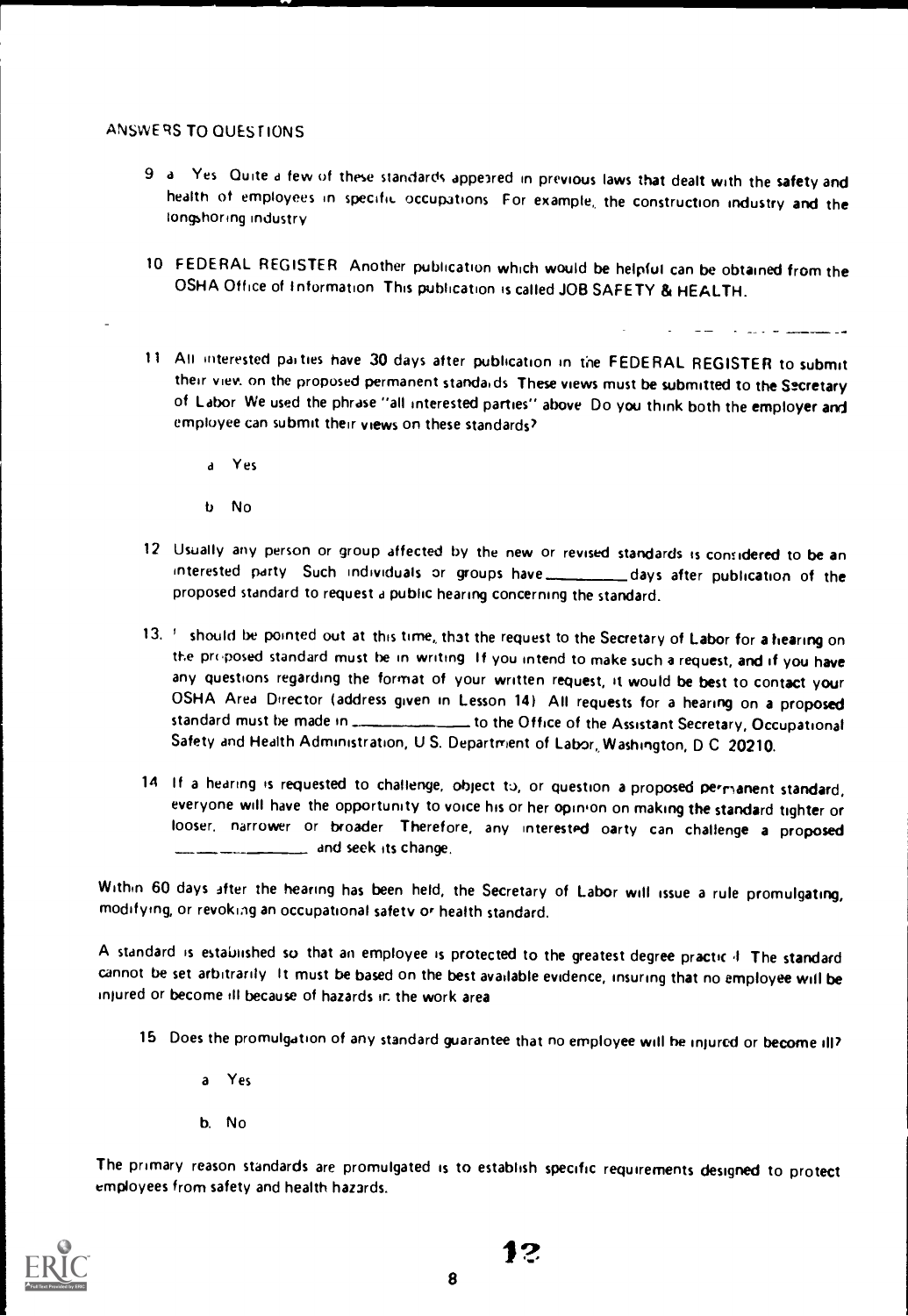- <sup>11</sup> a.Yes "All interested parties" can include more than just the employer Groups such as employee union representatives, trade associations, pr3fessional societies and experts in a specific area, or others with a legitimate concern about the utbject, can submit their views to the Secretary of Labor
- 12 Thirty
- 13 Writing
- 14. Standard
- 15. b No. The standards set guidelines, they cannot keep an employee from being injured or receiving a job-related illness The standards cannot save lives unless they are enforced in your work area

For example, these absolute measures may be in terms of specific heights of stair railings, specific times that items need to be inspected, or limits that pertain to the maximum exposure level for employees to specific contaminants such as radiation or harmful mists.

For fairness, OSHA is permitted to delay the effective date of a permanent standard to permit employers a chance to familiarize themselves with it, so that they can prepare to follow the specific requirements of that standard. This delay can be up to 90 days from the date of notification that the standard has been established. Certain other delays in effective dates may be provided.

#### TEMPORARY EMERGENCY STANDARDS

The third type of standard that we will discuss is called a TEMPORARY EMERGENCY STANDARD. OSHA may provide, without regard to process requirements, for an emergency temporary standard to take effect immediately upon publication in the FEDERAL REGISTER,, if he determines a) that employees are exposed to grave danger from exposure to substances or agents detei mined to be toxic or physically harmful or from new hazards, and b) that such emergency standard is necessary to protect employees from such danger

- 16 A temporary emergency standard is usually promulgated when employees are susceptible to grave or imminent danger from exposure to substances or agents, or physical conditions determined to be toxic or physically harmful When the Secretary of Labor determines that employees are \_\_\_ to toxic or physically harmful substances or agents or conditions, a temporary emergency standard will be promulgated
- 17 A TEMPORARY EMERGENCY STANDARD can stay in effect up to 6 months from time of issue It must be replaced within this time period with a standard.



 $\mathbf{Q}$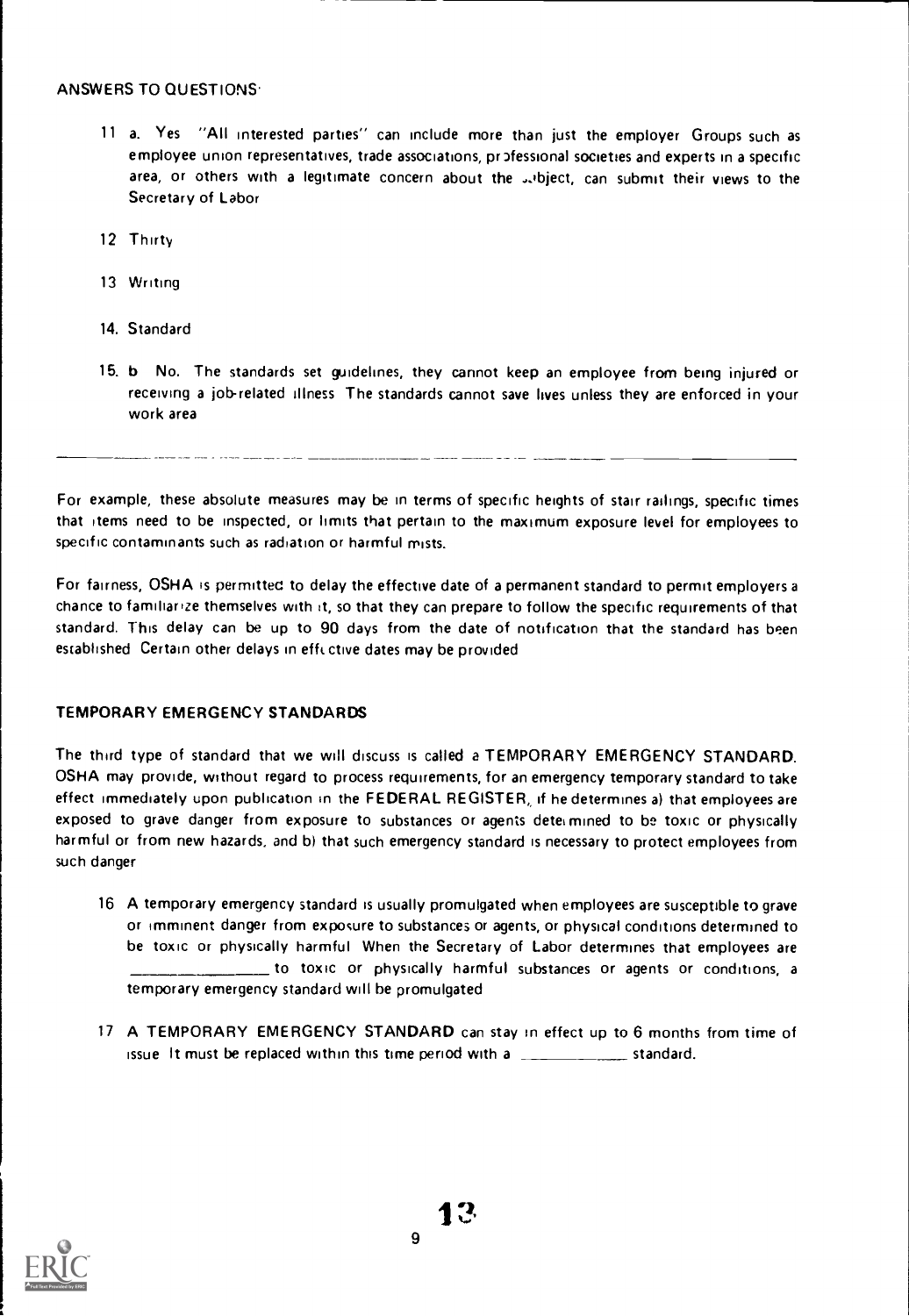- 16 Exposed
- 17 Permanent

المناول المتابعة المتوسط

#### VARIANCE

 $\frac{1}{2}$ 

للمرارضة أأردت

Employers may seek variances<sup>\*</sup>, tolerances, or exemptions from the requirements from specific OSHA standards. There are foul situations or conditions which will permit employers to seek variances One of the situations is described below.

An employer may seek a TEMPORARY variance from a standard due to lack of personnel, materials, or equipment, or because of the fact that the construction or alteration of the facilities in question cannot be completed by the effective date of the standard In applying to the Secietary of Labor for the variance, the employer must state

- $\bullet$  the standard against which relief is sought,
- $\bullet$  the reasons why the employer cannot comply.
- what the employer will do or has done to protect employees against the hazard dealt with in the standard, and what has been done or will be done to comply $_{\rm c}$
- $\bullet$  on what date the employer thinks he can comply;
- $\bullet$  a certification that a copy of the application has been turned over to the employee's authorized representative and a summary of the application posted in the workplace where notices are normally posted
- 18 The fact that an employer cannot financially afford to operate under the standard is not a valid reason for seeking a variance One of the main points to keep in mind about this type of variance ("on what date the employer thinks he can comply" above) is that the employer must eventually  $\frac{1}{2}$  =  $\frac{1}{2}$  =  $\frac{1}{2}$  =  $\frac{1}{2}$  with the standard.
- 19. The Act requires that the employer POST <sup>a</sup> summary of the application for <sup>a</sup> in a place where notices are normally posted

A second type of variance from a standard involves the submission of proof to OSHA by the employer that the means, methods, or conditions of his operations provide the same protection to employees' safety and health as would be provided by exact adherence to the OSHA Standards.

These variances, if granted, are permanent unless revoked or modified pursuant to an application for revocation or modification by affected employers, employees, or by OSHA

Affected employers and employees may request a public hearing on any such variance request.

A third situation in which an employer can obtain a variance, tolerance, or exemption from a standard is when the compliance with a standard would seriously impair the NATIONAL DEFENSE of the United **States** 

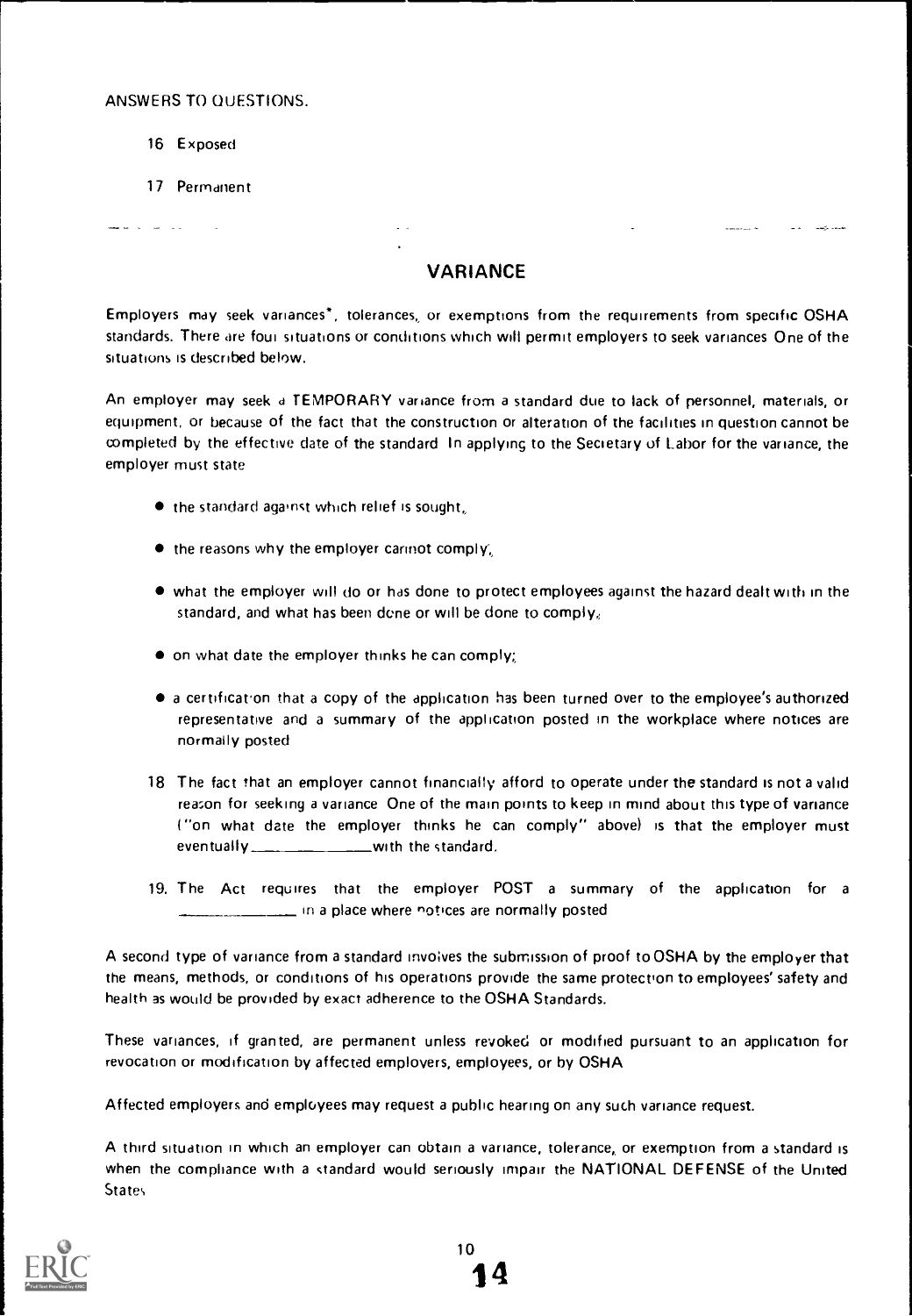- 18. Comply
- 19. Variance This will let all employees know that the employer has applied for a variance A copy of the application must be available upon request for review

The fourth situation in which an employer can obtain a variance, tolerance, or exemption from a standard is when the employer is participating in an approved employer safety and health experiment sponsored by OSHA or NIOSH. Approval for a variance in this type of situation must come from the appropriate Secretary, which would be either the Secretary of Labor, or the Secretary of Health, Education, and Welfare

- 20 Can an employer disregard a standard if he or she didn't have prior approval in the form of a variance from OSHA or NIOSH?
	- a. Yes
	- b. No

Before continuing, one additional point needs to be made about the different types of standards mentioned

All standards, whether temporary emergency or permanent, are subject to review. Any person adversely affected can obtain a court review of a standard without waiting until the enforcement machinery is set in motion This can be done up until the 60th day fi om the date of promulgation\* of the standard, by filing a petition attacking the validity of the standard in the U S. Circuit Court of Appeals for the circuit where the person lives; or, in the case of an employer, at his principal place of business

21. This means that any person adversely affected by a standard can that that standard in a U S Court of Appeals.

#### REVIEW

Quite a lot of material has been covered up to this point. It might be a good idea to review a few of the main points of the Occupational Safety and Health Act of 1970 before adding more new information

- 22 The Act requires the employer to furnish a workplace that is free from recognized \_\_\_\_\_\_\_ and **hazards likely to cause death or serious physical harm.**
- 23 Under the Act, OSHA is authorized to promulgate occupational safety and health
- 24. What are the two types of standards?
	- a
	- $b.$   $\frac{1}{2}$   $\frac{1}{2}$   $\frac{1}{2}$   $\frac{1}{2}$   $\frac{1}{2}$   $\frac{1}{2}$   $\frac{1}{2}$   $\frac{1}{2}$   $\frac{1}{2}$   $\frac{1}{2}$   $\frac{1}{2}$   $\frac{1}{2}$   $\frac{1}{2}$   $\frac{1}{2}$   $\frac{1}{2}$   $\frac{1}{2}$   $\frac{1}{2}$   $\frac{1}{2}$   $\frac{1}{2}$   $\frac{1}{2}$   $\frac{1}{2}$   $\frac{1}{$

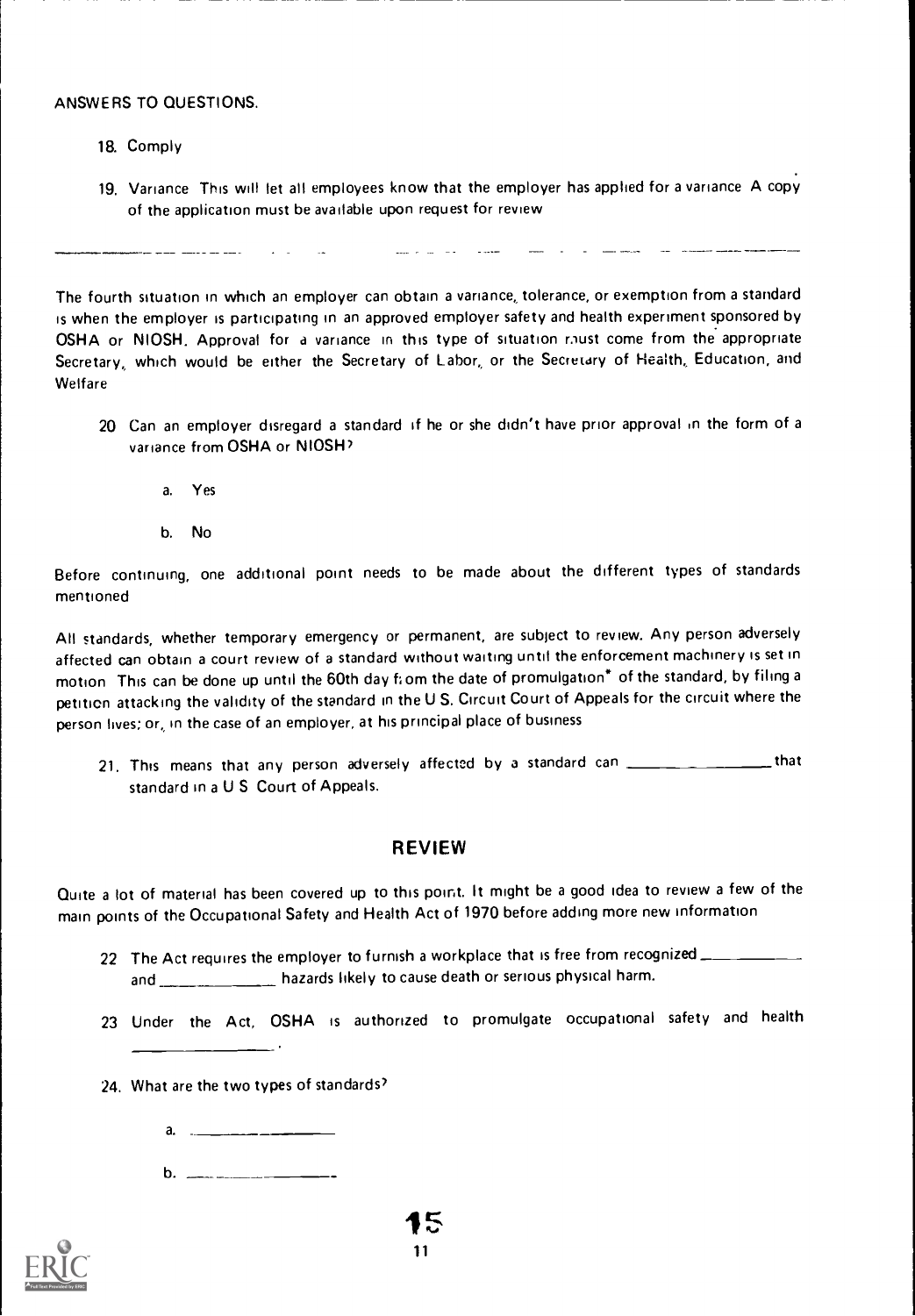|    | 20. No.                                                                                                                                                                                                                                                                                  |
|----|------------------------------------------------------------------------------------------------------------------------------------------------------------------------------------------------------------------------------------------------------------------------------------------|
|    | 21 Appeal                                                                                                                                                                                                                                                                                |
|    | 22 Safety<br>Health                                                                                                                                                                                                                                                                      |
|    | 23 Standards                                                                                                                                                                                                                                                                             |
|    | 24. a Permanent<br>b Temporary Emergency                                                                                                                                                                                                                                                 |
|    |                                                                                                                                                                                                                                                                                          |
|    | 25 If an employer wishes to seek a variance from a specific standard, a written request is made for a<br>variance, usually, to the Secretary of ____________                                                                                                                             |
| 26 | Requests to OSHA for a variance                                                                                                                                                                                                                                                          |
|    | a may be made by telephone                                                                                                                                                                                                                                                               |
|    | b must be in writing                                                                                                                                                                                                                                                                     |
|    |                                                                                                                                                                                                                                                                                          |
|    | 28 If any interested person or group objects to a PROPOSED STANDARD for any reason, a hearing<br>may be requested by ____________ directly to: Office of the /issistant Secretary, Occupa-<br>tional Safety and Health Administration, U.S. Department of Labor, Washington, D.C. 20210. |
|    |                                                                                                                                                                                                                                                                                          |

29, The Williams-Steiger Occupational Safety and Health Act of <sup>1970</sup> sets forth the obligation of employers and employees.

Up to this point we have stated the "LETTER" of the law, but have not given specific mention to the "SPIRIT" of the law. The Act was enacted to reduce death and injury in establishments across the country. To be effective, every employer and employee must WANT to protect each other from injury or illness. The Act sets specific guidelines and requirements, but cannot be completely effective until all interested parties make a combined effort to assure the safety and health of every employee affected by the Act.

#### INSPECTION OF WORKPLACES

30 As was previously mentioned, the Act set up specific procedures for the enforcement of the safety and health standards. It is the duty of OSHA to determine whether employers are complying with the standards

|                 | The letters OSHA stand for |  |  | and |  |
|-----------------|----------------------------|--|--|-----|--|
| Administration. |                            |  |  |     |  |

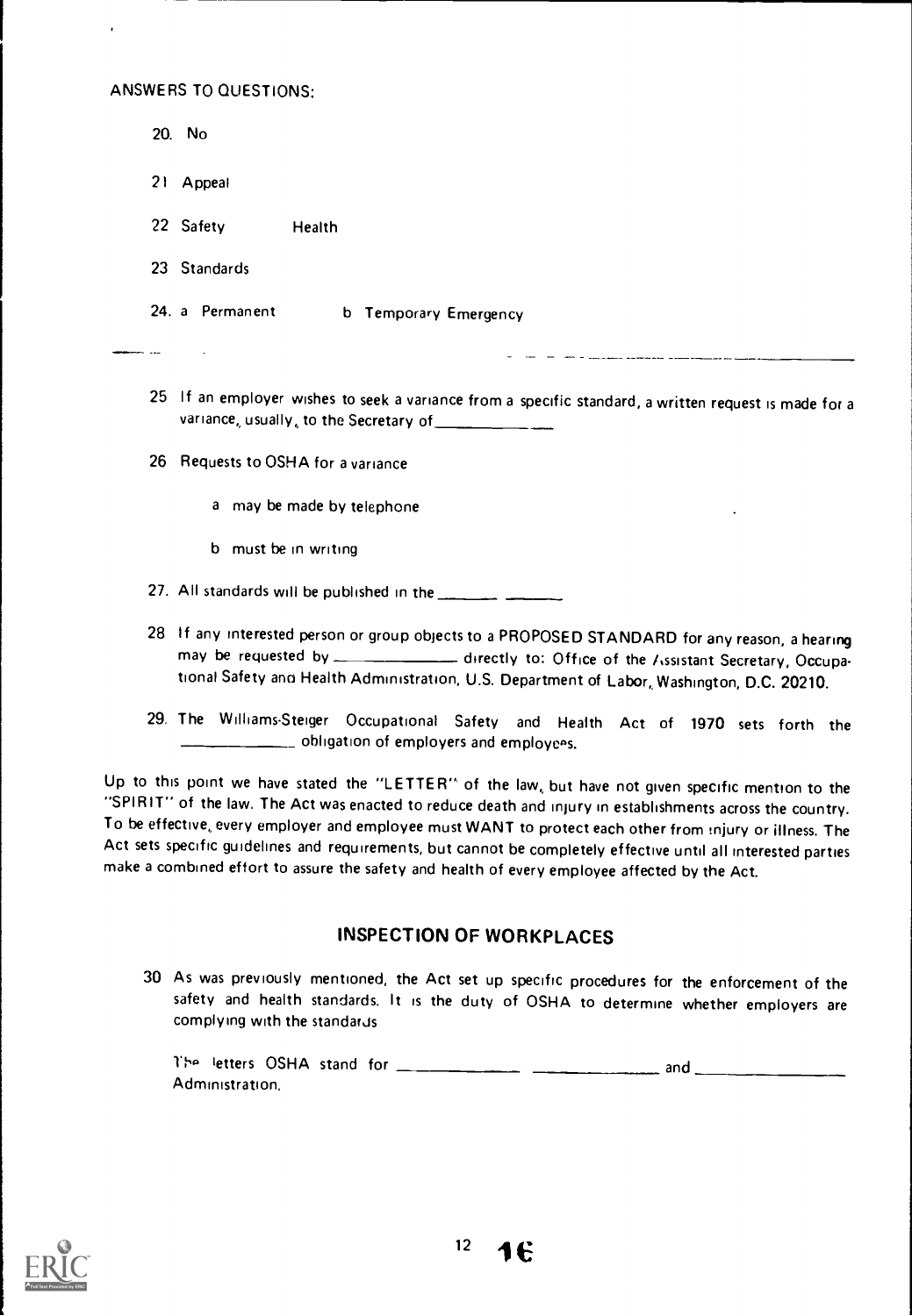25. Labor. When an employer is participating ir, a research experiment for the Department of Health, Education, and Welfare, the employer would request a variance from the Secretary of Health, Education, and Welfare This is the only case in which a variance can be requested from a department other than OSHA.

26 b

- 27 FEDERAL REGISTER
- 28. Writing
- 29 Legal
- 30 Occupational Safety Health As was mentioned previously, this agency is a part of the Department of Labor.

To effectively enforce the standards, OSHA has developed a program to inspect establishments affected by the Act Inspections are made by OSHA representatives who are known as Compliance Safety and Health Officers, or "Compliance Officers." The Compliance Officer will be investigating an establishment to:

a mark of the management of

- determine whether the employer is complying with the safety and health standards promulgated under the Act, and
- determine whether the employer is furnishing a workplace to his employees free from recognized safety and health hazards that are causing, or likely to cause, death or serious physical harm.
- 31 From the information given to you in this item, you can see that it is the role of the <u>Community Officer to look for violation</u> of safety and health standards.

Every Compliance Officer is legally AUTHORIZED:,

- $\bullet$  to enter, without delay and at reasonable times, any workplace where work is performed by an employee of an employer who is affected by the Act;
- to inspect and investigate,, during regular working hours and at other reasonable times, all pertinent conditions, structures, machines, apparatus, devices, equipment and materials,
- $\bullet$  to question privately any employer, owner, operator, agent, or employee, and
- to review the records that are required by the Act and other records which are directly related to the purpose of the investigation (we will discuss the record keeping requirements of the Act later in this lesson).
- 32 The main duty of a Compliance Officer is to inspect a workplace to determine whether any safety and health exist.
- 33 The Compliance Officer is legally \_\_\_\_\_\_\_\_\_\_\_\_\_\_\_\_to question any employee during his inspection



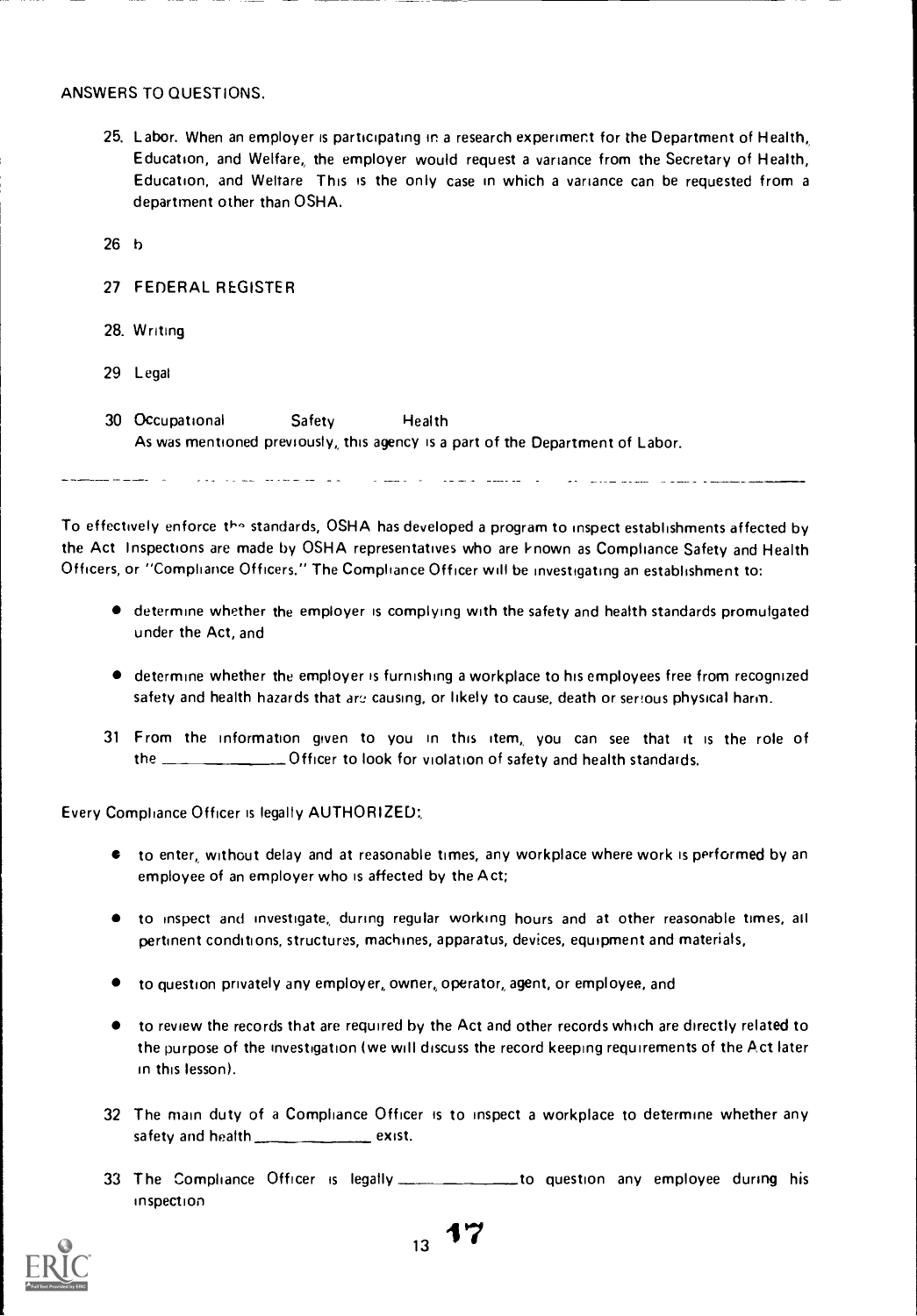- 31. Compliance
- 32 Hazards
- 33. Authorized
- 34 As you can see from statement No 2 of the Compliance Officer's Authorizations, he usually will inspect all aspects of a \_\_\_\_\_\_\_\_\_\_\_ that are causing or likely to cause death or serious physical harm to an employee

All inspections will be made at reasonable times during regular working hours or at other reasonable times. Except in unusual circumstances no advance warning will be given as to the day or the time that an inspection will be made at your workplace. Under certain circumstances, advance notice will be given. These circumstances are:

- where an imminent danger\* is indicated (this concept will be discussed later in this lesson);
- $\bullet$  where inspections will be conducted after regular working hours;

the composition of the composition

- where it is necessary to assure the presence of representatives of the employer and employees;
- where the Area Director of OSHA determines that advance notices would enhance the probability of an effective and thorough inspection.
- 35. Usually, **notice of an imspection will not be given to an employer.**
- 36. The information in the previous paragraph, statement no. 3, indicates that both an employer and an authorized **representative may accompany a Compliance Officer during** his inspection of the workplace.

OSHA has a specific system of priorities to help determine when it should inspect a workplace

- An imminent danger situation is alleged to exist;
- $\bullet$  there has been a catastrophe and/or a fatality,
- a complaint has been filed with the OSHA Area Office;
- $\bullet$  the establishment is in one of the target industries;
- the establishment is selected on a random basis from among all companies of all sizes all across the country, in accordance with the following factors:
- 37. The vast majority of employers are sincerely concerned with the safety and health of their employees, and will want to do everything they can to show that they are \_\_\_\_\_\_\_\_\_\_\_\_\_\_ with the Occupational Safety and Health Act.



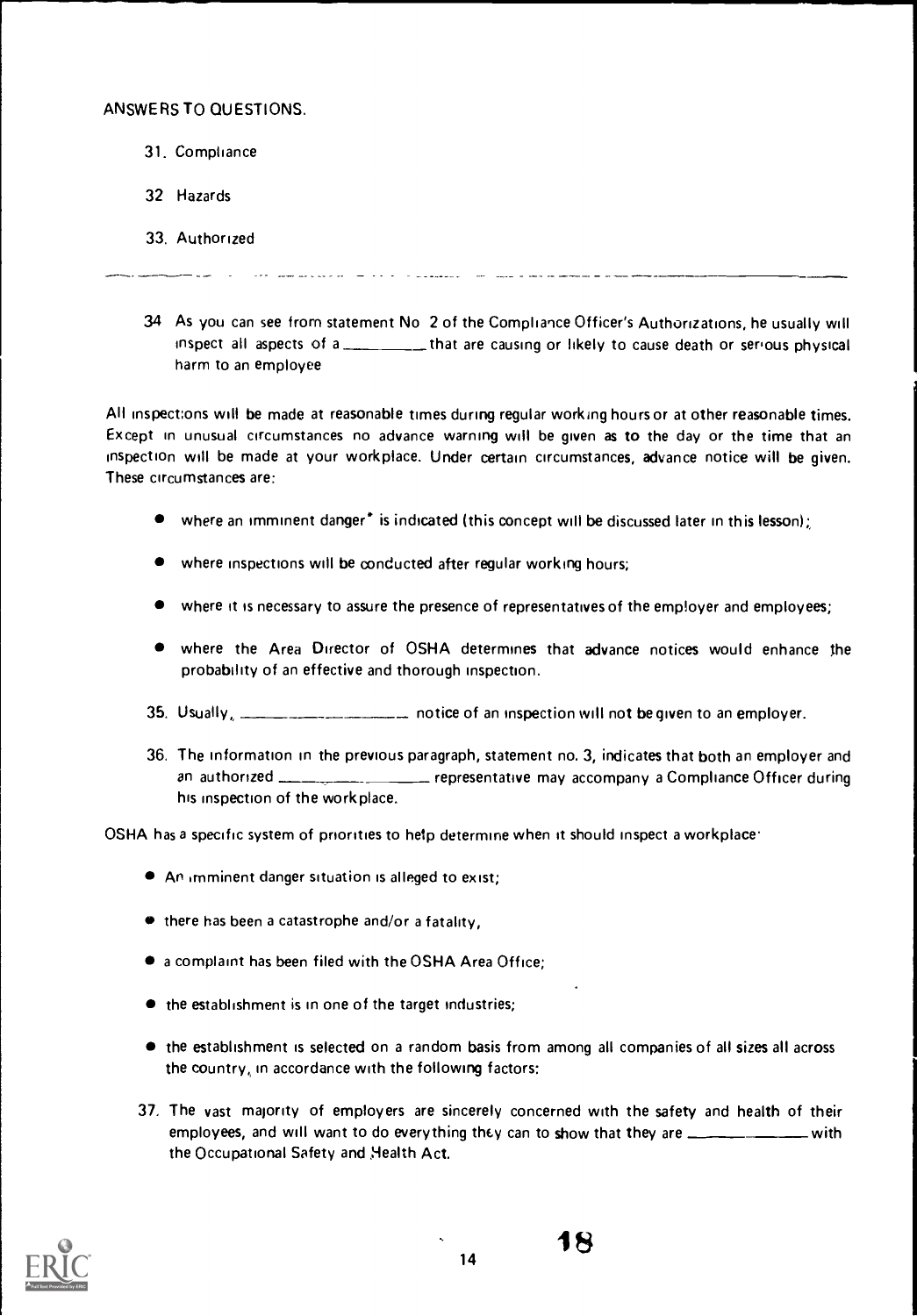- 34. Work Area
- 35 Advance
- 38. Employee
- 37 Complying
- 38. An inspection can be made if an "IMMINENT DANGER" is alleged to exist in the workplace. An imminent danger is a condition or practice that can reasonably be expected to cause death or serious physical harm immediately or before the imminence of such danger can be eliminated through the enforcement procedures otherwise provided by the Occupational Safety and Health Act Whenever there is <sup>a</sup> high probability that death or serious harm can occur, an danger exists.

An inspection can be requested by an employee by filing a complaint with the OSHA Area office. The normal procedure to follow in requesting an investigation is for the employee to send a formal written complaint, to the Area Director of OSHA serving locality (the address can be found in Lesson 14). If the employee feels an imminent danger is involved, the Area Director can be telephoned and informed of the danger However, this telephone conversation must be followed up by a written request, stating the hazard that is involved. If requested, all employee names will be held in confidence.

39. From the information you have received in the above item, you can see that any  $\equiv$  can request that an inspection be performed in the workplace.

(Before making any inspection following a complaint, the Area Director must be convinced that there are reasonable grounds to believe the alleged hazard exists. The affected employer has the right to a copy of the complaint which was filed with the Area Director with the employee's name deleted if the employee so requests.)

#### ANY EMPLOYER CAN REQUEST AN INSPECTION

- 40 Any \_\_\_\_\_\_\_\_\_\_\_\_\_\_\_, as well as any employee, can request an inspection be done in his establishment.
- 41 When the OSHA Area Director decides that an inspection should be performed, he will send a \_\_\_ \_\_\_\_\_\_\_\_ Officer to any establishment to see whether any violations exist.

f he Compliance Officer cannot enter a workplace until he has presented his credentials to the owner, operator, or agent of the employer. Legally speaking, if you, as a supervisor, have been authorized by your employer as his representative, the Compliance Officer in most instances could legitimately enter the workplace after presenting valid credentials to you. Before the Inspection begins, the Compliance Officer will inform the employer or his representative that the purpose of the visit is to perform an inspection of the workplace.

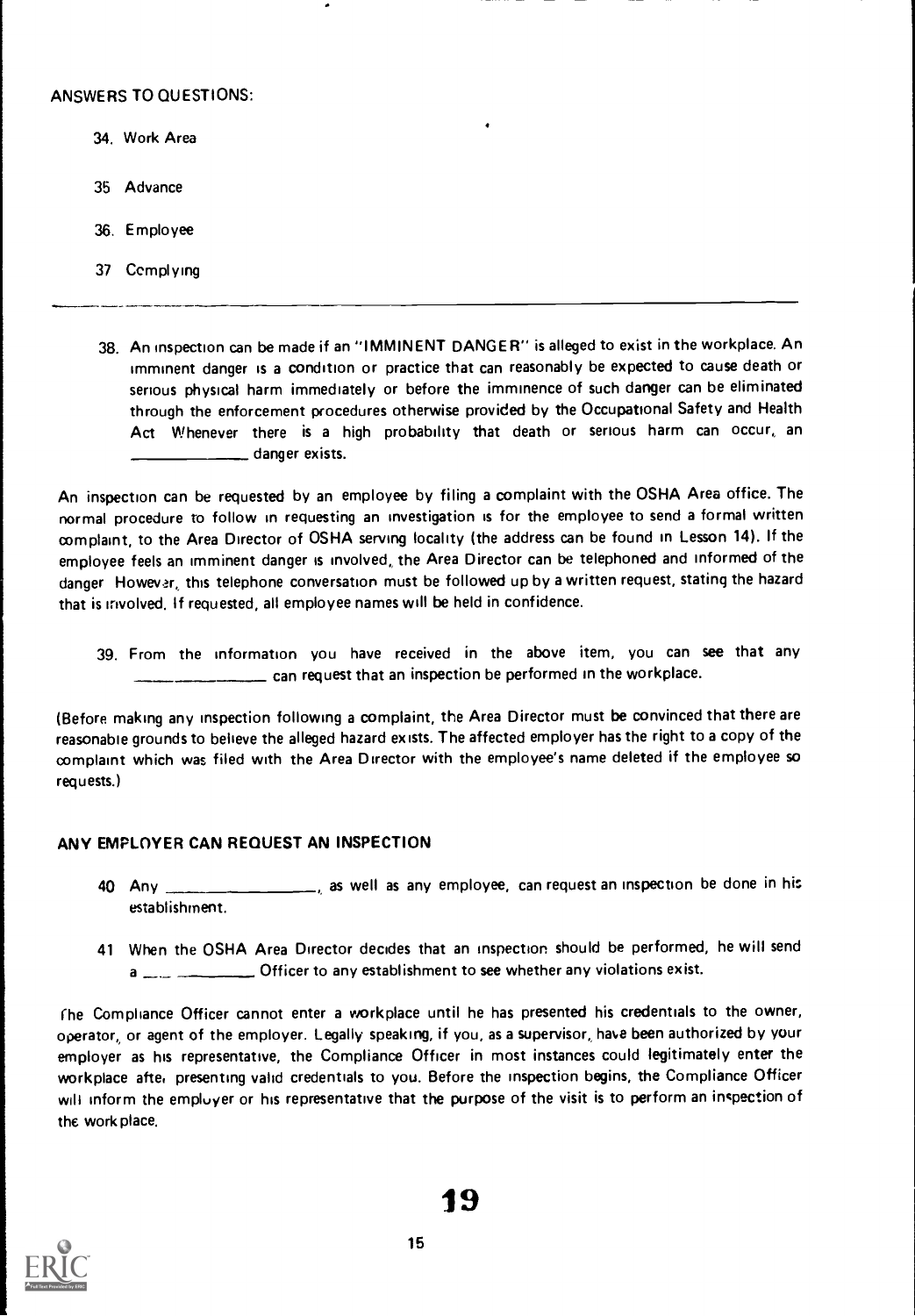- 38. Imminent
- 39 Employee
- 40. Employer
- 41. Compliance

42. The reason an inspection is performed is to determine whether the employer is in with the Act

The Compliance Officer also will outline the scope of the inspection, including: the records to be produced; and the procedures to be followed. Keep in mind that if specific protective clothing is required in a work area the Compliance Officer must wear the equipment that is required (such as hard hats, respirators, or masks) In some instances the Compliance Officer will have his own equipment, but, in any case, he must be required to wear such equipment before entering the work area.

43 When the inspection begins, the employer has the right to have an official representative accompany the Compliance Officer Employees must also be given the opportunity to have a representative, authorized by  $\frac{1}{2}$  accompany the Compliance Officer during the

Usually,, the EMPLOYEE REPRESENTATIVE is someone who has been appointed by the labor organization legally authorized to represent the employees of that particular establishment. Another type of employee representative is one designated by the employees' safety committee. If there are no such representatives, the Compliance Officer will interview a reasonable number of employees to help him determine whether hazards exist. You should take particular note that in cases where the inspection is being done in response to an employee request, the specific employee who made the request does NOT necessarily have to accompany the inspection party. In fact, that employee is entitled to complete anonymity and need not be identified in any way whatsoever. While you may be very curious about who turned in the request, you have no legal right to have the person identified and are not even authorized to request such data

- 44 Representatives, authorized by the employees, and accompany a Compliance Officer during his inspection
	- a. must always
	- b cannot
	- c have the right to
- 45 Dur,ng the inspection, the Compliance Officer also can interview ANY EMPLOYEES with regard to specific accidents or possible visitions. All of these procedures are intended to determine whether the employer is in with the Occupational Safety and Health Act.

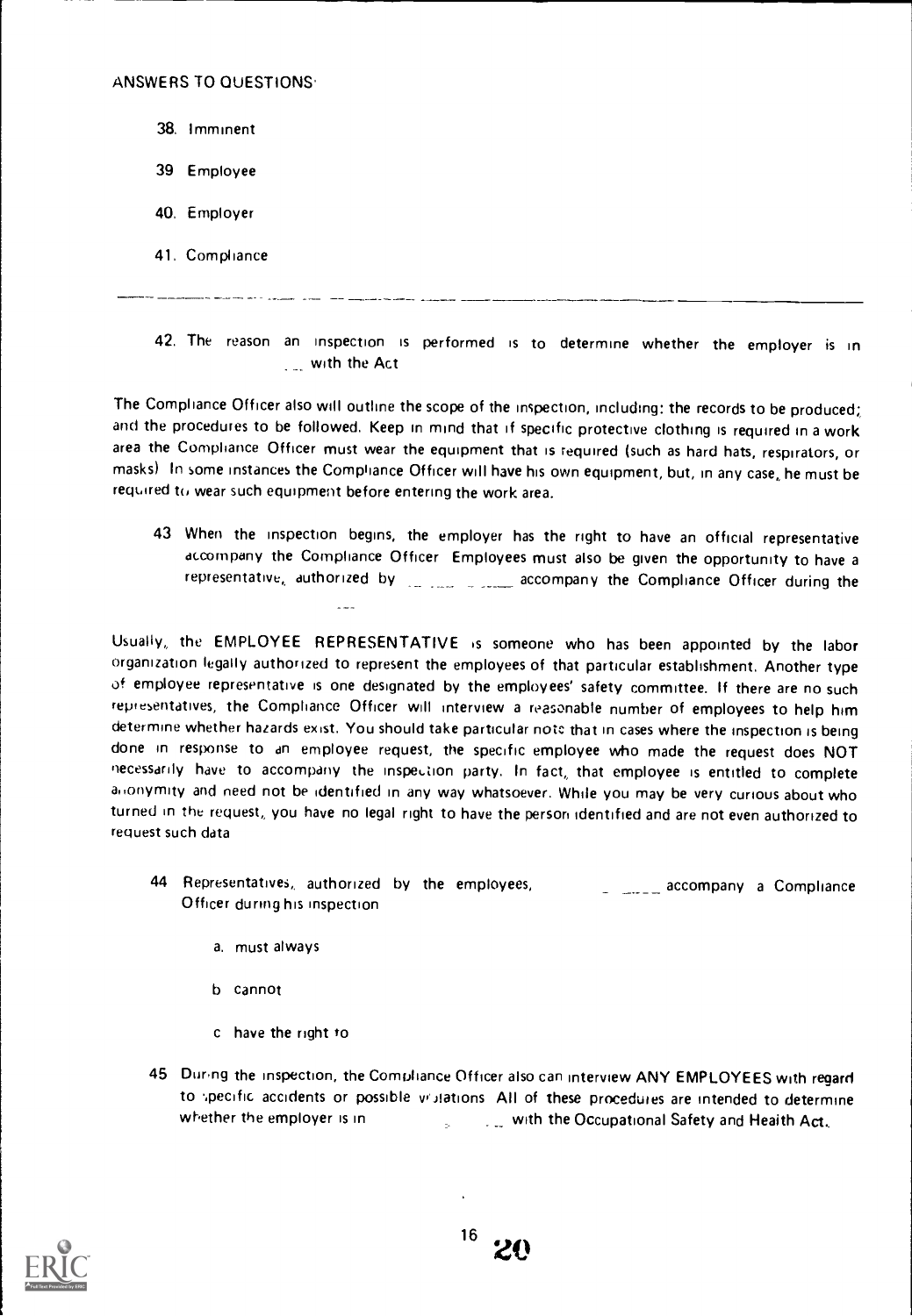- 42 Compliance
- 43 Them Inspection

**Contract** 

- 44 c
- 45. Compliance

المستورد المصداح والمرا

- 46 Upon completion of the inspection, the Compliance Officer will hold a closing conference with the employer or the employer's representative and advise that person of all the conditions and practices that might be in violation of the Act. The employer will not receive a citation\* at this time The Compliance Officer will discuss the Inspection with his Area Director before any action against the employer is taken. Does the Compliance Officer cite the employer for alleged violations of the Act immediately after the inspection?
	- a. Yes
	- b No

#### **REVIEW**

Before we talk about citations and proposed penaltie  $\mu$  it might be best to review some of the information in this last section

- 47 The OSHA representative who inspects a workplace is called a strategy of the County of the County of the County of the County of the County of the County of the County of the County of the County of the County of the Co
- 46. The main duty of a Compliance Officer is to determine whether the employer is in violation of the  $\frac{1}{2}$  and  $\frac{1}{2}$  Act of 1970.
- 49 Can a Compliance Officer interview employees in the course of the inspection?
	- d Yes
	- <sup>h</sup> No
- 50 Whenever there is a high probability that death or serious harm can occur immediately, an danger exists.
- 5i Can any employee iequesi that an inspection be performed in his or her workplace by filing a written complaint?
	- a. Yes
	- b No
- 52 Both and representatives must be given the npportunity to accompany a Compliance Officer during the inspection  $\mathbf{21}$ .

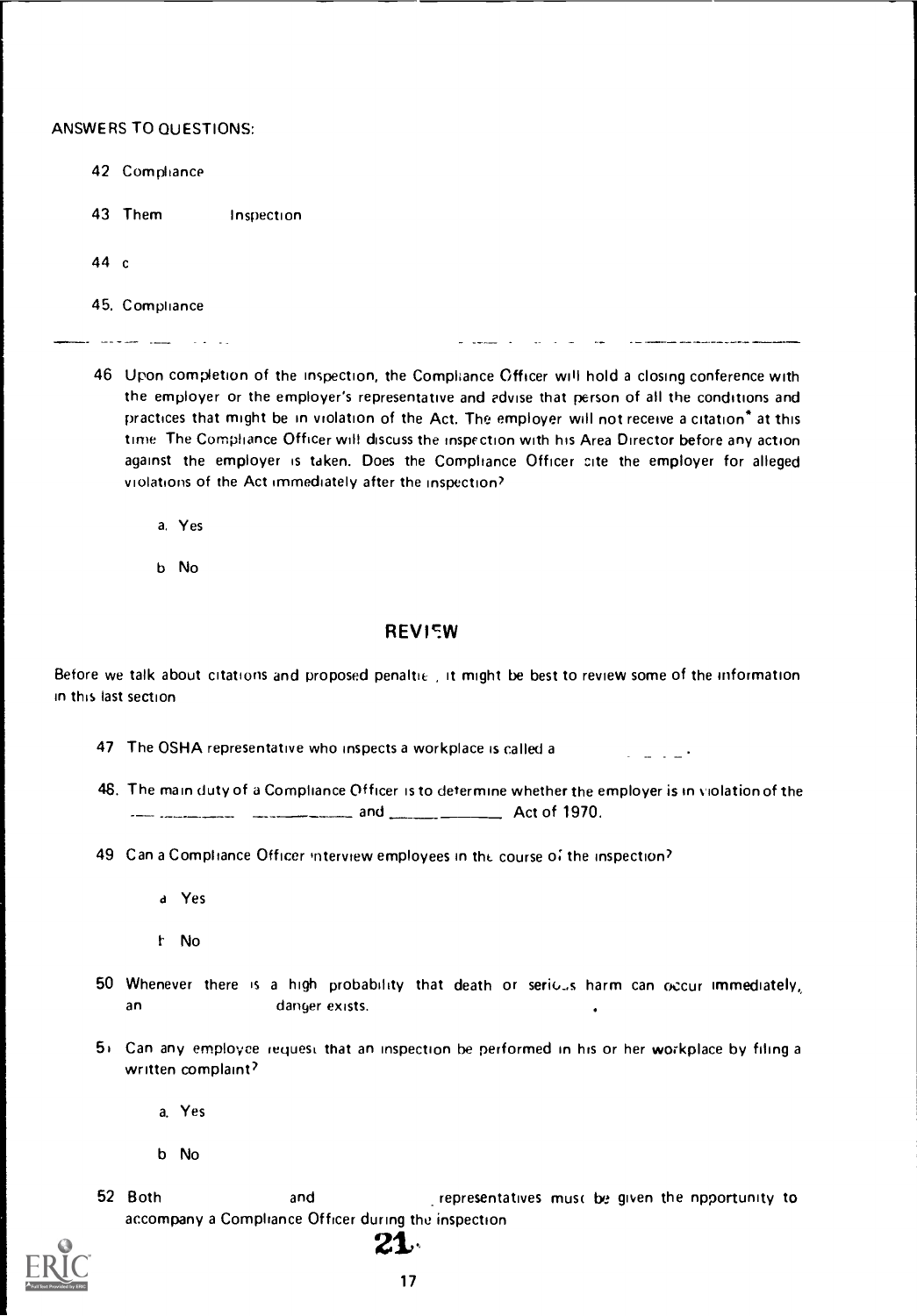- 46 b. No. A citation for an alleged violation cannot be given until the Compliance Officer discusses the findings of the inspaction with the Area Director. Only the Area Director can issue a citation.
- 47. Compliance Officer
- 48. Occupational Safety Health
- 49 a.
- 50. Imminent When an imminent danger exists, certain special actions can be taken by OSHA. We will discuss them later.
- 51.; a. Yes. Any employee can request the inspection any time, but must the the complaint: (See Lesson 14 for addresses.)
- 52. (In any older) Employee Employer
- 53. Does the Compliance Officer issue citations and penalties immediately after the inspection?
	- a. Yes
	- b. No
- 54 Before citations or penalties are issued, the Compliance Officer must submit the findings of the inspection to the <sub>200</sub> 200 200 Director of OSHA.

#### CITATIONS AND FROPOSED PENALTIES

As previously stated, a citation is not issued by the Compliance Officer. The Compliance Officer reports the inspection findings to the Area Director who determines whether or not your employer is to be citer,

55. The decision on whether or not to cite an employer or not is determined from evidence as to whether the employer is violating any safety or health

There ... three types of CITATIONS and one type of NOTICE that can be issued. These are:

- **•** imminent danger
- **a** a serious violation
- a nonsenous violation
- a NOTICE of a de 1..inimis violation

Imminent danger, as defined previously, refers to a hazard that exists which can cause death or serious physical harm immediately.



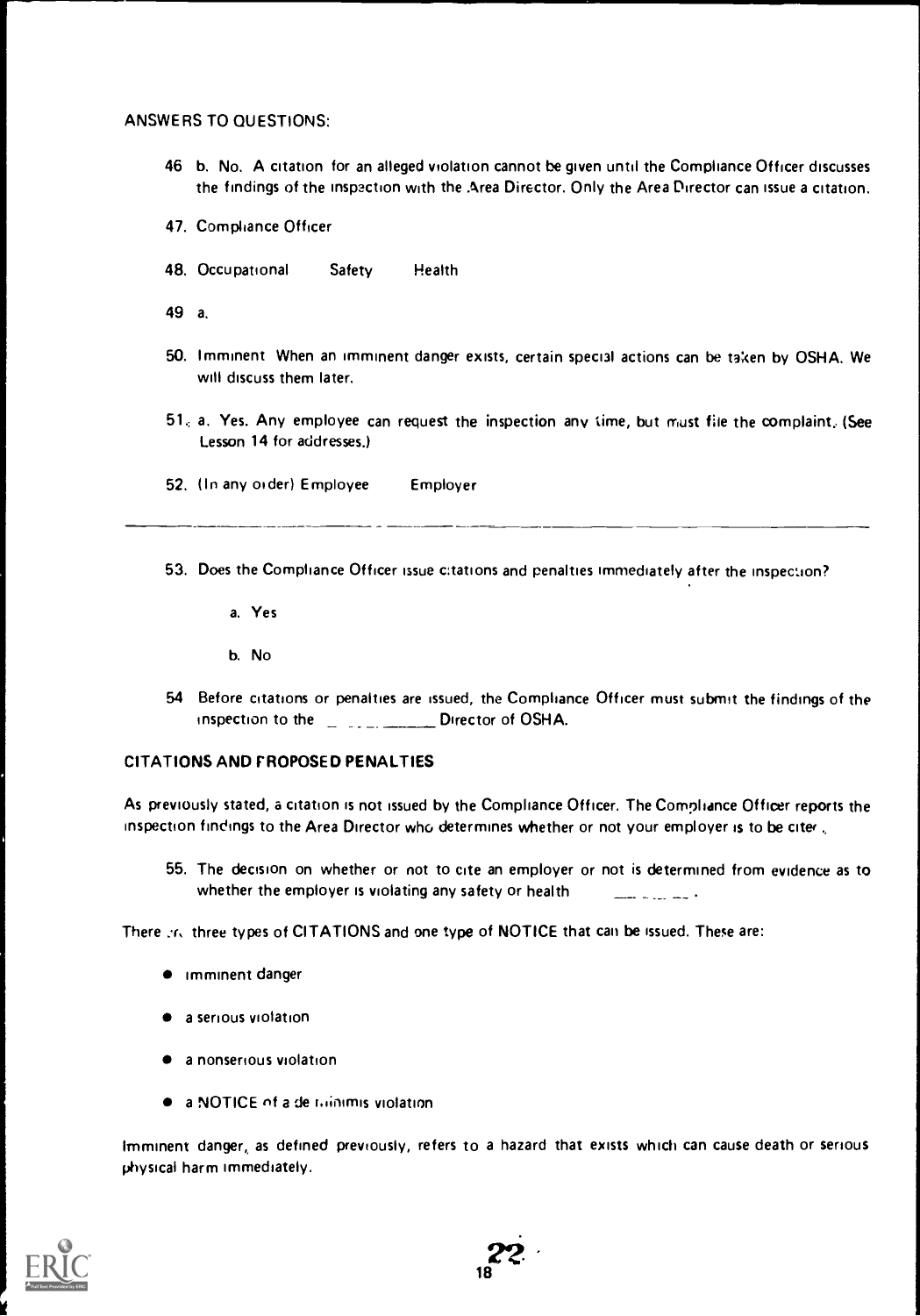53. b

54. Area

55. Standa ds

If an imminent danger exists, the Compliance Officer will inform your employer of the danger. If the emplo jer refuses to abate the condition, the Compliance Officer will inform him a civil action in a U.S. District Court wi!I be recommended to require abatement immediately:

- 56. A situation in which a hazard exists where the death or serious physical harm to an einployee can be foreseen to happen immediately is called an \_\_\_\_\_\_\_\_\_\_\_\_\_\_\_\_\_\_\_\_\_\_\_\_\_\_\_\_\_\_\_\_\_
- <sup>57</sup> If the employer refuses to correct the hazard, an order for the abatement of an imminent danger situation will come from a U.S Court.

The second type of citation an employer can receive is for a SERIOUS VIOLATION. A violation is considered serious if there is a substantial probability that DEATH or SERIOUS PHYSICAL HARM will result A significant difference between this type of violation and the first type of violation is in terms of how imminent the potential for death or serious injury may be.

- 58 The second most hazardous type of violation we have discussed is a violation.
- <sup>59</sup> If there is the substantial probability that death or serious physical harm will result from a violation of a standard, the employer will be  $b$  by OSHA.

The third type of violation is called a NONSERIOUS VIOLATION. A nonsenous violation is one in which an injury or occupational illness caused by this violation would probably not cause death or serious harm. This type of violation is much less serious than the first two types of violations we have dispussed.

60 This third type of violation will also result in a \_\_\_\_\_\_\_\_\_\_\_\_ being issued by OSHA.

A "WILLFUL" violation may exist under the Act (Section 17 a) where the evidence shows 1) that the employer committed an intentional and knowing violation of the Act and theemployer is conscious of the fact that what he is doing constitutes a violation of the Act, or 2) even though the employer was not consciously violating the Act, he was aware that a hazardous condition existed and made no reasonable effort to eliminate the condition. It is not necessary that the violation be committed with a bad purpose, or an evil intent, to be deemed "willful" under the Act. It is sufficient that the act was deliberate, voluntary or intentional as distinguished from those which were inadvertent, accidental or ordinarily negligent.

Violation of any standard, rule, or order, or the general duty clause, may be cited as REPEATED under the Act (Section 17 a) where a second citation is issued under the Act for violation of the same standard, rule, or order, or the same condition violating the general duty clause tor which a previous citation was issued. A repeated violation differs from a failure to abate in that repeated violations exist where the employer has abated an earlier violation and, upon later inspection, is found to have violated the same standard. A notice of failure to abate would be appropriate where the employer has been cited and fails to abate the hazard cited within the abatement period.

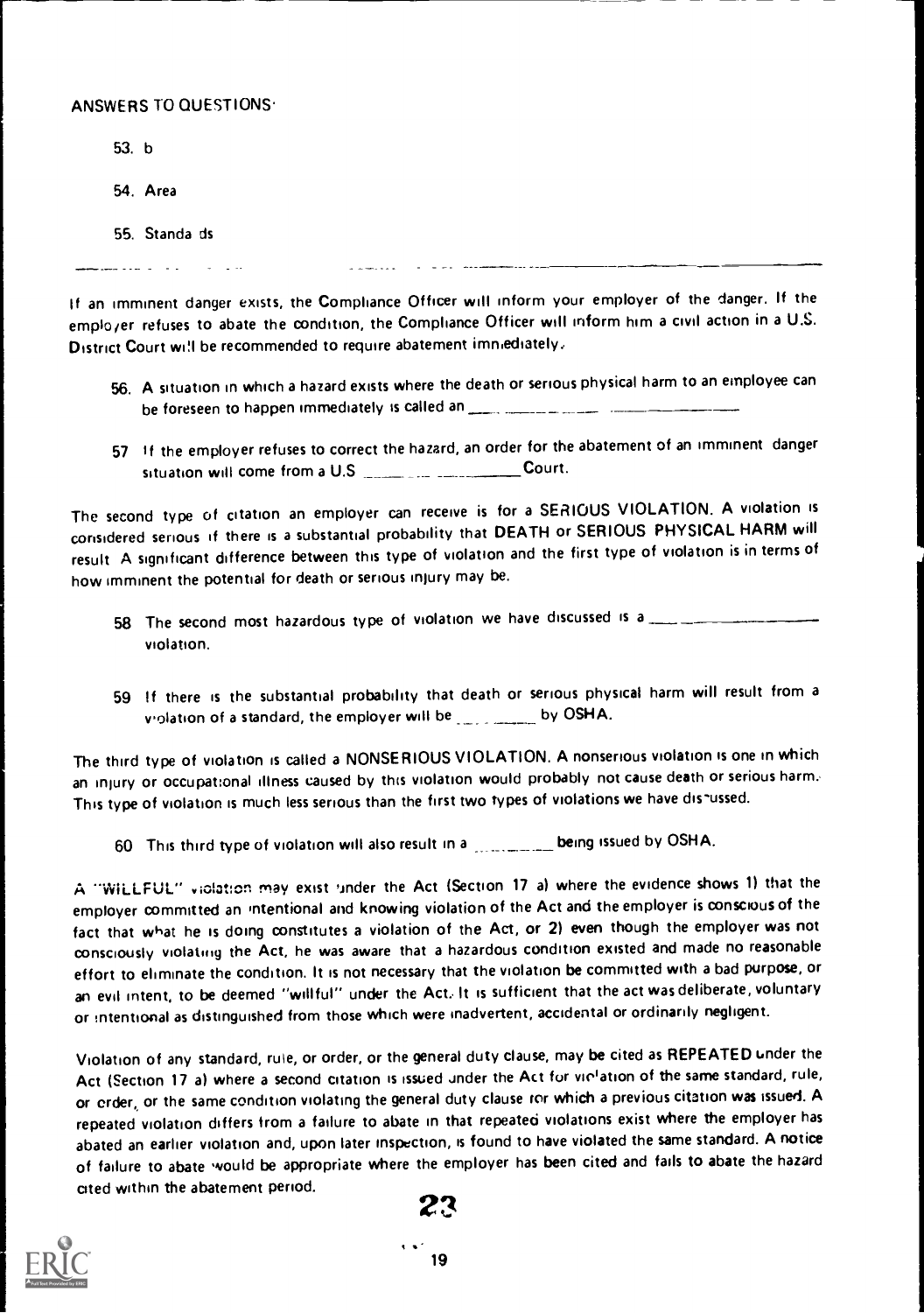- 56 Imminent Danger
- <sup>57</sup> District If the employer is clearly in the process of abating an imminent danger hazard, OSHA will not institute court action. However, citations may sull be issued for violations of standards
- 58 Serious
- 59 Cited
- 60 Citation

When there is a violation of a standard which would not involve an immediate or direct relationship to the safety or health of an employee, the violation is called DE MINIMIS\*. A NOTICE, rather than a citation, is issued in this event The employer is cited, but no penalty is oroposed.

and a state of the

- <sup>61</sup> List tire following violations (using letters a, through d,) in terms of seriousness, with the most hazardous violation being a
	- de minims violation
	- imminent danger
	- $\bullet$  nonserious violation
	- **Serious violation**

Match the following four types of violations with the appropriate definitions:

- 62 imminent danger
- 63 serious violation
- 64 nonserious violation
- 65 de minimis violation
- a. this violation of a standard does not involve an immediate or direct relationship to the safety or health or an employee
- b. this violation of a standard refers to a hazard that exists which can cause death or serious physical harm immediately or before the imminence of such danger can be eliminated through the enforcement procedures otherwise provided by the Act
- c. this violation of a standard is one in which an occupational injury or illness caused by this violation would probably not result in death or serious physical harm
- d this violation of a standard refers to a substantial probability that death or serious physical harm will result



ZQ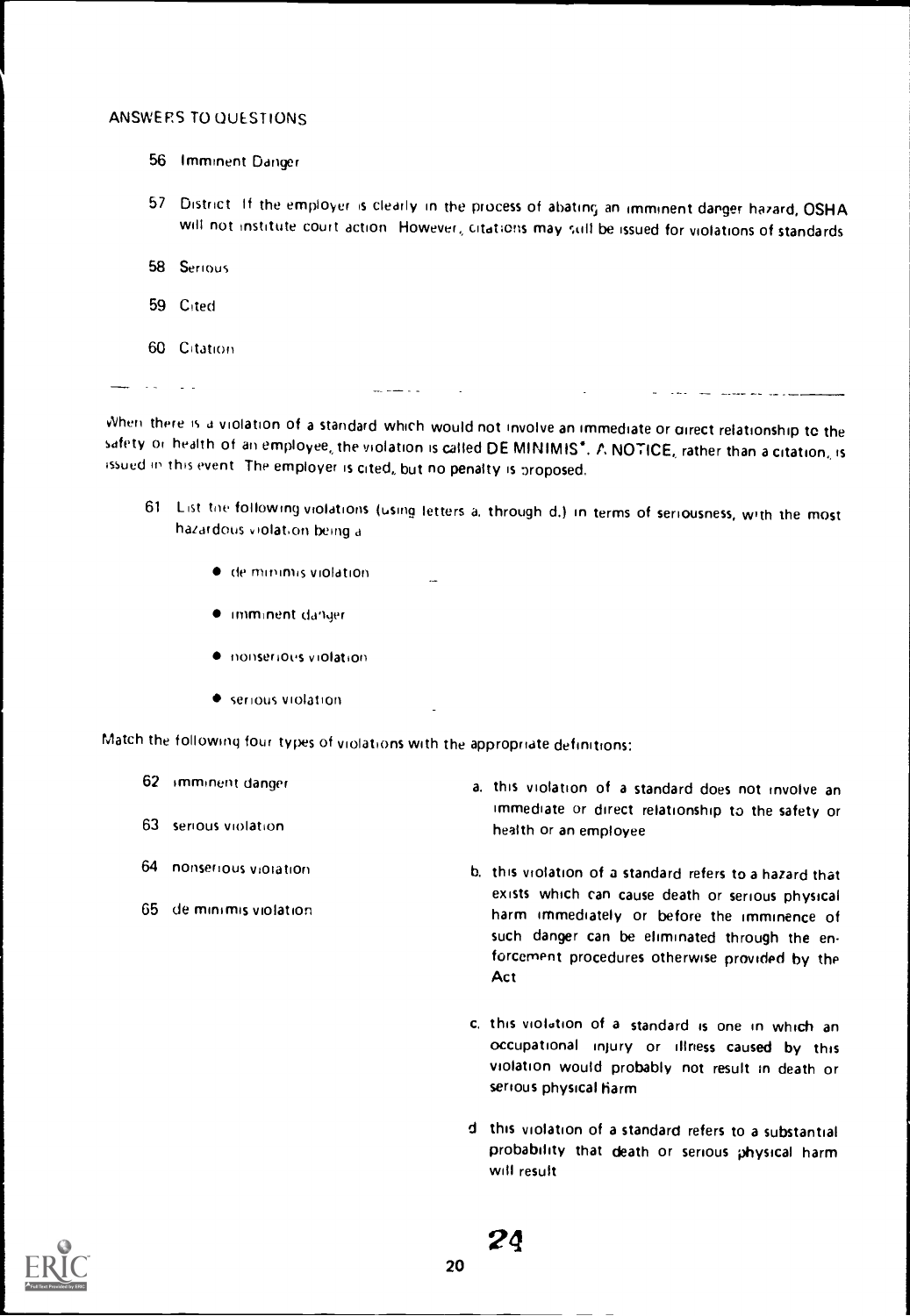|                 |  |  | 61 a imminent danger, b. serious violation; c. nonserious violation; d. de minimis violation. |  |
|-----------------|--|--|-----------------------------------------------------------------------------------------------|--|
| 62 <sub>b</sub> |  |  |                                                                                               |  |
| 63 d            |  |  |                                                                                               |  |
| 64 с            |  |  |                                                                                               |  |
| 65 a            |  |  |                                                                                               |  |
|                 |  |  |                                                                                               |  |

All citations for violations that the employer receives must be POSTED at or near each place where the violation is alleged to exist. The citation must be posted as soon as it is received. All citations must remain posted until the violation is abated, or for a minimum of three working days, whichever is LONGER,

66 Is the employer allowed to remove a posted citation before the violation is abated?

a Yes b. No

When an OSHA Area Director ISSUES citations, he also may propose a PENALTY. When the employer receives a citation, he is also notified by the Area Director as to whether or not a penalty is to be proposed, Here are <sup>a</sup> few examples of the possible proposed penalties an employer can receive:

- $\bullet$  serious violation up to \$1,000 for each violation
- nonserious violation: up to \$1,000 for each violation
- willful' or repeated violation: up to \$10,000
- willful violation resulting in death: up to \$10,000 and/or imprisonment for not more than 6 months
- 67. As you can see, the proposed \_\_\_\_\_\_\_\_\_\_\_\_ depending on the type of violation, can be quite strict and strong.

If an employer abates' within the period specified in the citation for NONSER IOUS violation, the proposed penalty may be "adjusted" by OSHA to a lesser amount. Generally speaking, penalties may also be adjusted downward based on the following considerations; 1) good faith of the employer, 2) past history, 3) size of the business, and 4) amount of the proposed penalty. If the employer does not abate a hazard in the time specified, an additional citation may be issued which may provide for a penalty to be assessed on a DAILY basis until abatement is achieved.

68. Employers are required to abate the hazard within the period stated in the citation they receive



## 25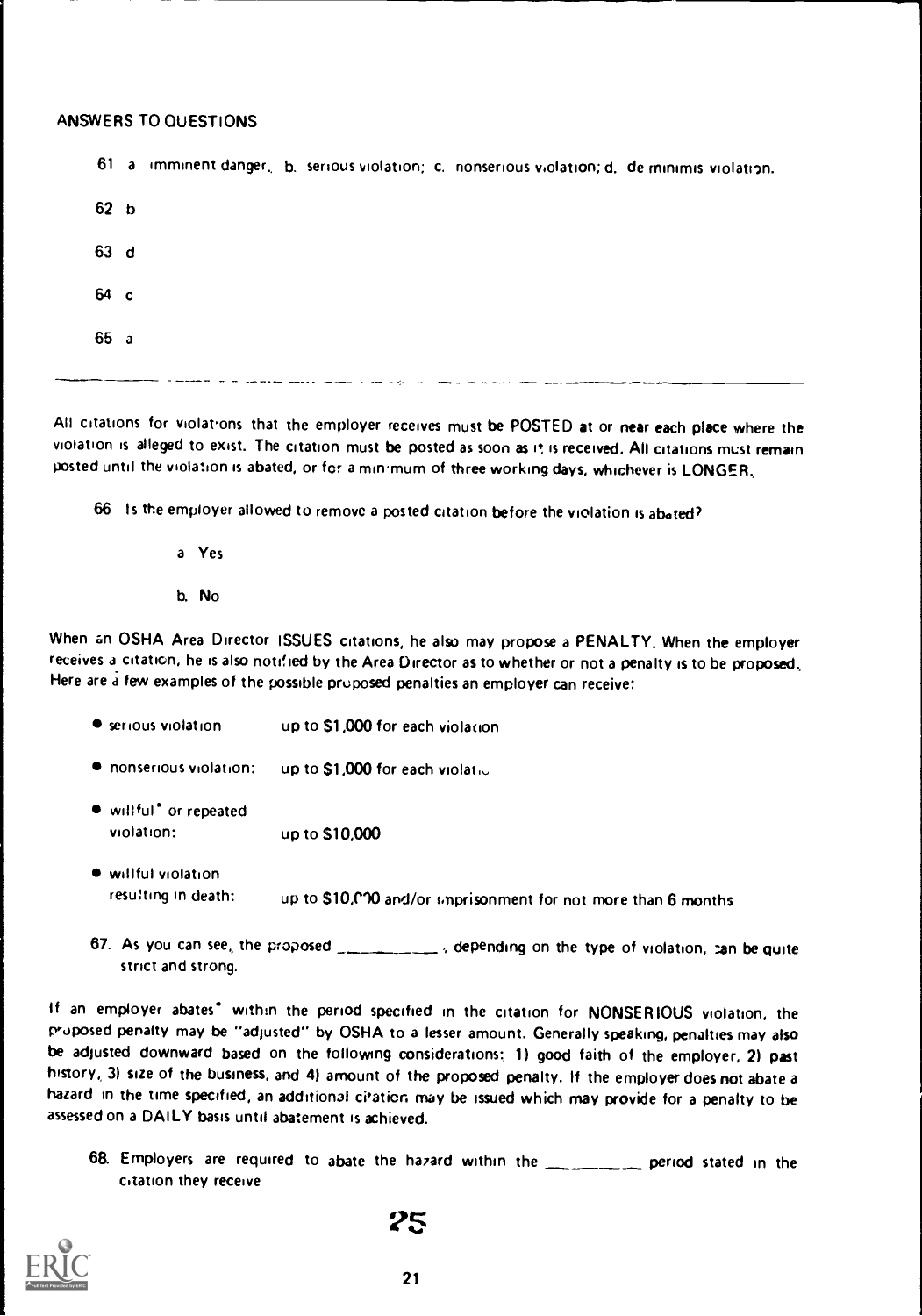#### ANSWERS TO OULSTIONS

- 66. h No He must lease the citation posted until the hazard is abated or for at least three working das, even though the hazard may have been abated on the first day
- 67 Penalty The above penaltie- were given as examples Keep in mind that there are other penalties that can he proposed for violation of the standards.
- 68 Abatement
- 69 The proposed penalty is affected by the severity of the violation As you can see by the previous information as the severity of the violation increases, the proposed penalties also

Whim an employer receives a citation or proposed penalty, the employer may CONTEST\*, or APPEAL, the decision by WRITING to the Area Director, stating the cornpany's intention to contest. An employer has 15 WORKING DAYS from the time the citation or propicsed penalty is received to contest it. If the employer does not respond within 15 working days, the hazard must be abated within the time limit stated in the citation or he will receive additional penalties. In addition, if he fails to contest, the citation becomes fi ral

/0 Wheo an employer feels <sup>a</sup> citation, or proposed penalty, is unjust, the employer can or appeal the citation or proposed per ity

Consider this situation

- An employer receives a citation requiring him to provide safety glasses to a group of female employees working in an assembly operation Sixteen CALENDAR days after the employer receives the citation, the employer writes to the Area Director and informs that office that the employer wants to contest the citation
- <sup>71</sup> Was the employer's notice of intention to contest submitted within the necessary time
	- a, Yes
	- b No
- 72 The employer has the legal right to any citation he receives.

#### THE OCCUPATIONAL SAFETY AND HEALTH REVIEW COMMISSION

After the Area Director receives a letter from the employer, stating an intention to contest a citation or proposed penalty, the Area Director has five working days to notify the independent Occupational Safety \*id Health Review Commission This Review Commission is a threemernbe; panel that acts as an administrative aludicatory body with authority to affirm, modify, or vacate the original citations or proposed penalties through 1) hearings, or 2) review. If the employer doesn't agree with the Review Commission's decision, he may appeal the case to the U.S. Circuit Court of Appeals, within 30 days.

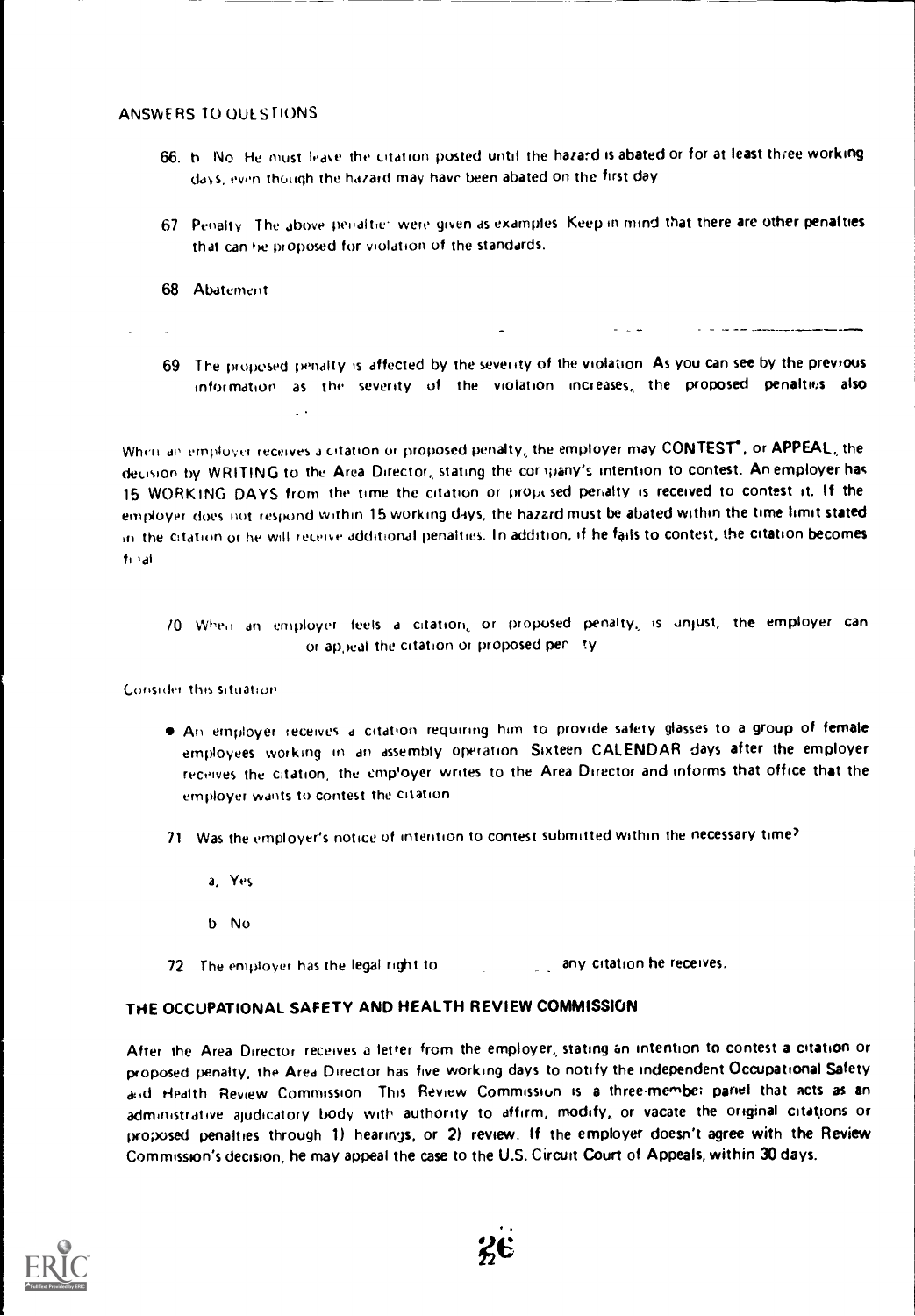- 69. Increase
- 70. Contest
- <sup>71</sup> <sup>a</sup> Yes The employe has 15 WORKING days to notify the Area Director that he wishes to contest the decision Even though 16 CALENDAR days had elapsed, that would include several weekend (nonworking) days that do NOT count.
- 72. Contest
- 73. If an employer contests a citation or proposed penalty, the case is first heard by an administrative law judge of the Occupational Safety and Health

 $\label{eq:reduced} \mathcal{L}_{\text{cusp}} = \mathcal{L}_{\text{cusp}} \mathcal{L}_{\text{cusp}} \mathcal{L}_{\text{cusp}} \mathcal{L}_{\text{cusp}} \mathcal{L}_{\text{cusp}} \mathcal{L}_{\text{cusp}} \mathcal{L}_{\text{cusp}} \mathcal{L}_{\text{cusp}} \mathcal{L}_{\text{cusp}}$ 

74. The Act gives the EMPLOYEE the RIGHT to challenge the reasonableness of the abatement period specified in the citation. As with the employer, the employee can **the employee of the employee can** the commission's decision to the U S Circuit Court of Appeals.

#### REVIEW

Quite a bit of information has been covered in this section of the lesson. The following items are included to refresh your memory on the main points of this section.

75 There are six types of violations that an employer can be cited for Name these violations.

|    | d.<br>a<br>والمتعادل والمستنب<br><u>a sa sababan sa sara</u>                                                               |
|----|----------------------------------------------------------------------------------------------------------------------------|
|    | e<br>b<br>. <u>. .</u>                                                                                                     |
|    | f.<br>c                                                                                                                    |
|    | 76 The employer has the right to contest a $\frac{1}{2}$ as well as any proposed $\frac{1}{2}$ $\frac{1}{2}$ $\frac{1}{2}$ |
|    | 77 After receiving a citation, the employer has 15 working days to the contact the citation                                |
|    | 78. The written request to contest a citation or proposed penalty is first sent to the<br>rector of OSHA                   |
|    | 79. The Area Director theri sends the written notice of contest to the Occupational Safety and Health                      |
| 80 | What can the employer do if he does not agree with the decision of the Review Commission?                                  |
|    | a, nothing                                                                                                                 |
|    | b. appeal the decision to the Secretary of Labor                                                                           |
|    | c. appeal the decision to the U.S. Circuit Court of Appeals                                                                |
|    |                                                                                                                            |



ċ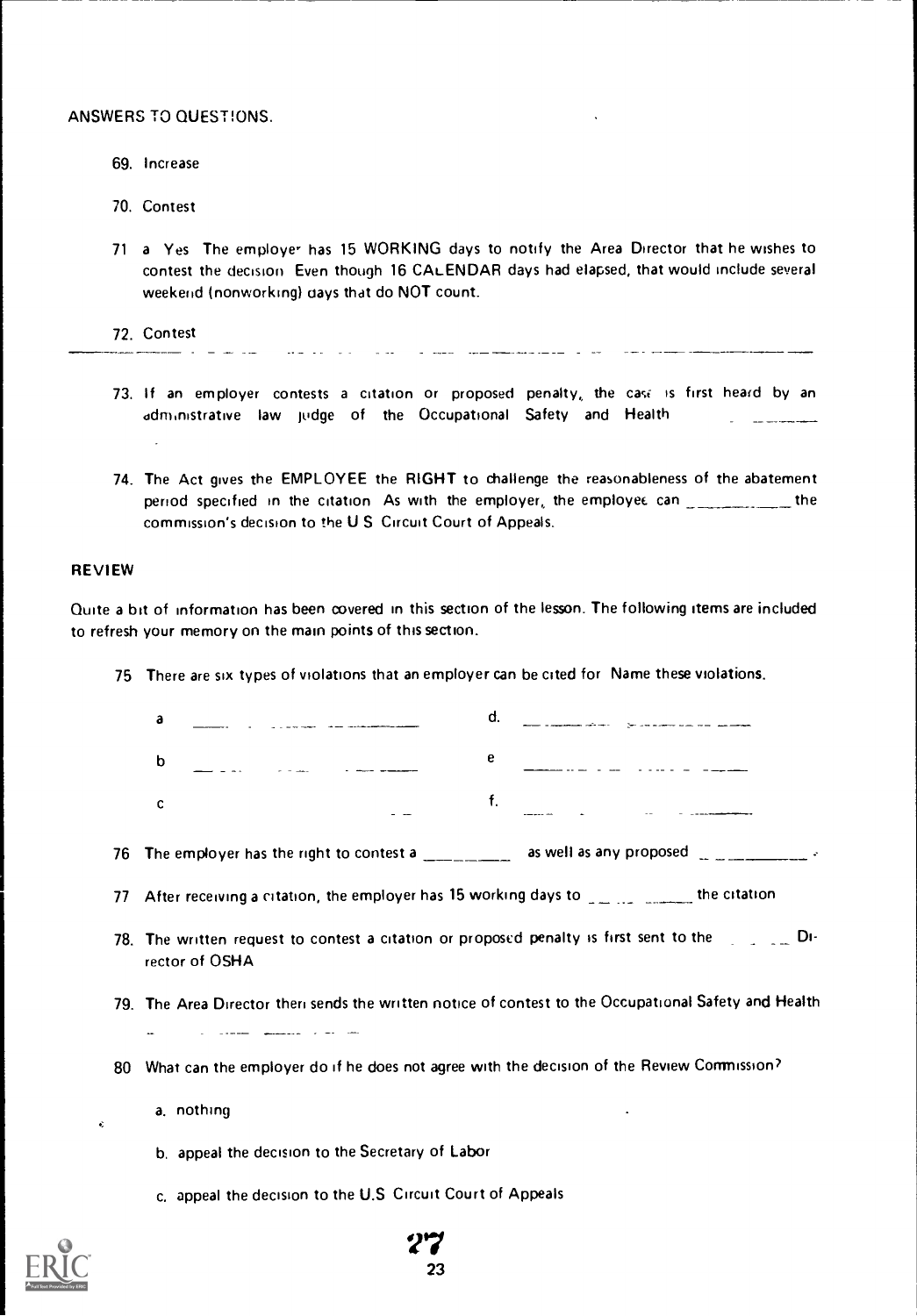- 73 Review Commission
- 74 Appeal
- 75 (In any order)
	- a. imminent danger
	- c nonserious violation
	- <sup>e</sup> repeated violation
- b serious violation
- d, de minimis violation
- f willful violation

- 76 Citation Penalties
- 77 Contest
- 78 Area
- 79 Review Commission
- 80 c
- 81 The employee has the right to contest only the reasonableness of the abatement specified in the Litation,
- 82 The procedures that we have discussed under this section of the lesson have been enacted by the Congress of the United States for one purpose:, to protect employees from being killed, injured or made ill by and hazards in the workplace

Again, it is important to mention that we have been talking about the "letter" of the law. For the Act to be effective, everyone must cooperate to provide a work environment that is safe and healthful for all employees. You are in the best position to make this an effective law. You are the supervisor; you are the most knowledgeable in the actual operation of your work area, you are the person who can be the most effective in ensuring that employees ard working in a safe and healthful work environment

Some of the information that has been given to you up to this point is quite technical. If you are employed in a large establishment, you may not have to be concerned with some of the requirements of the Act, such as recordk ?eping (discussed in the next section of this lesson). If you are employed in a smaller establishment, it is important that you be familiar with the requirements of the Act since you may be the one assigned by your employer t ) he responsible for certain portions of the Act. Whatever the size of your establishment, however, you should understand the requirements of the Act so that you can educate those you supervise on the specific responsibilities and rights they have been given by law

83 As you can see, one of the most significant contributions you can make is to those you supervise with regard to the Occupational Safety and Health Act

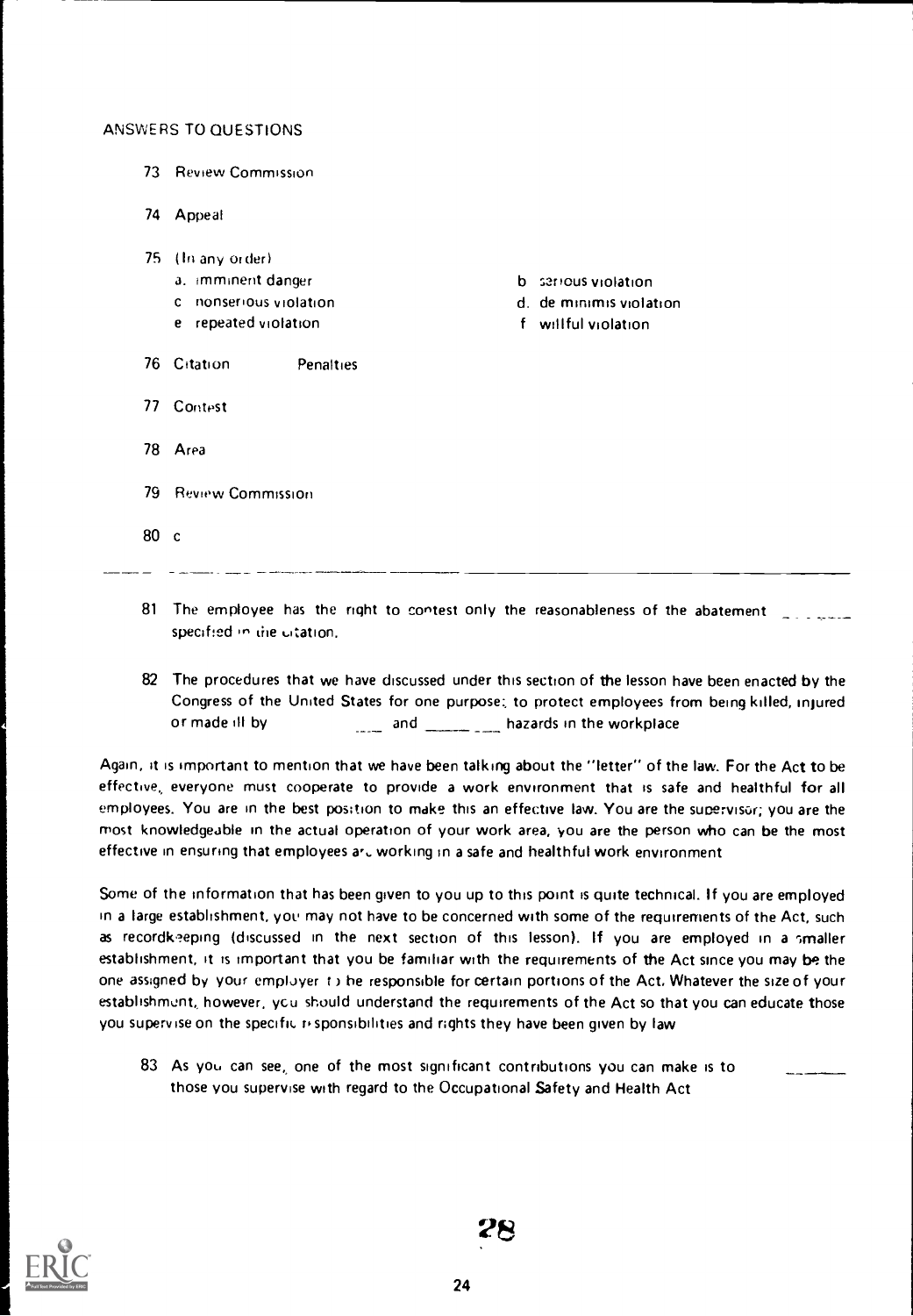- 81 Period
- 82 Safety Health
- 83 Educate

#### RECORDKEEPING REQUIREMENTS

The Act requires that the employers maintain the following forms on which they will record data on occup itional injuries and illnesses in their establishments These are the records that the Compliance Officer may request when a visit is made to your workplace to perform an inspection

- LOG of Occupation. Injuries and Illnesses,
- SUPPLEMENTARY RECORD of Occupational Injuries and finesses, and
- SUMMARY of Occupational Injuries and Illnesses

The necessary forms can be obtained from your regional office of the Bureau of Labor Statistics. A list of the addresses of these regional offices may be found in Lesson 14.

84 Whenever a RECORDABLE injury or illness occurs in your workplace, a  $\frac{1}{2}$   $\frac{1}{2}$   $\frac{1}{2}$  of it must be kept

In the last item,, the phrase ''RECORDABLE INJURY OR ILLNESS" was used For example, a recordable injury is one that

- ends in a FATALITY, or
- requires MEDICAL TREATMENT other than first aid, or
- involves LOSS OF CONSCIOUSNESS, or
- $\bullet$  involves a RESTRICTION of work or motion, or
- results in TRANSFER to another job

Examples of recordable occupational illnesses are:

- acute or chronic illness caused by exposure to environmental factors associated with employment, and
- illness involving a medical diagnosis that the illness is job-related.

Keeping and using the various recordkeeping forms constitutes such a significant requirement of the Act that we will dev3te the entire next lesson to them. Lesson 3 will help you do two things: 1) prepare you to fill out the forms yourself in case your employer assigns that job to you, and 2) show you how to make practical use of the data in the forms to identify and eliminate the specific safety and health hazards that are causing problems in your particular work area.



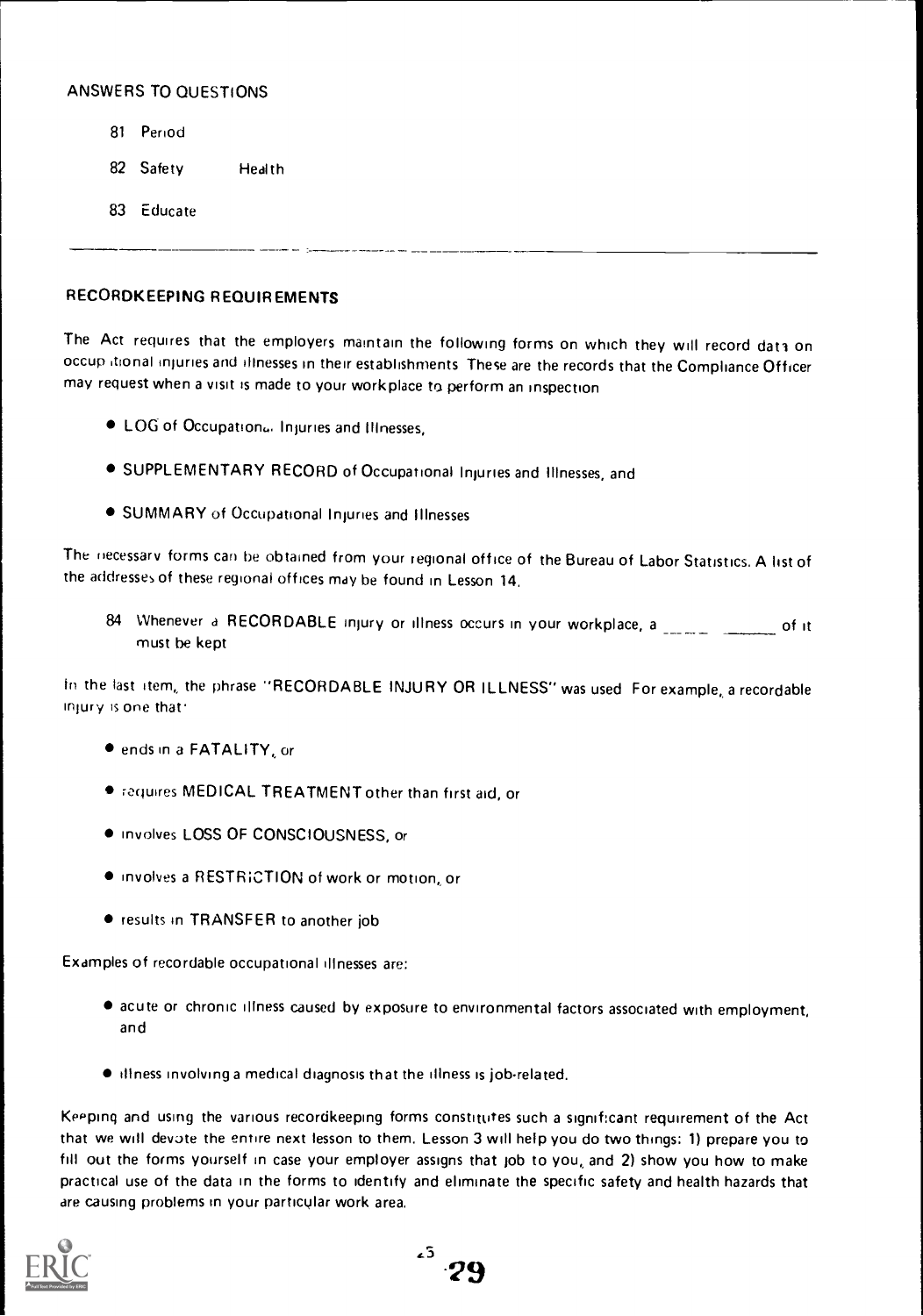#### 84. Record

As you can see from the discussion up to this point, the Act sets many legal requirements and responsibilities for both employers and employees. However, before we end this lesson, one particularly important point should be made with regard to your compliance with the Act.

It is true that the law requires that specific safety and health standards be followed, many of which are quite detailed in their specifications. In fact, there are some severe penalties for not following the law; but, more importantly, the Act allows all concerned persons to fulfill an obligation to make sure no one is killed or injured because of hazards in the work area We all want to avoid causing pain or suffering to a fellow worker or his family. Even if there were no Act at all, any good supervisor would recognize that it is his DUTY to protect those he supervises from accidents and sickness. It is the humanitarian thing to do. The Act cannot be fully effective until employers and employees fulfill their obligations by assuring that employees are working in a safe and healthful environment.

In this lesson you have learned quite a bit about the Act. We have discussed such things as:

- **Standards**
- Citations and proposed penalties
- The role of the compliance officer
- **•** Rights and responsibilities of the employer
- Rights and responsibilities of the employee

This lesson is an important starting point for the remaining lessons. We have shown the types of violations that can occur The remaining lessons will give you practical ways to keep your work area free from the safety and health hazards that the Compliance Officer will be looking for.

You can probably see now, in retrospect, from the information given in Lesson 1 that the Act is the most far-reaching piece of legislation yet enacted. It can ensure the safety and health of employees in the United **States** 

To make this law work, employees must want to comply voluntarily with the Act Only when each person has made a commitment to comply with the Act will employees be assured of working conditions that will not cause injury, illness, or death.

#### DEVELOPMENT OF STATE PROGRAMS

Another factor we haven't discussed concerns State jurisdiction and State plans. Let's call it State Programs. It means that the Act encourages each State to develop and administer its own occupational safety and health program

85. The Act permits each State to have its own occupational safety and health \_ \_ \_

Since the Act became effective, States with existing occupational safety and health laws continued to exercise jurisdiction in situations where they involved issues not covered by Federal standards. The State in

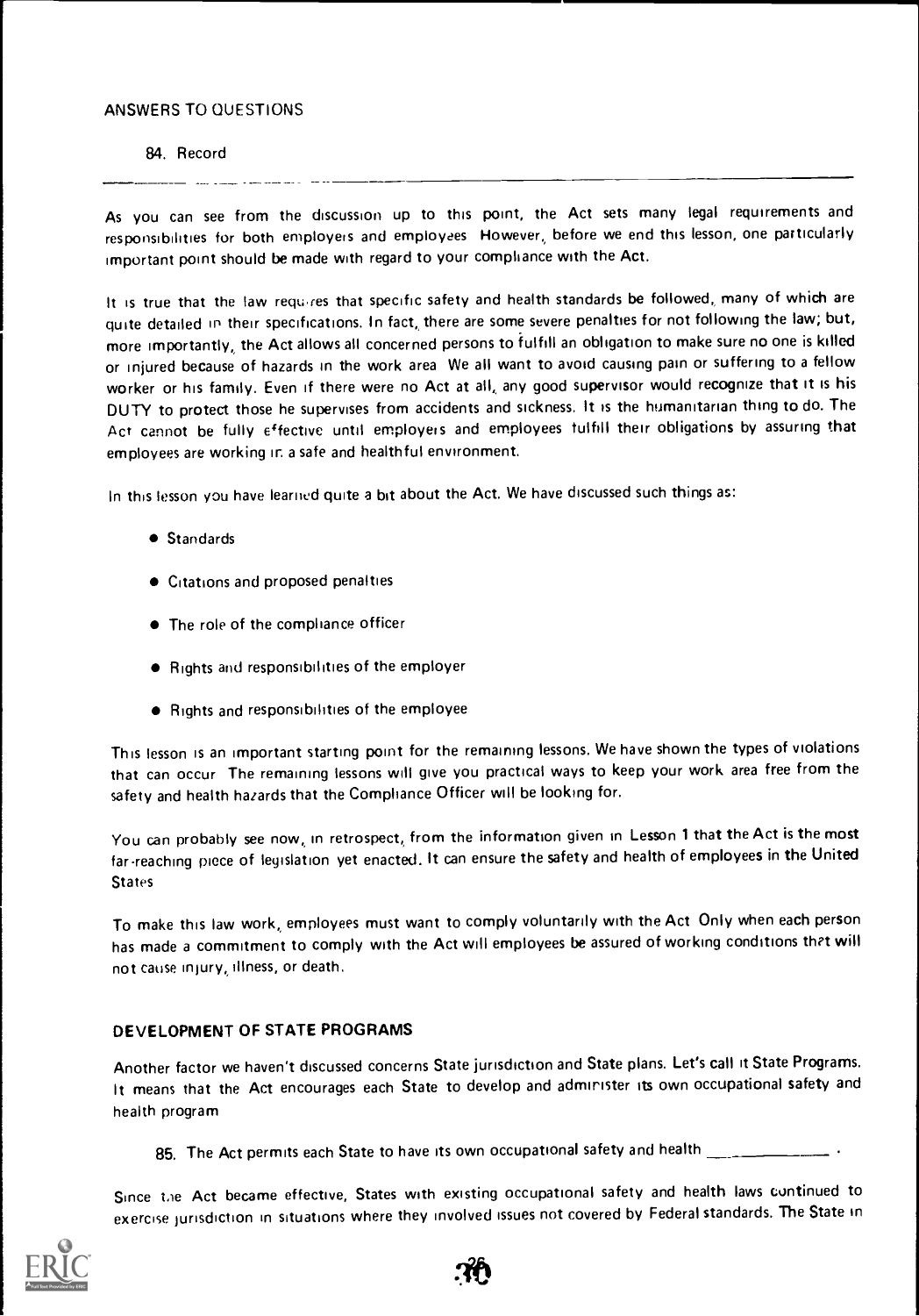#### 85. Program

which you live may have had comprehensive occupational safety and health laws before the Federal Act was passed In that case, your workplace has been subject to both Federal and State inspection On the other hand, perhaps your State was not active in this field, several States had no occupational safety and health laws. In these States, only the Federal Act has been applicable

The fact that States with laws or regulations covering gaps in Federal standards could continue to enforce them, however, is no indication that ;uch a State has a STATE PROGRAM. A State Program is much more comprehensive. To be approved 'oy OSHA, a State program must be AT LEAST as effective as that developed and implemented by the Federal government in response to the Act.

Even if a State program meets all the qualifications for acceptability, acceptability is not automatic. The only way a State p,ogram can be accepted is if the particular State develops a plan for implementing its own program. The plan must be submitted to OSHA for approval as stated above. If approved, the State assumes responsibility for the conduct of its own occupational safety and health program. Most States have submitted, or are in the process of submitting, plans for the conduct of their own program.

Upon receipt of the plan by the Assistant Secretary for Occupational Safety and Health, a notice is published in the FEDERAL REGISTER announcing that the plan shall be available for review by interested persons at three locations: the OSHA Office of State Programs in Washington, D.C.; the office of the OSHA Assistant Regional Director in whose region the State is located; and the office of the State which shall be designated by the State for this purpose.

Once a State plan has been approved and implemented, all establishments are subject to State regulations and inspection procedures The requirements for compliance will continue at least as effective as the Federal, however, there is nothing to prevent States from having regulations covering conditions or situations not addressed by Federal standards. Where state programs are in effect, inspection visits will ordinarily be accomplished by State inspectors rather than OSHA Compliance Safety and Health Officers. The role of the latter will tend to be spot checks, or responding to complaints, unless a State defaults or does not fulfill its responsibilities according to its agreement. On-going State programs will continue to be evaluated by OSHA.

- 86 After a State plan has been approved and a State program implemented, inspection visits are customarily made by.
	- a. Federal Compliance Safety and Health Officers
	- b State Inspectors
	- c. Usually by both



27

31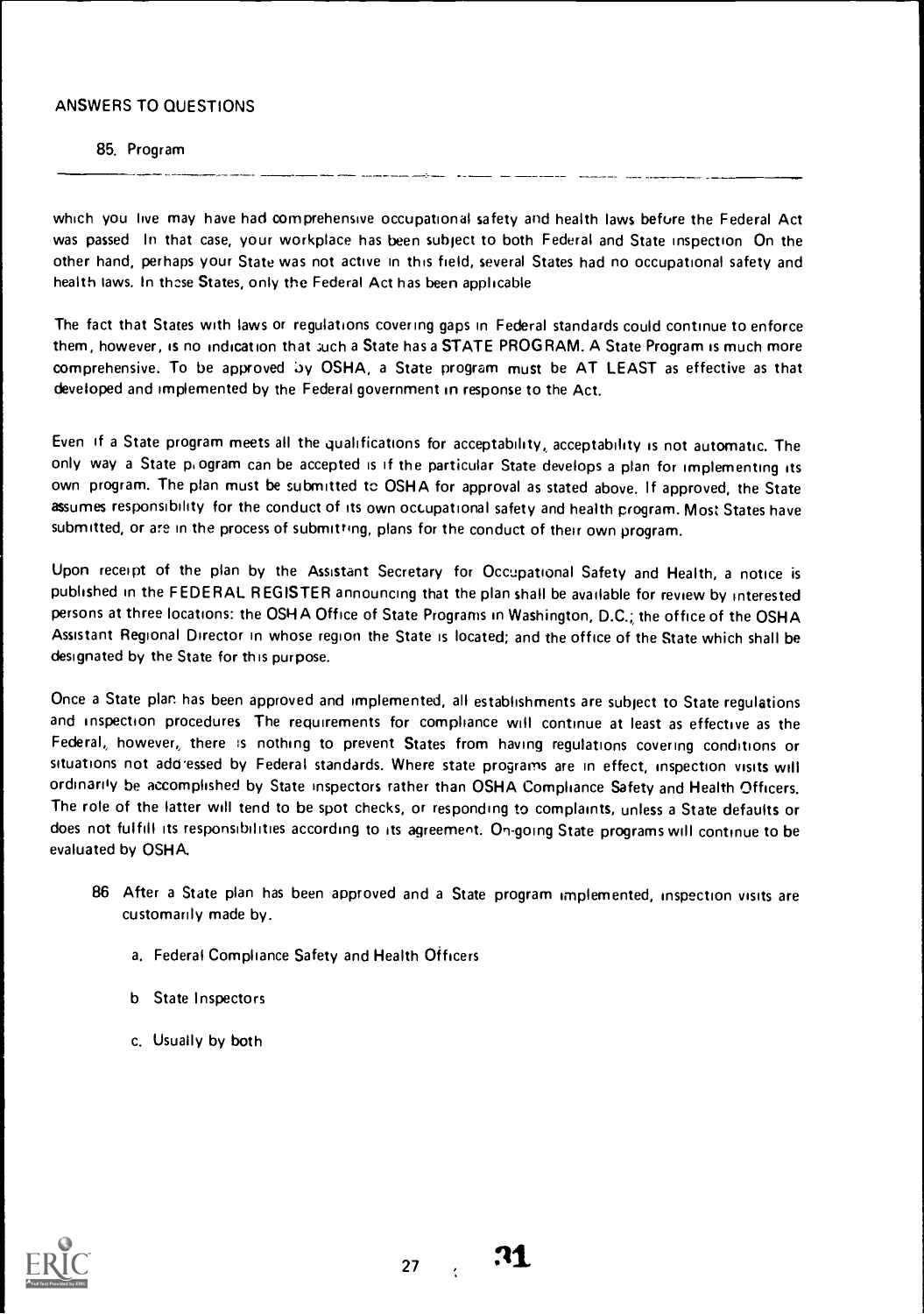**86.** h.  $\leq$ 



Ļ.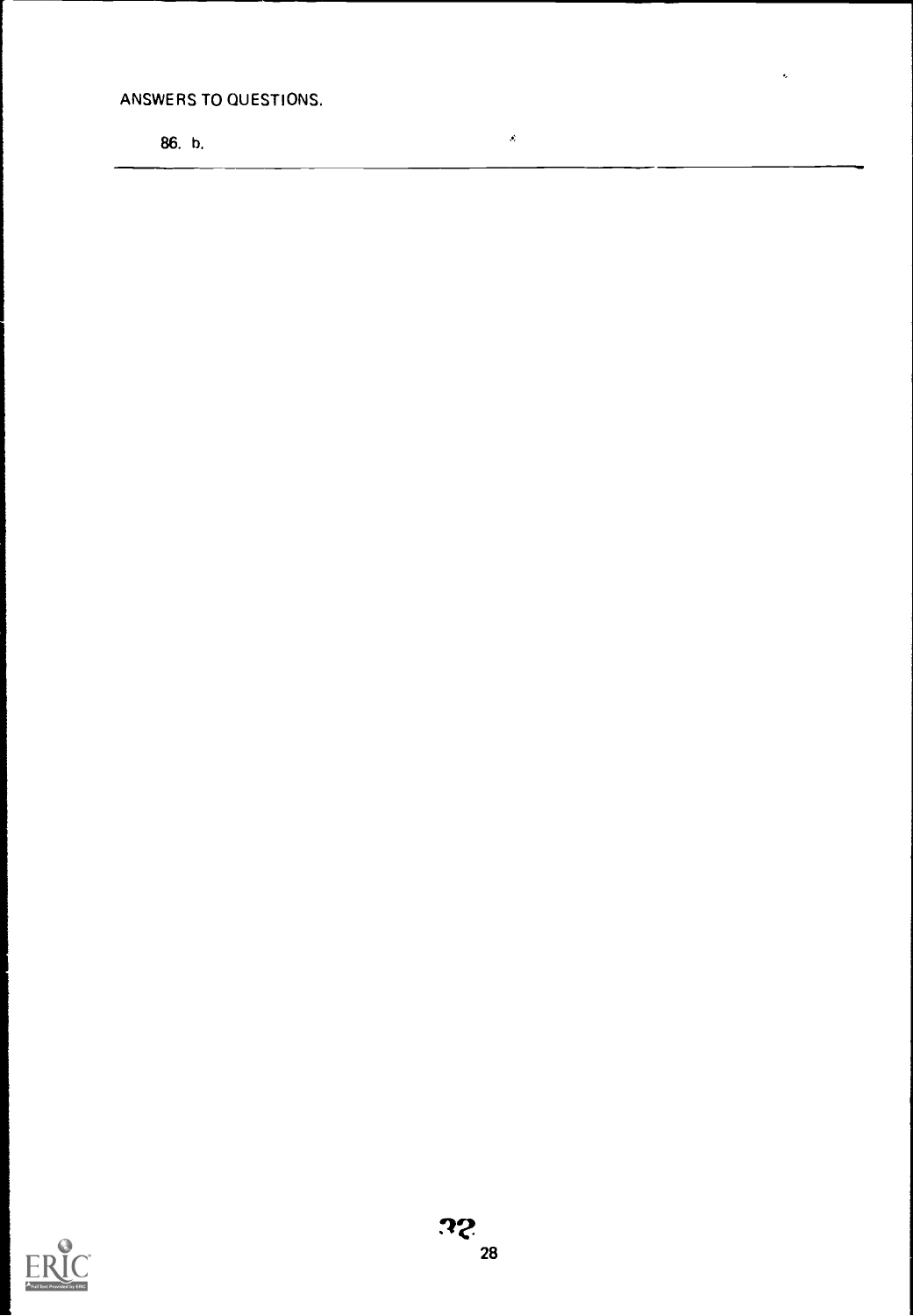#### **DEFINITIONS**

- abate to correct under the Occupational Safety and Health Act; to come into compliance with a standard that is being violated.
- comply  $-$  to act in accordance with the Occupational Safety and Health Standards; to follow the rules and regulations published in the CODE OF FEDERAL REGU-LATIONS.
- contest **the object to or to appeal a decision made by the OSHA Area Director.**
- citation issued by the OSHA Area Director to an employer for an alleged violation reported by the OSHA Compliance ano Safety and Health Officer during a compliance visit.
- de minimis violation violation of a standard that does not involve an immediate or direct relationship to the safety or health of an employee.
- hazard **a risk, danger, or peril to employees in the workplace.**
- imminent danger  $-$ any condition or practice in any place of employment which is such that a danger exists which could reasonably be expected to cause death or serious physical harm immediately or before the imminence of such danger can be eliminated through the enforcement procedures otherwise provided by the Act.
- promulgate to issue, establish, or make known officially the terms of a law or regulation having the force of law. For example, to publish OSHA rules, procedures, standards, and regulations in the FEDERAL REGISTER.
- "recognized" a hazard is recognized if it is a condition that is a) of common knowledge or hazard general recognition in the particular industry in which it occurs, and b) detectable. (1) by means of senses (sight, smell, touch, and hearing), or (2) is of such wide, general recognition as a hazard in the moustry that even if it is not detectable by means of the senses, there are generally known and accepted tests for its existence which should make its presence known to the employer. For example, excessive concentrations of a toxic substance in the air would be a "recognized" hazard even though they could be detected only through the use of measuring devices.
- repeated violation a violation of any standard, rule or order, or the general duty clause, may be cited as repeated under the Act (Section 17a) where a second citation is issued under the Act for violation of the same standard, rule, or order, or the same condition violating the general duty clause for which a previous citation was issued. A repeated violation differs from a failure to abate in that repeated violations exist where the employer has abated an earlier violation and, upon later inspection, is found to have violated the same standard. A notice of failure to abate would be appropriate where the employer has been cited and fails to abate the hazard cited within the abatement period.
- standard a rule, established in accordance with law or other competant authority, which designates safe and healthful conditions or practices by which work must be performed to prevent injury or illness.





.p3 <sup>29</sup>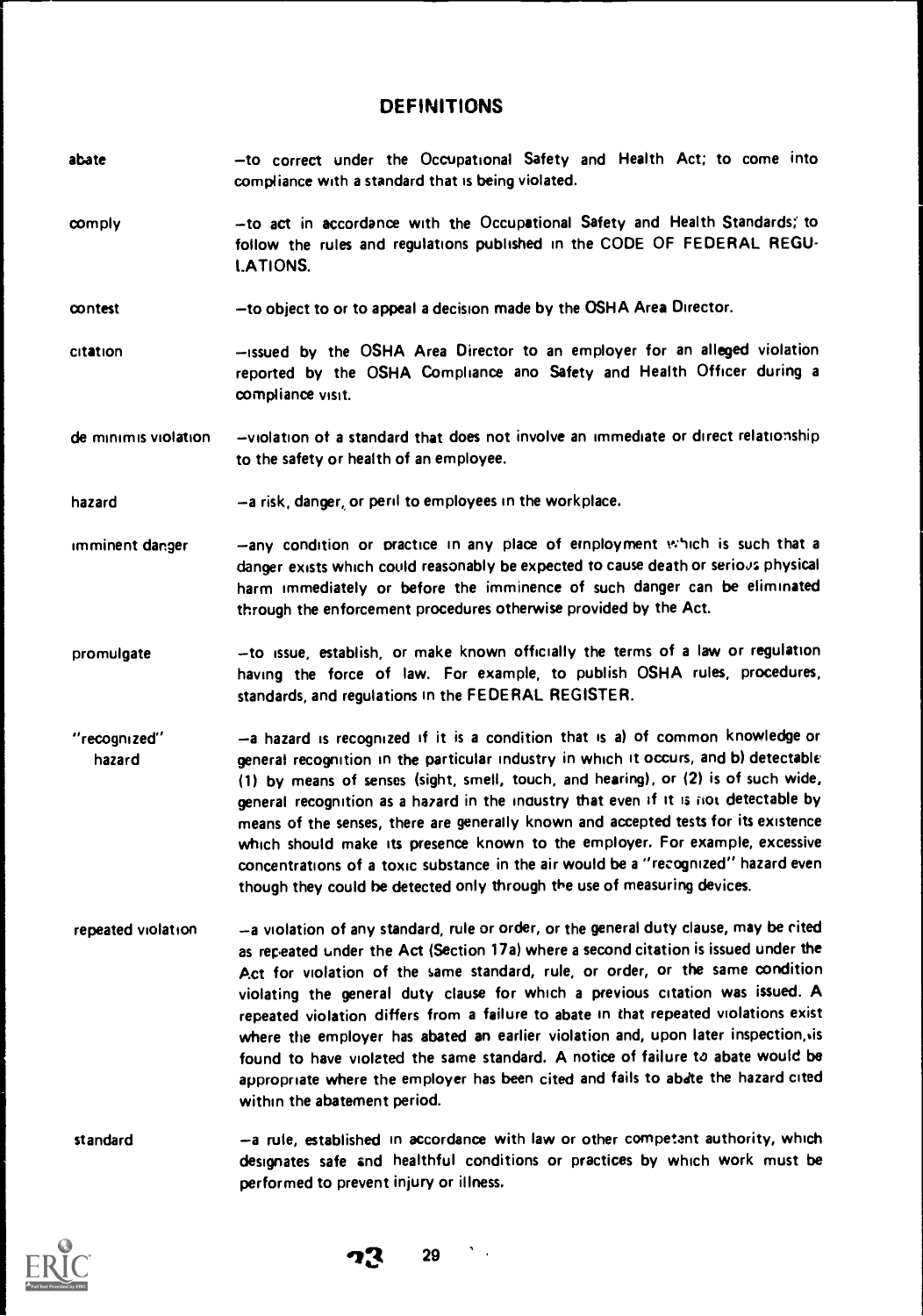variance **formal approval by OSHA permitting an employer to bypass certain requirements** of the standards. A temporary variance may be granted if the employer can show he is unable to comply by its effective date due to lack of personnel, materials, equipment, or because alterations or construction required for compliance cannot be accomplished within the specified time. A permanent variance may be granted if he can prove that he is providing sate and healthful working conditions equal to those which would pertain if he had complied. Variances may also be granted if the employer is participating in an approved worker safety and health experiment, or if compliance would constitute a serious impairment of national defense.

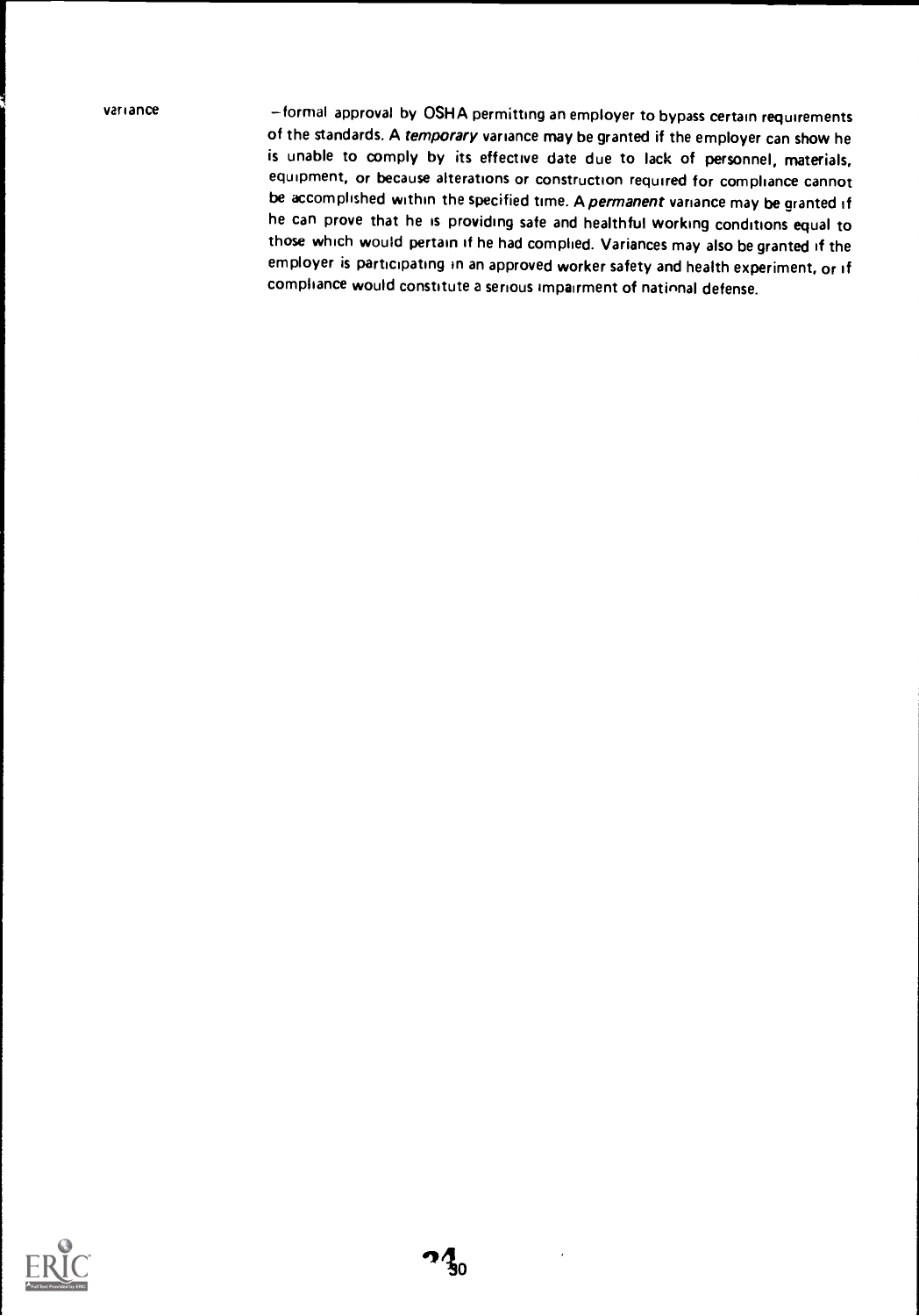#### LESSON 3

#### RECORDS KEPT BY EMPLOYER

This lesson will help you to understand the types of information required by the OSHA forms contained in the booklet on recordkeeping, as well as how they are to be completed

#### THE ACT REQUIRES THAT RECORDS BE KEPT BY THE EMPLOYER

1. As was noted in Lesson 2, every , who is covered by the Act, is required to keep THREE types of records.

#### INJURY AND ILLNESS FORMS

Each of the three required forms asks for specific information with regard to work-related injuries and illnesses. Look at the booklet on recordkeeping for an example of the first required form, the "LOG OF OCCUPATIONAL INJURIES AND ILLNESSES" (OSHA No. 100).

As you can see by the title, this form is to be used by each employer to record details on each occupational injury and illness that occurs in his establishment.

Please refer to the form while we discuss the "Log of Occupational Injuries and Illnesses" in the following items. Note that each column is asking for information about an illness or injury to an employee that is related to, or caused by, his job. Before proceeding, turn the form over and read the "Definitions," "Log of Occupation3! Injuries and Illnesses," and "Instructions for Completing" the log. Then return to this lesson.

The first five columns of the Log require certain identifying information about the injured or ill employee. Case or File No. (Col. 1) can be numbered consecutively or as you desire. The remaining columns are self-explanatory

2. Columns 6 and 7 ask the employer for a brief description of the injury or illness and selection of the injury or illness

Columns 8-12 of the Log ask the employer to describe the extent of the injury or illness and also what happened to the employee after he was injured or became ill. Take special care when computing lost workdays (Col. 9).

3. OSHA defines a recordable injury as ANY injury such as a cut, fracture, sprain, burn, amputation or other injury that results from a work accident or from exposure in the work environment. If an injury results in a fatality, or requires medical treatment, or involves loss of consciousness, or involves a restriction of work or motion, or results in a transfer to another jcb, it is considered a injury. Injuries requiring only minor first-aid treatment are NOT considered appropriate to record in the "Log of Occupational Injuries and Illnesses."

Occupational illness is any abnormal condition or disorder, other than one resulting from an occupational injury, caused by exposure to environmental factors (dust, chemicals, etc.) associated with employment. It

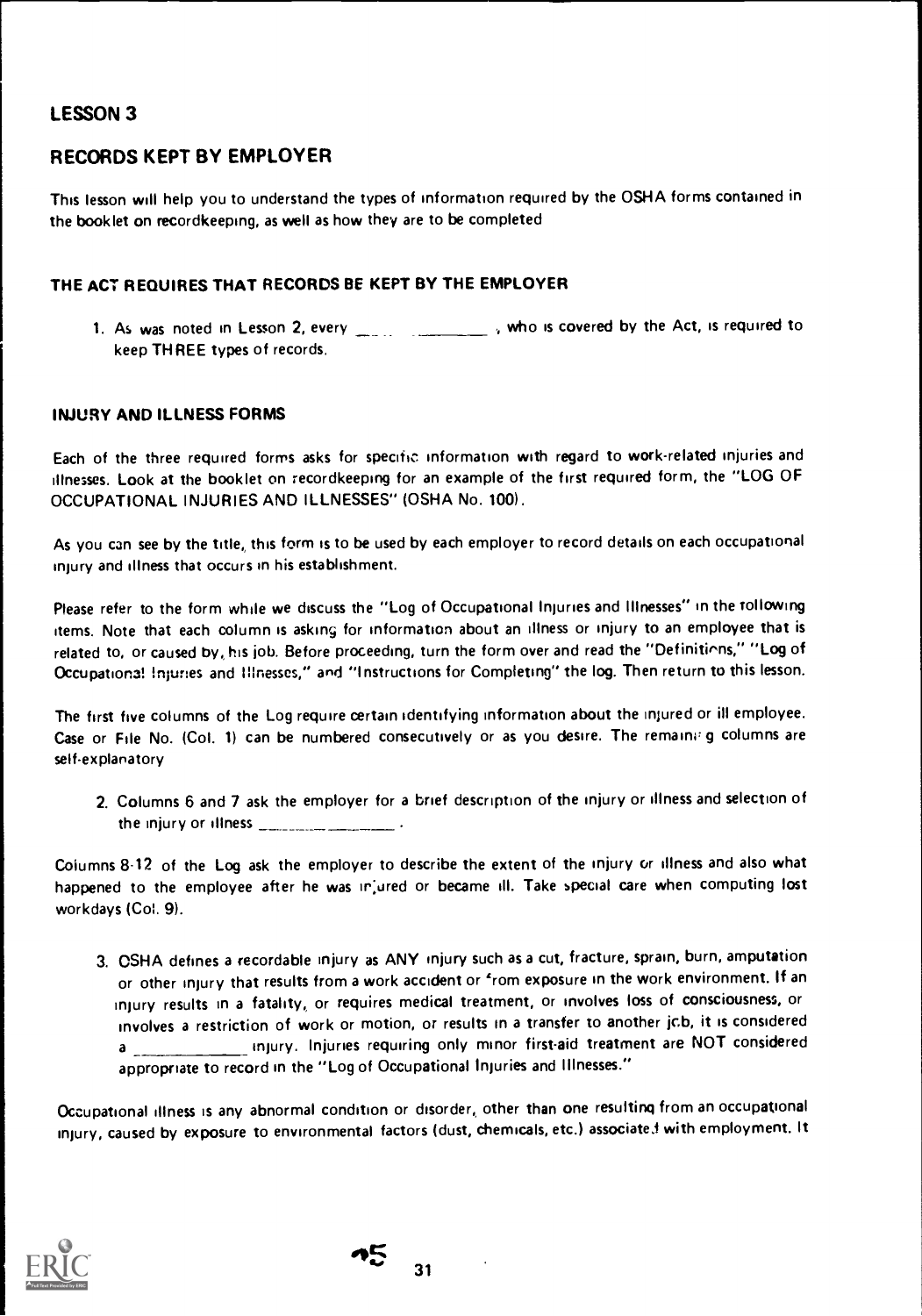- 1. Employer
- 2 Code
- 3. Recordable

Includes acute and chronic illness or disease caused by inhalation, absorption through the skin, ingestion, or direct contact.

- 4 Which of the following is an occupational injury?
	- a. A broken arm caused by tripping over a carton
	- b. Lead poisoning
- 5. An example of an occupational injury is
	- a. Falling from a platform with no guard rail and fpraining a knee
	- b. Silicosis
- 6. Which of the following is an example of an occupational illness?
	- a. A broken leg caused by tripping over a box in your work area
	- b. Poisoning by exposure to parathion over 8 months
- 7. Sustaining mercury poisoning on the job is an example of an occupational \_\_\_\_
- 8. Whenever an employee is injured or becomes ill BECAUSE OF THE JOB, the employer must keep a of the occurrence including the number of workdays lost due to the injury or illness.

Use the following case history to fill in the first line of the Log of Occupational Injuries or Illnesses,

#### CASE HISTORY NUMBER ONE

On Friday, May 19, 1972, John Jones was helping to stack boxes in the label printing department of his establishment. John, who is a stockroom clerk in the procurement department, tripped over a power cord and brushed against a stack of boxes, one of which fell on his head and cut open his scalp. He was rushed to the hospital where the cuts were repaired with eight stitches. His doctor prescribed two days' bed rest at the hospital. On Tuesday, May 23, 1972, John was able to return to work and perform all of his duties. John is not scheduled to work on Saturdays and Sundays.

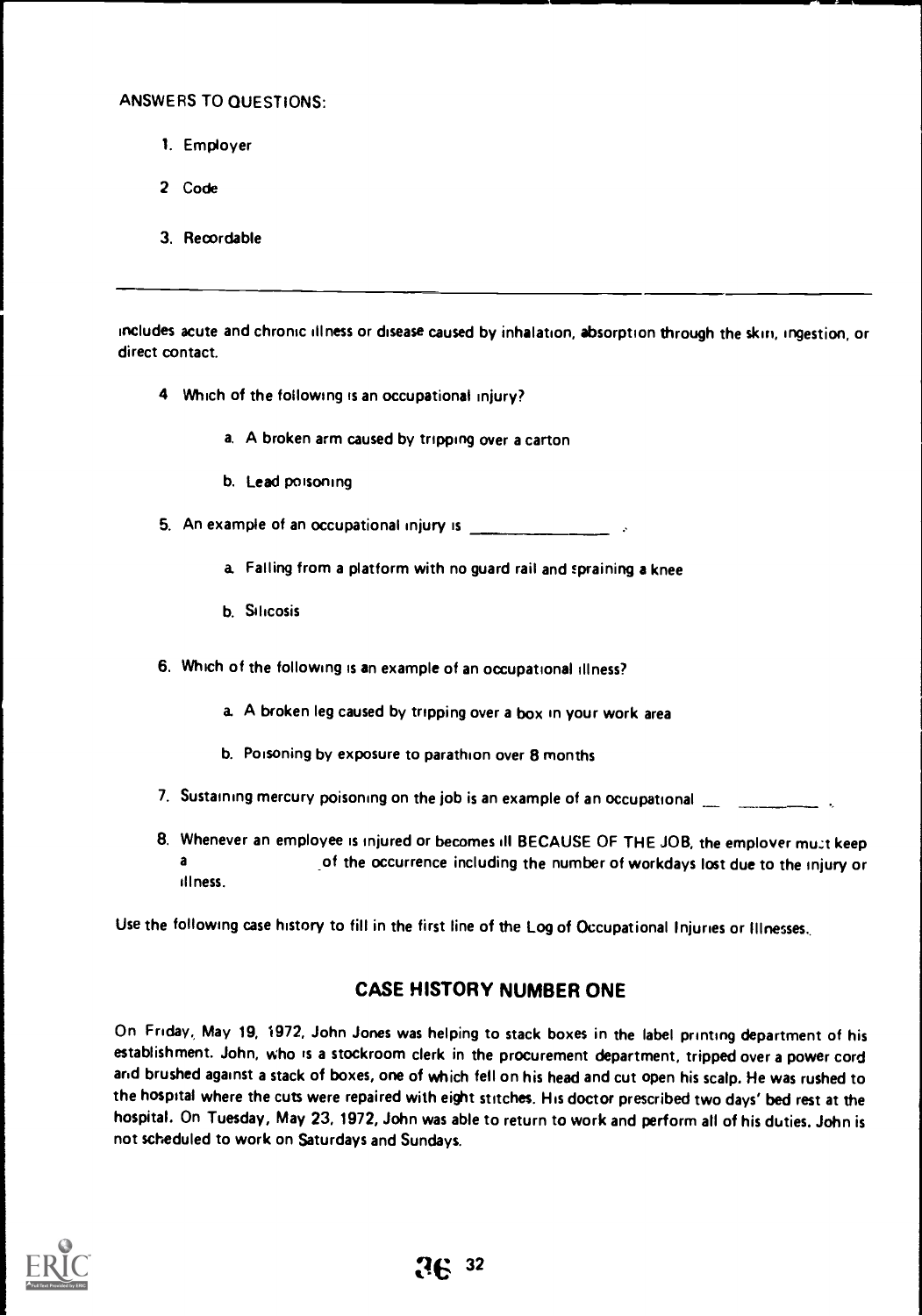- 4 A broken arm caused by tripping over a carton. Lead poisoning, if acquired on the job, would be an occupational ILLNESS.
- 5. a. Falling from a platform with no guard rail and spraining a kme. Silicosis, if acquired on the job, vould be an occupational ILLNESS.
- 6. b Poisoning by exposure to parathion over 8 months. The broken leg would be an example of an occupational INJURY.
- 7. Illness
- a Log/record. Lost workdays include the number of days an employee would have worked but could not because of the occupational injury or illness. The number of lost workdays does NOT include the DAY OF THE INJURY or WEEKENDS.

Fill in the log using this information; THEN answer the following questions.

- 9 What was the number you chose for Column 9, "Lost Workdays"'
	- a. If your answer is one, go to Paragraph III.
	- b. If your answer is three, go to Paragraph II.
	- c. If your answer is four, go to Paragraph I.

Paragraph I: Your answer of four days is not correct. You included the day John was injured plus a weekend. When figuring lost workdays, you do not count the DAY A PERSON WAS INJURED or any days employee was not scheduled to walk. Therefore, John was only officially out of work on Monday, May 22, 1972

Faragraph II: Your answer of three days is not correct. You were right in not including the day John was injured, but you should not have included the weekend. When figuring lost workdays, you do not count the DAY A PERSON WAS INJURED or any days employee was not scheduled to work. Therefore, John was on,. counted out of work one day, Monday, May 22, 1972,

Paragraph III: You are CORRECT since lost workdays DO NOT include the day of injury or days employee is not scheduled to work.

Using the second line of the log, fill out the form on the following case history.

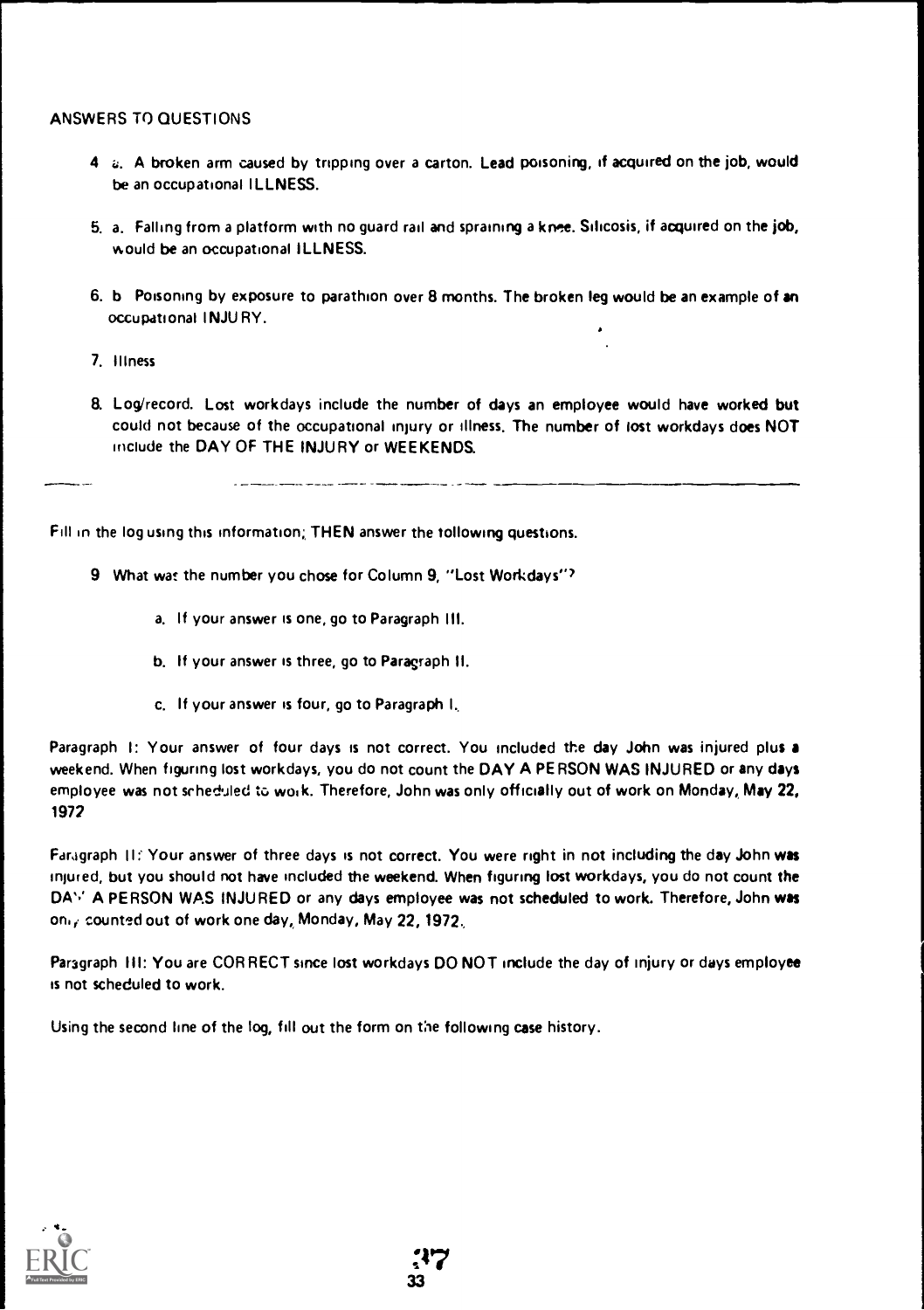9. c.

#### CASE HISTORY NUMBER TWO

On Thursday, lune 8, 1972, Melvin E Davis showed the plant nurse a severe inflammation of the skin of his hands. Melvin is a "mixer" and works in the solvent manufacturing department of his establishment. He had been mixing a solvent containing naphtha for the past two months. He was taken to the doctor who said the skin condition should clear up if Melvin stayed at home for a few days and that he should avoid naphtha. When Melvin came back to work on Thursday, June 15, 1972, he asked to be transferred to another department. His employer agreed and transferred him to the glue making department. This establishment is dosed on Saturdays and Sundays.

Fill in the log using this information on the second line. THEN go to the next paragraph.

#### LOST WORKDAYS

- 10 What was the number you chose for Column 9, "Lost Workdays"'
	- a. If your answer is four, go to Paragraph VIII.
	- b. If your answer is five, go to Paragraph VII.
	- c. If your answer is six, go to Paragraph Vi.
	- d. If your answer is seven, go to Paragraph V.
	- 4 If your answer is eight, go to Paragraph IV.

Paragraph IV. Your answer of eight days is not correct. When computing Melvin's lost workdays, you should not count the day of the initial diagnosis of his illness, days he was not scheduled to work, or the day he came back to work

Go back to Case History Number Two and recalculate the answer.

Paragraph V: Your answer of seven days is not correct. When computing Melvin's lost workdays, you should not count the day of initial diagnosis of his illness, days he was not scheduled to work, or the day he came back to work.

Go back to Case History Number Two and recalculate the answer.

Paragraph VI:, Your answer of six days is not correct. When computing Melvin's lost workdays, you should not count the day of initial diagnosis of his illness, days he was not scheduled to work, or the day he came back to work.

Go back to Case History Number Two and recal-ulate the answer,



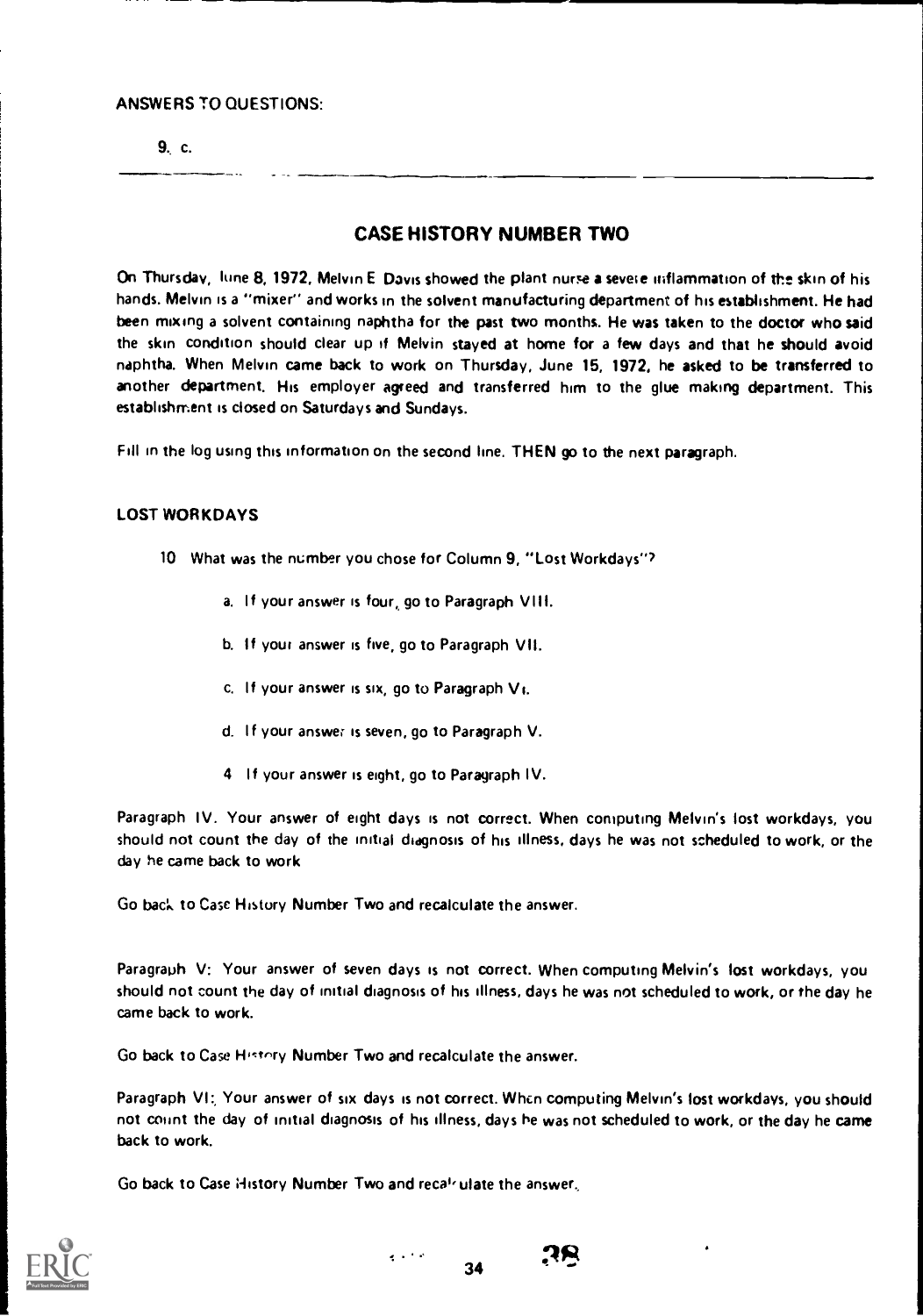10. a

Paragraph VII:, Your answer of five days is not correct You were right in not counting the days he was not scheduled to work as lost workdays When computing lost workdays, you should not count the day of the diagnosis of Melvin's illness or the day he came back to work.

Go back to Case History Number Two and recalculate the answer.

Paragraph VIII Your answer of tour days is correct.

Now remove Attachment B, a properly completed log, to see if the rest of your log on John and Melvin is correct.

11 John Jones' case is an example of an occupational [11]  $\frac{1}{2}$   $\frac{1}{2}$   $\frac{1}{2}$   $\frac{1}{2}$   $\frac{1}{2}$   $\frac{1}{2}$   $\frac{1}{2}$   $\frac{1}{2}$   $\frac{1}{2}$   $\frac{1}{2}$   $\frac{1}{2}$   $\frac{1}{2}$   $\frac{1}{2}$   $\frac{1}{2}$   $\frac{1}{2}$   $\frac{1}{2}$   $\frac{$ 

12. Melvin E. Davis' case is an example of an occupational \_\_\_\_\_\_\_\_\_\_\_\_\_\_\_\_\_\_\_\_\_

- 13 The form on which you have just been practicing is the first of THREE forms required by the and Act.  $\mathbf{L}$  and  $\mathbf{L}$
- 14 The name of this required form is the of an analysis of  $\frac{1}{\sqrt{1-\frac{1}{n}}}\$  injuries and Illnesses.

The second form required by the Occupational Safety and Health Act is called the SUPPLEMENTARY RECORD OF OCCUPATIONAL INJURIES AND ILLNESSES (OSHA 101).

15 The first required form was called the **of Occupational injuries and Illnesses**.

A supplementary Record form is to be filled out for each accident or illness thet occurs.

For an example of this form, tear out the next page.

As you can see, the Supplementary Record asks for additional details on each injury or illness.

Statc Workmen's compensation forms are acceptable instead of this form if they contain ALL the items on OSHA 101 or are supplemented to do so

Spend a few minutes looking at all the information required on this form

#### PRACTICE EXERCISE

Fill in your form using the following information and the information given on John Jones found in your log of Occupational Injuries and Illnesses.

- John's employer is:, The American Company.
- Their address is: 1712 Dale Lane, Anytown, West Dakota.

 $\gamma$ 

John was hurt at this address.



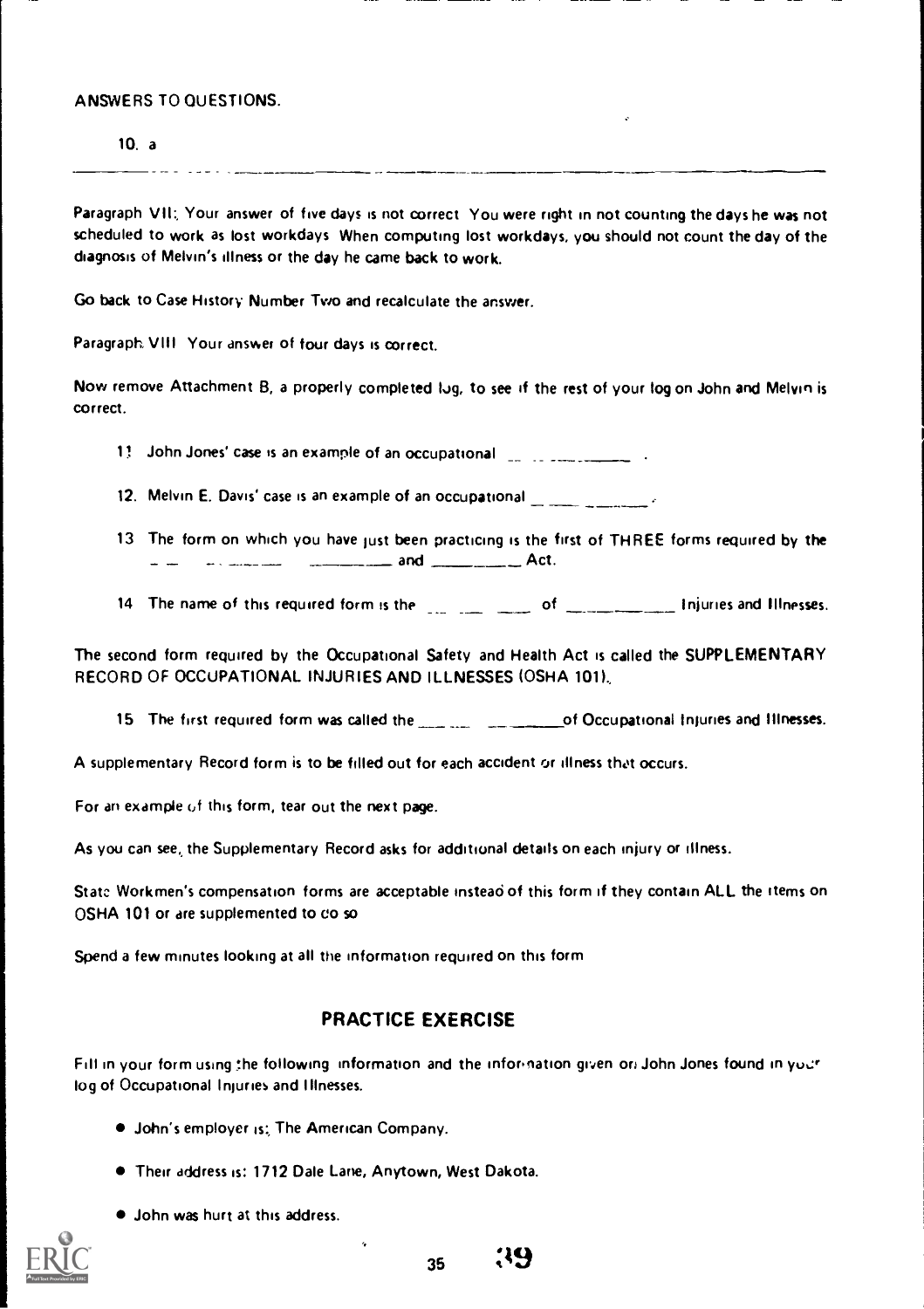|        | 11. I lury               |                          |        |               |  |  |  |  |
|--------|--------------------------|--------------------------|--------|---------------|--|--|--|--|
| 12     | <b>Illness</b>           |                          |        |               |  |  |  |  |
|        | 13. Occupational         |                          | Safety | <b>Health</b> |  |  |  |  |
|        | 14. Log                  | Occupational             |        |               |  |  |  |  |
|        | 15. Log                  |                          |        |               |  |  |  |  |
| $\sim$ | $\overline{\phantom{a}}$ | $\overline{\phantom{a}}$ |        |               |  |  |  |  |

- John lives at:, 1415 East Street, Anytown, West Dakota.
- He is 42 years old.
- . His social security number is 100-00-0000,
- John went to Dr. Smith in Anytown.
- He went to the County Hospital in Anytown.
- The report was filled out on the same day as the accident.

When you have finished, turn to the next page to see if your answers are correct. You need not have exactly the same wording for your form as in this example. Your answers, though, should have the same type of information as is found in the example.

We have now done work on two of the three forms required by the regulations which implement the Act.

- 16. The first form was called the Log of  $\frac{1}{2}$  and  $\frac{1}{2}$  and  $\frac{1}{2}$  and  $\frac{1}{2}$  and  $\frac{1}{2}$
- 17. The second form was called the **Record of Occupational Injuries and Illnesses**.

#### INFORMATION IN THE LOG.

18. The Log is a record of each occupational or or or or or or or or or or or  $\sim$ 

#### MORE INFORMATION IS NEEDED

19. The Supplementary Record is a form to record \_\_\_\_\_\_\_\_\_\_\_\_\_ information on each injury or illness.

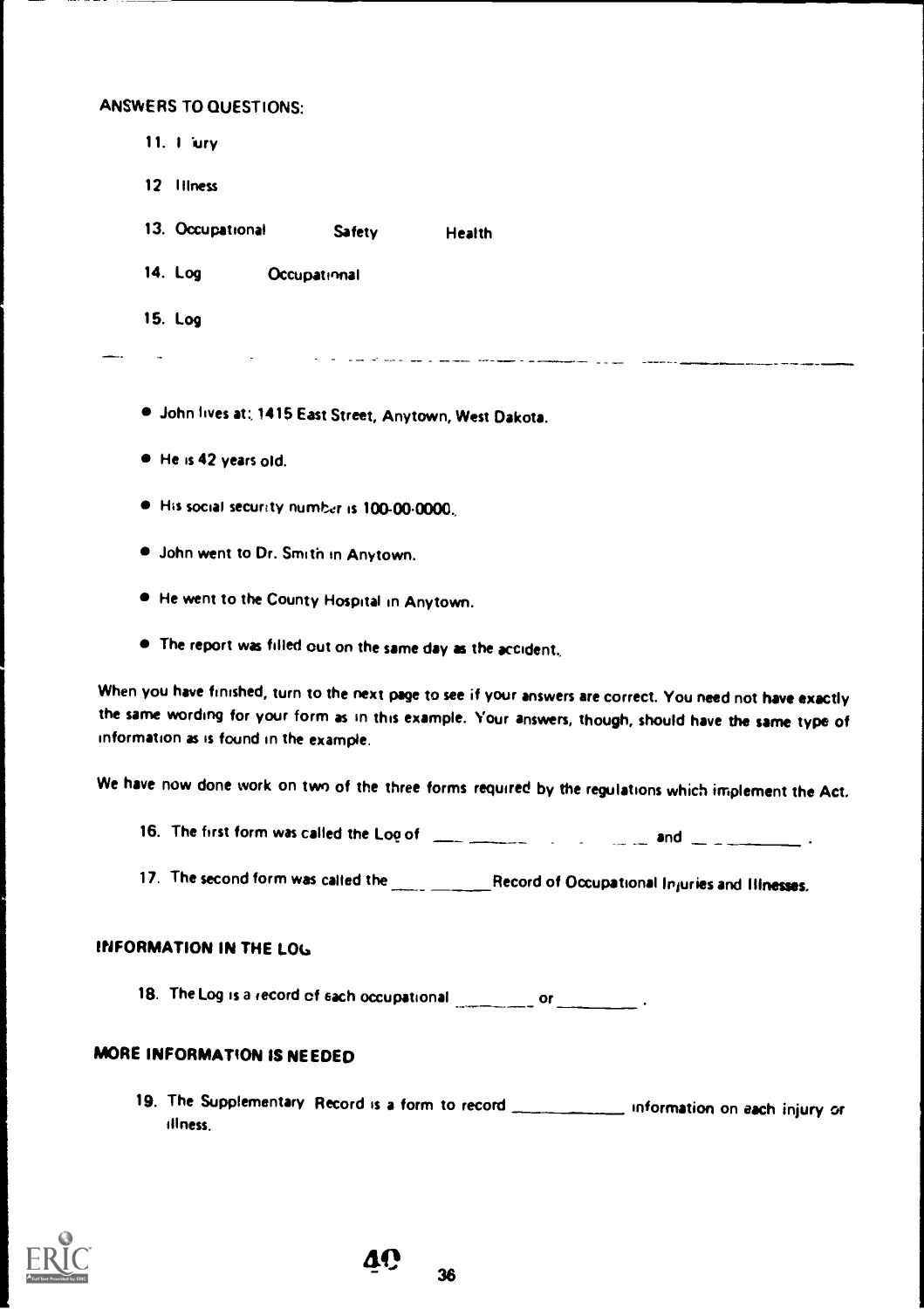| OSHA No. 101 | Form opproved |
|--------------|---------------|
|              |               |

| Supplementary Record of Occupational Injuries and Illnesses<br><b>EMPLOYER</b>                                                                                                                                      |
|---------------------------------------------------------------------------------------------------------------------------------------------------------------------------------------------------------------------|
|                                                                                                                                                                                                                     |
|                                                                                                                                                                                                                     |
|                                                                                                                                                                                                                     |
| (No. and street)<br>(City or town)<br>(State)                                                                                                                                                                       |
|                                                                                                                                                                                                                     |
| INJURED OR ILL EMPLOYEE                                                                                                                                                                                             |
|                                                                                                                                                                                                                     |
| (First name) (Middle name) (Last name)                                                                                                                                                                              |
|                                                                                                                                                                                                                     |
|                                                                                                                                                                                                                     |
|                                                                                                                                                                                                                     |
| (Enter regular job title, not the specific activity he was performing at time of injury.)                                                                                                                           |
| (Enter name of department or division in which the injured person is regularly employed, even                                                                                                                       |
| though he may have been temporarily working in another department at the time of injury.)                                                                                                                           |
| THE ACCIDENT OR EXPOSURE TO OCCUPATIONAL ILLNESS                                                                                                                                                                    |
|                                                                                                                                                                                                                     |
| (No. and street) (City or town)<br><b>Example 1</b> State 1<br>If accident or exposure occurred on employer's premises, give address of plant or establishment in which                                             |
| it occurred. Do not indicate department or division within the plant or establishment. If accident oc-                                                                                                              |
| curred outside employer's premises at an identifiable address, give that address. If it occurred on a pub-                                                                                                          |
| lic highway or at any other place which cannot be identified by number and street, please provide place                                                                                                             |
| references locating the place of injury as accurately as possible.                                                                                                                                                  |
| 11. Was place of accident or exposure on employer's premises? ____________ (Yes or No)                                                                                                                              |
|                                                                                                                                                                                                                     |
| (Be specific. If he was using tools or equipment or handling material,                                                                                                                                              |
| name them and tell what he was doing with them.)                                                                                                                                                                    |
|                                                                                                                                                                                                                     |
| (Describe fully the events which resulted in the injury or occupational illness. Tell what                                                                                                                          |
| happened and how it happened. Name any objects or substances involved and tell how they were involved. Give                                                                                                         |
| <br>full details on all factors which led or contributed to the accident. Use separate sheet for additional space.)                                                                                                 |
| OCCUPATIONAL INJURY OR OCCUPATIONAL ILLNESS                                                                                                                                                                         |
| 14. Describe the injury or illness in detail and indicate the part of body affected. ____________________                                                                                                           |
| (e.g.: amputation of right index finger                                                                                                                                                                             |
|                                                                                                                                                                                                                     |
| at second joint; fracture of ribs; lead poisoning; dermatitis of left hand, etc.)                                                                                                                                   |
| 15. Name the object or substance which directly injured the employee. (For example, the machine or thing<br>he struck against or which struck him; the vapor or poison he inhaled or swallowed; the chemical or ra- |
| diation which irritated his skin; or in cases of strains, hernias, etc., the thing he was lifting, pulling, etc.)                                                                                                   |
|                                                                                                                                                                                                                     |
|                                                                                                                                                                                                                     |
|                                                                                                                                                                                                                     |
| (Date)                                                                                                                                                                                                              |
| 17. Did employee die? ____________ (Yes or No)<br><b>OTHER</b>                                                                                                                                                      |
|                                                                                                                                                                                                                     |
|                                                                                                                                                                                                                     |
|                                                                                                                                                                                                                     |
|                                                                                                                                                                                                                     |
| Official position --------------------------                                                                                                                                                                        |

 $\bullet$   $\bullet$   $\bullet$   $\bullet$ 

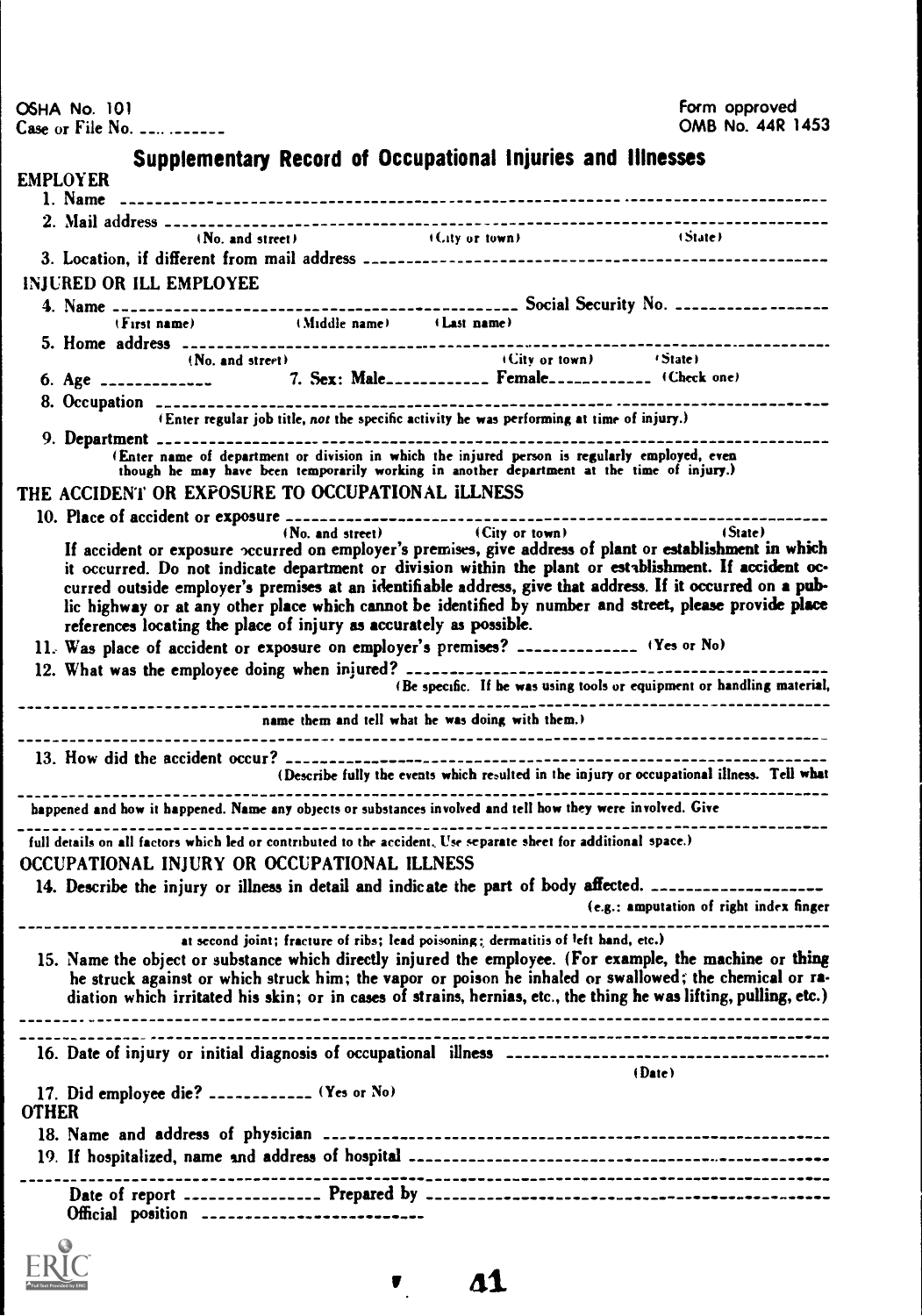## SUPPLEMENTARY RECORD OF OCCUPATIONAL INJURIES AND ILLNESSES

To supplement the Log of Occupational Injuries and Illnesses (OSHA No. 100), each establishment must maintain a record of each recordable occupational injury or illness, Workmen's compensatior., insurance, or other reports are acceptable as records if they contain all facts listed below of are supplemented to do so. If no suitable report is made for other purposes, this form (OSHA No. 101) may be used or the necessary facts can be listed on<br>a separate plain sheet of paper. These records must also be available in the establishment without delay and a reasonable times for examination by representatives of the Department of Labor and the Department of Health, Education and Welfare. and States accorded jurisdiction under the Act. The records must be maintained for a period of not less than five years following the end of the calendar year to which they relate.

Such records must contain at least the following facts:

1) About the employer-name, mail address, and location if different from mail addre-

2) About the injured or  $\mu$  employee-name, social security number, home address, age, sex, occupation, and department.

3) About the accident or exposure to occupational illness-place of accident or exposure, whether it was on employer's premises, what the employee was doing when injured, and how the accident occurred.

4) About the occupational injury or illness-description of the injury or illness, including part of body affected; name of the object o. substance which directly injured the employee; and date of injury or diagnosis<br>of illness.

 $S$ <sup>1</sup> Other---name and address of physician; if hospitalized, name and address of hospital; date of report; and name and position of person preparing the report.

SEE DEFINITIONS ON THE BACK OF OSHA FORM 100.



1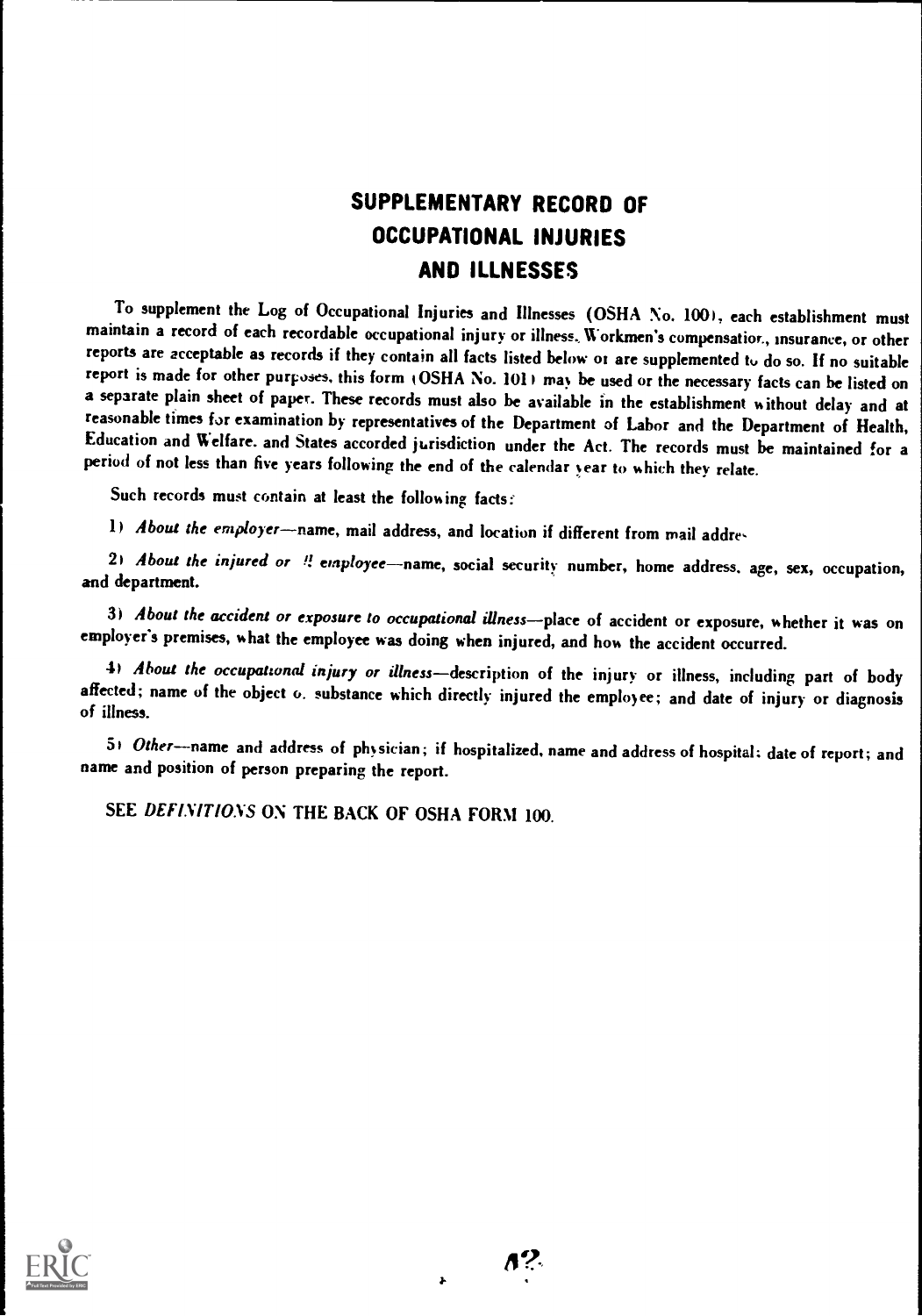OSHA No 101

Case or File No. ... **.....** 

#### Supplementary Record of Occupational Injuries and Illnesses EMPLOYER<br>1. Name The American Company 2. Mail address ... 1712 Dale Lane Anytown<br>(State) West Dakota 2.1.2 (State)  $(N_0,$  and street) 3. Location, if different from mail address Same. INJURED OR ILL EMPLOYEE 4. Name JCohn. Jones Social Security No. 100-00-0000 (First name) ( Middle name) ( Last name)<br>5. Home address -1415 East Street Anytown Anytown West Dakota  $\frac{1}{100}$  (No and street)<br>6. Age  $\frac{42}{12}$  7. Sex: Male  $\frac{1}{200}$  Female  $\frac{1}{200}$  (Check one) 6. Age  $\frac{42}{12}$  7. Sex: Male  $\frac{8}{12}$  Female  $\frac{10}{12}$  (Check one)<br>8. Occupation  $\frac{32}{12}$  Stockroom Clerk (Enter regular job title, not the specific activity he was performing at time of injury.) 9. Department Procurement ( Enter name of department or division in which the injured person is regularly employed, even though he may have been temporarily working in another department at the time of injury.) THE ACCIDENT OR EXPOSURE TO OCCUPATIONAL ILLNESS 10. Place of accident or exposure 1712 Dale Lane Anytown West Dakota<br>10. Place of accident or exposure  $\frac{1712}{(60.000 \text{ Hz})}$  (Site of the Martingham Capacity)  $(No, and street)$ If accident or exposure occurred on employer's premises, give address of plant or establishment in which it occurred: Do not indicate department or division within the plant or establishment. If accident occurred outside employer's premises at an identifiable address, give that address. If it occurred on a pub. lic highway or at any other place which cannot be identified by number and street, please provide place references locating the place of injury as accurately as possible. 11. Was place of accident or exposure on employer's premises? \_\_\_\_\_\_\_\_\_\_\_\_\_ (Yes or No) 12. What was the employee doing when injured? \_Helping to stack boxes of paper .......... (Be specific. If he was using tools or equipment or handling material, name them and tell what he was doing with them.) 13. How did the accident occu.? He tripped on a cord, brushed against a stack of (Describe fully the events which resulted in the injury or occupational illness. Tell what \_ \_ boxes,\_ one\_ oi\_which ffl on\_his\_ACBI happened and how it happened Name any objects or substances involved and tell how they were involved. Give full details on all factors which led or contributed to the accident. Use separate sheet for additional space.) OCCUPATIONAL INJURY OR OCCUPATIONAL ILLNESS Cuts on the 14. Describe the injury or illness in detail and indicate the part of body affected. i (e.g.:. amputation of right index finger ng\_gig ht stitches at second joint: fracture of ribs: lead poisoning: dermatitis of left hand. etc.) 15. Name the object or substance which directly injured the employee. (For example, the machine or thing he struck against or which struck him; the vapor or poison he inhaled or swallowed; the chemical or radiation which irritated his skin; or in cases of strains, hernias, etc., the thing he was lifting, pulling, etc.) A 'box of paper 16. Date of injury or initial diagnosis of occupational illness **May 19, 1972** (Date) 17. Did employee die? 11Q (Yes or No) OTHER<br>18. Name and address of physician \_\_Dr,\_\_Swith,\_Anytown,\_West\_Dakota\_\_\_\_\_\_\_\_\_\_\_\_ 19. If hospitalized, name and address of hospital County Hospital, Anytown, West Dakora Date of report May 19, 1972. Prepared by COLL 2008, Date of report May 19, 2008.



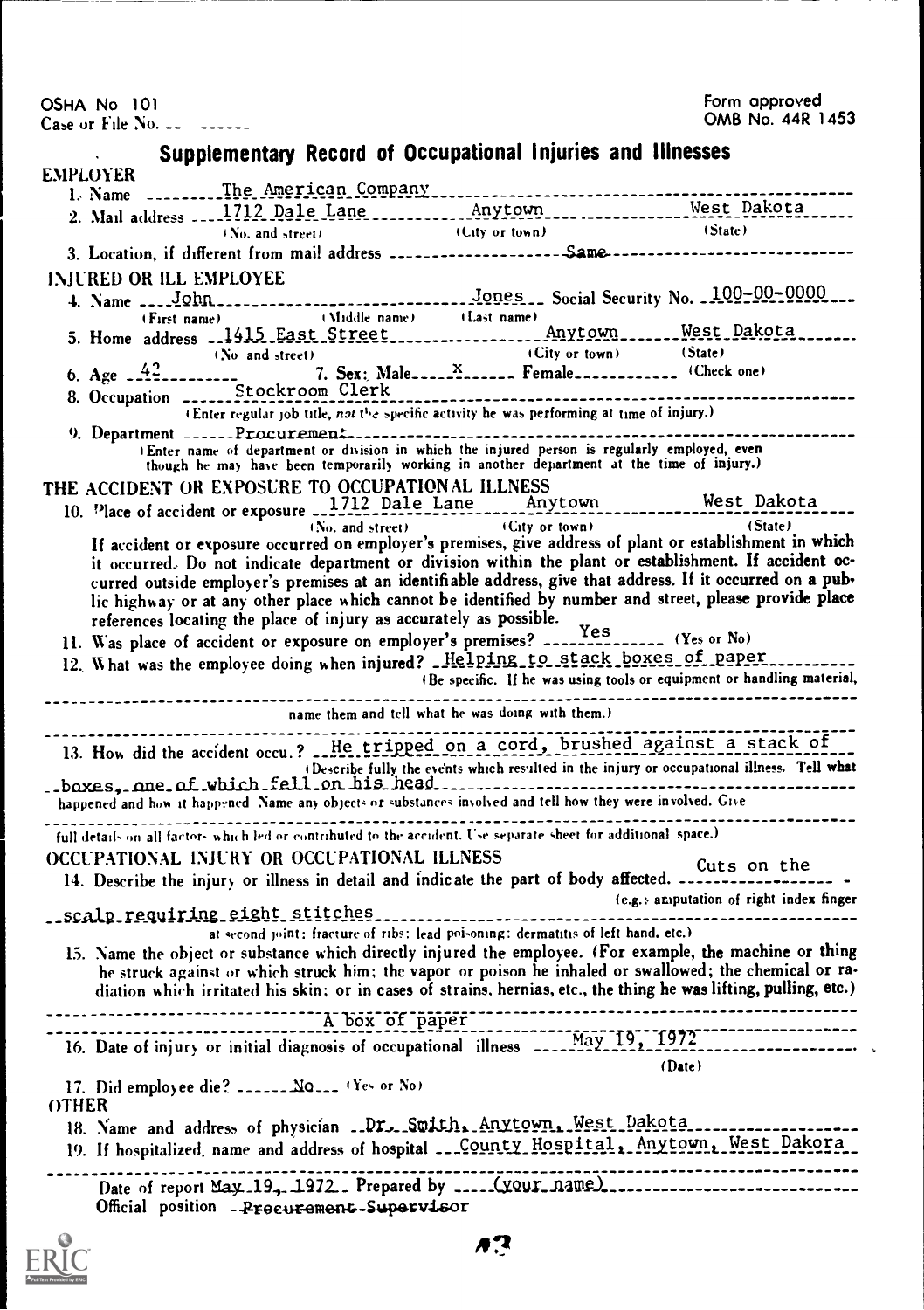- 16. Occupational Injuries Illnesses
- 17. Supplementary
- 18. Injury Illness
- 19, More/additional

#### THE SUMMARY OF OCCUPATIONAL INJURIES AND ILLNESSES

The third form required by the Act is called the SUMMARY OF OCCUPATIONAL INJURIES AND ILLNESSES.

Remove the next page, which is an example of this form. Take time to look at the form to see what information the summary asks for.

This form is to be used to give a summary of all occupational injuries and illnesses that occurred in your establishment during the entire year.

It is to be completed at the end of each CALENDAR year, The summary form, as its name implies, is a summary of the information from the Log of Occupational Illnesses and Injuries.

The employer, or his representative who has been authorized by him, must supervise the preparation of the annual summary of occupational injuries and illnesses. He must sign it to certify the summary is true and complete. (OSHA Standard Section 1904.5(c).)

Using the completed example of the Log of Occupational Injuries and Illnesses, fill out the summary form found on the next page.

Remember, this form is separated into fatalities, lost workday cases, and nonfatal cases without lost workdays

When you are finished, go to the next paragraph.

Turn to the last page of this lesson to see the completed form.

Check your answers to see if they match the example.

Did you fill out the form correctly?

- $\bullet$  If yes, skip the next paragraph.
- If no, go to the next paragraph.

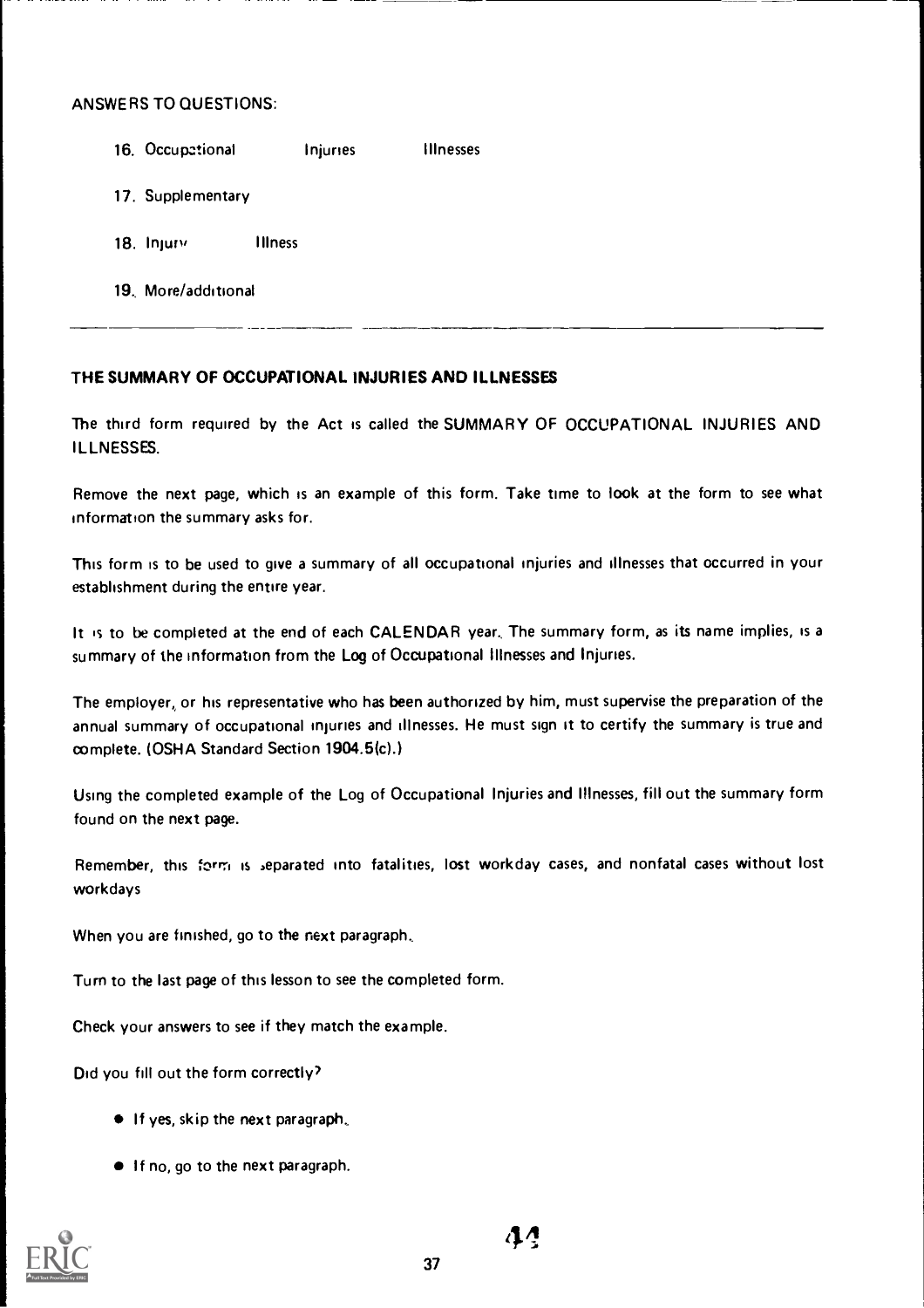#### POSSIBLE PROBLEMS

If you entered a few numbers in the wrong columns, here are some things to remember about the data you just used:

- Both case histories Involved only lost workdays, therefore both columns 7 and 8 should have zeros in them.
- Of the two injuries, the first case was a Code 10, and the second case was a Code 21.
- The Code 21 case involved a transfer.
- The total of occupational illnesses (next to the last row) is the sum of Codes 21-29, and does not include Code 10.
- The .otal of occupational injuries and illnesses (last row) is a sum of:

-Code 10-occupational injuries, and

 $-$ Total $-$ occupational illnesses (21.29) found in the next to last row of the form.

- 20 In review, there are three forms that are required by the Act. The first form is the **EXECUPATIONAL IMAGES** and Injuries.
- 21. The second is the **Record of Occupation** :njuries and Illnesses.
- 22. The third form we discussed is called the of Occupational Injuries and Illnesses.

There are some more things you should know about the record keeping requirements of the Act:

- If an accident in your company causes the DEATH of one or more employees, or the hospitalization of FIVE or more more employees, your nearest OSHA Area Director must be notified within 48 hours of each accident that resulted in such death or hospitalization,
- When a Compliance Officer comes to your workplace, the employer is REQUIRED to let him see all of the records we have discussed in this lesson.
- Your employer MAY be required by the Bureau of Labor Statistics to report a summary of the injuries and illnesses that occurred at your establishment during the year, If the Bureau of Labor Statistics sends a report form, it is MANDATORY for the employer to complete and return this form within three weeks of the request,
- When the Summary of Occupational Injuries and Illnesses is made at the end of the calendar year, a copy MUST BE POSTED from February 1 to March 1 where employees can see it. Employers are required to sign their name at the bottom of the form.
- **The employer is also required to keep records of all employee exposure to toxic materials. There** are no special forms required, but the exposure record MUST be kept in the personnel file of each affected employee, The law requires that two types of people can request to see this information-the employee and the Compliance Officer.

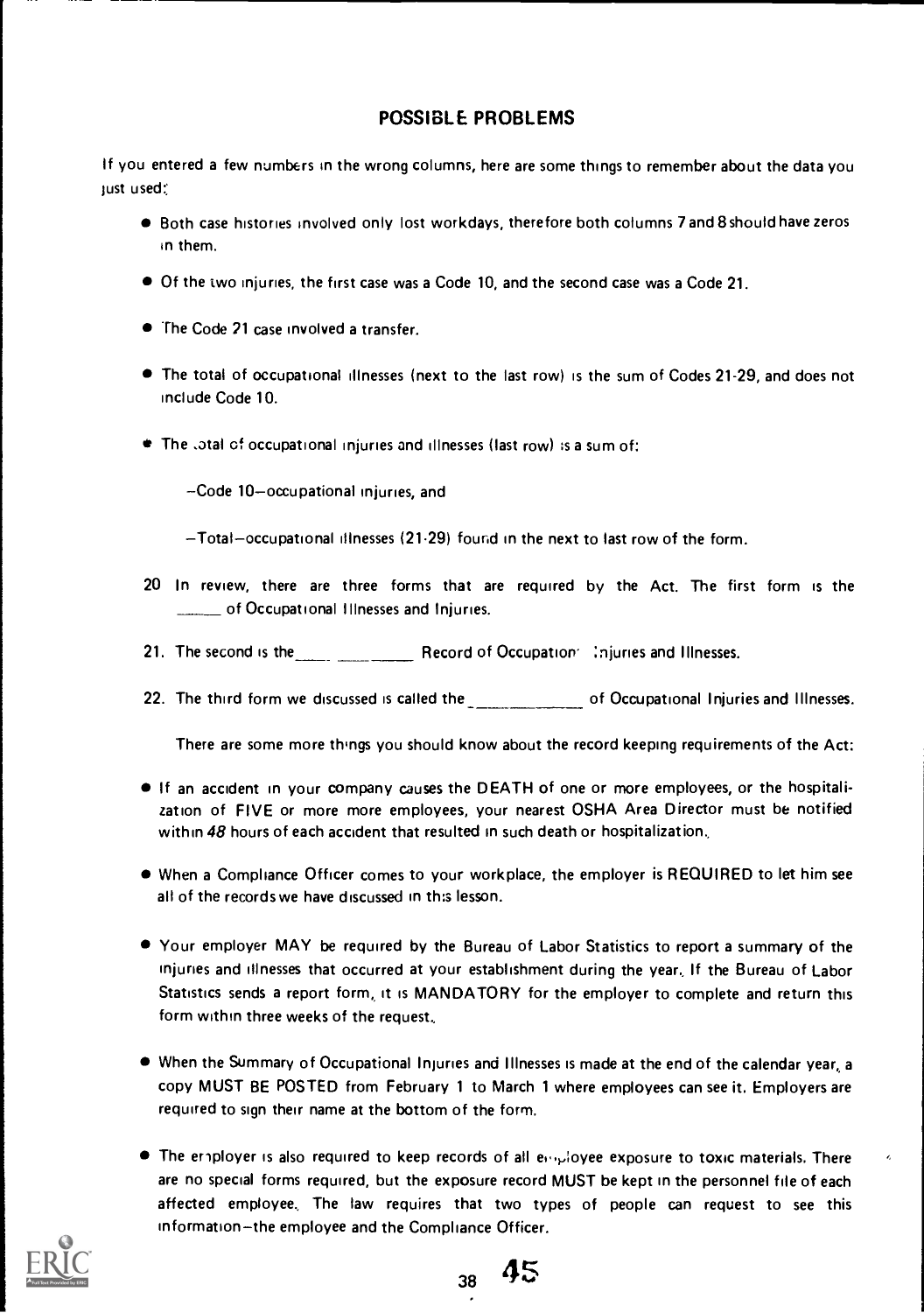#### **Summary**

#### Occupational Injuries and Illnesses

#### Establishment Name and Address:

|            |                                                                  |                   |                              | Lost Workday Cases                                                                                                        |                               |                       | Nonfatal Cases Without<br>Lost Workdays*                                                              |
|------------|------------------------------------------------------------------|-------------------|------------------------------|---------------------------------------------------------------------------------------------------------------------------|-------------------------------|-----------------------|-------------------------------------------------------------------------------------------------------|
|            | Injury and Illness Category                                      | <b>Fatalities</b> | Number<br>of<br><b>Cases</b> | Number<br>of Cases<br>Involving<br>Permanent<br>Transfer to<br>Another Job<br>or Termi.<br>nation of<br><b>Employment</b> | Number of<br>Lost<br>Workdays | Number<br>of<br>Cases | Number<br>of Cases<br>Involving<br>Transfer to<br>Another Job<br>or Termi-<br>nation of<br>Employment |
| Code<br>-1 | Category                                                         | $\mathbf{3}$      | 4                            | 5                                                                                                                         | 6                             | $\overline{7}$        | 8                                                                                                     |
| 10         | Occupational Injuries                                            |                   |                              |                                                                                                                           |                               |                       |                                                                                                       |
|            | Occupational Illnesses                                           |                   |                              |                                                                                                                           |                               |                       |                                                                                                       |
| 21         | Occupational Skin Diseases or<br><b>Disorders</b>                |                   |                              |                                                                                                                           |                               |                       |                                                                                                       |
| 22         | Dust diseases of the lungs<br>(pneumoconioses)                   |                   |                              |                                                                                                                           |                               |                       |                                                                                                       |
| 23         | Respiratory conditions due to<br>toxic agents                    |                   |                              |                                                                                                                           |                               |                       |                                                                                                       |
| 24         | Poisoning<br>(systemic effects of toxic<br>materials)            |                   |                              |                                                                                                                           |                               |                       |                                                                                                       |
| 25         | Disorders due to physical agents<br>(other than toxic materials) |                   |                              |                                                                                                                           |                               |                       |                                                                                                       |
| 26         | Disorders due to repeated irauma                                 |                   |                              |                                                                                                                           |                               |                       |                                                                                                       |
| 29         | All other occupational illnesses                                 |                   |                              |                                                                                                                           |                               |                       |                                                                                                       |
|            | Total-occupational illnesses<br>$(21-29)$                        |                   |                              |                                                                                                                           |                               |                       |                                                                                                       |
| $\bullet$  | Total-occupational injuries<br>and illnesses                     |                   |                              |                                                                                                                           |                               |                       |                                                                                                       |

**ERIC** lases Without Lost Workdays—Cases resulting in: Medical treatment beyond first aid, diagnosis of occupational properties, restriction of work or motion, or transfer to another job (without lost workdays).

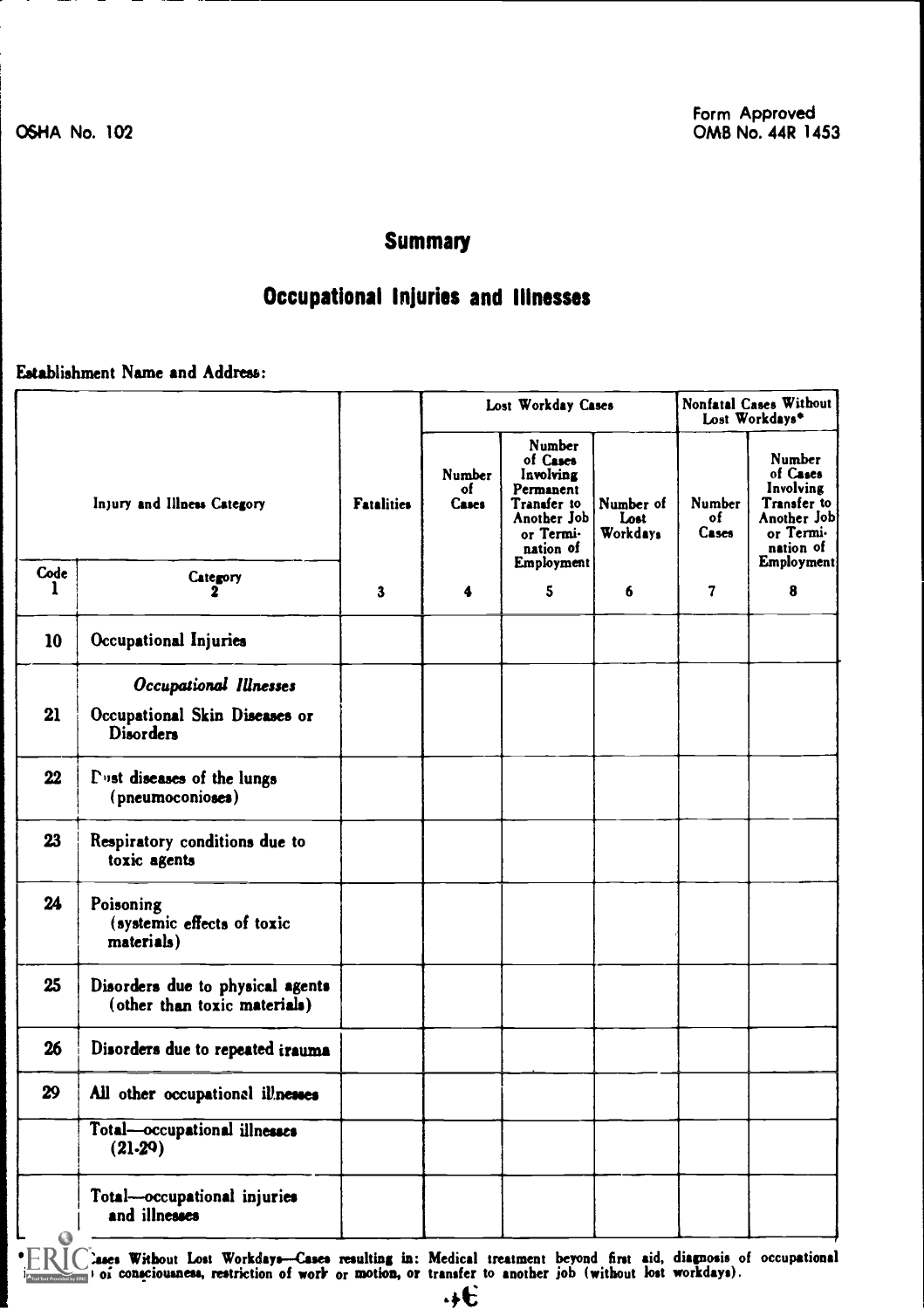- 20 Log
- 21. Supplementary
- 22 Summary

There are penalties for filing false documents If a false document is filed, whoever filed it, upon conviction, is subject to a maximum of S10,000 fine and imprisonment up to six months

All forms mentioned in this lesson can be ordered from your regional office of the Department of Labor, The address can be found in Lesson 14-Resources for the Supervisor.

The records that your employer is required to keep can be used to benefit you and employees you supervise in many ways. One of the most important uses of these forms is for determining where hazards are located and how dangerous they are to your employees. If many employees are injured or become ill in a specific work area, tnis points out that action shoud be taken by your employer before more injuries or illnesses result Don't watt until a Compliance Officer comes to your establishment to rid your work area of hazards.

The Act sets up rules that require employers to comply with safety and health rules, but many benefits can be realized if you and other employees rid work areas of hazards for the simple reason that lives may be saved by your prompt action

#### REVIEW

- 23, The Williams-Steiger Occupational Safety and Health Act of 1970 requires that records be kept on all recordable during the year.
- 24 What is the name of the form that must be posted in your establishment at the end of the calendar year?
- 25 When must you report an accident if it occurs in your work area and causes the death of one or more employees, or hospitalization of five or more employees?
- 26. The first form discussed in this lesson was called the Log of and and
- 27 The form that records the most complete information on each illness or injury is called the Record of Occupational Injuries and Illnesses.
- 28. If requested, all injury and illness must be made available to a Compliance Officer during his inspection of your workplace.
- 29 Does a recordable injury include those cases that require minor first aid? (Note: illnesses must be recorded even if there is no treatment.)
	- a. Yes
	- b. No
- $30$ . Prompt action in remedying hazards may help to save the  $\sim$   $\sim$   $\sim$   $\sim$  of employees you supervise  $\sqrt{7}$



39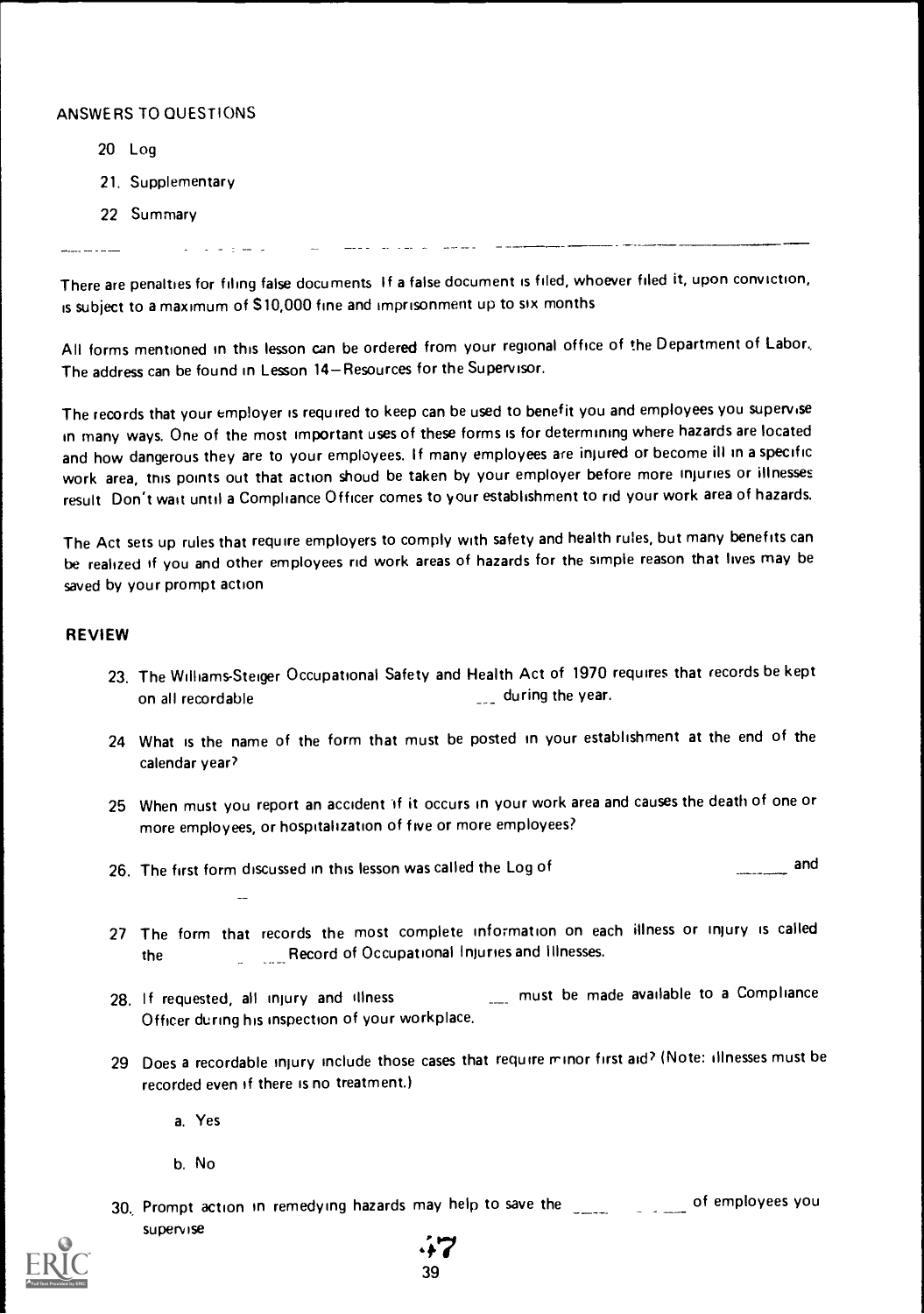- 23. Injuries Illnesses
- 24. The Summary of Occupational Injuries and Illnesses
- 25. Within 48 hours
- 26. Occupational Injuries Illnesses
- 27. Supplementary
- 28. Records
- 29. b. No
- 30 Lives



 $\mathcal{L}^{\pm}$